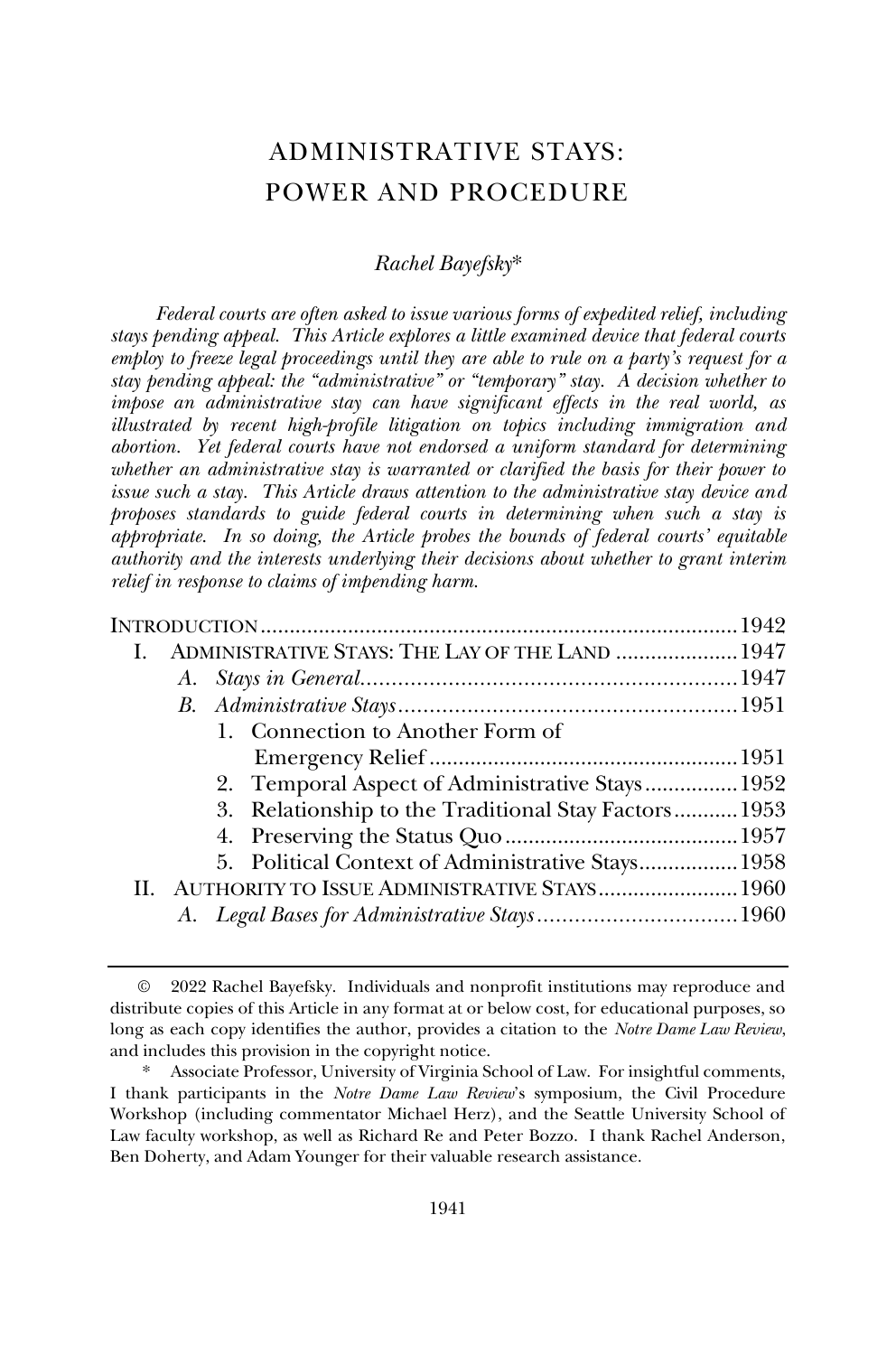| 2. Inherent Docket-Management Power  1962             |  |
|-------------------------------------------------------|--|
| B. Administrative Stays and Federal Equity Power 1964 |  |
|                                                       |  |
| A. Interests to Guide Administrative                  |  |
|                                                       |  |
|                                                       |  |
| C. Proposed Standards for Administrative Stays1972    |  |
|                                                       |  |
|                                                       |  |
|                                                       |  |
|                                                       |  |
| 2. Abortion Restrictions during the Pandemic 1981     |  |
|                                                       |  |
|                                                       |  |

#### **INTRODUCTION**

<span id="page-1-0"></span>Federal courts issue "administrative" or "temporary" stays of litigation to freeze legal proceedings until the court can rule on a party's request for expedited relief. Say that a party loses in district court and files an appeal. The appellant may seek a stay of the district court's judgment pending appeal. The appellant may argue that the district court's judgment will violate fundamental rights or destroy property that is difficult to value; thus, a stay pending appeal is needed to prevent "irreparable harm." The court deciding whether to grant a stay pending appeal must consider factors such as the likelihood that the stay applicant will succeed on the merits and the prospect of irreparable harm to the stay applicant.<sup>1</sup> The judges may wish to spend some time considering these factors. Therefore, the court may issue an "administrative" or "temporary" stay of the district court's judgment while the motion for a stay pending appeal is under review.

The decision whether to grant or deny an administrative stay has real-world stakes. During the coronavirus pandemic in the spring of 2020, for example, the Governor of Texas issued an executive order postponing various medical procedures without exempting abortion.<sup>2</sup> Abortion providers challenged the executive order in federal court as a constitutional violation, and the federal district judge twice blocked enforcement of the order as applied to abortion procedures.<sup>3</sup> Each

<sup>1</sup> Nken v. Holder, 556 U.S. 418, 426 (2009).

<sup>2</sup> *See In re* Abbott (*Abbott I*), 954 F.3d 772, 777–78 (5th Cir. 2020), *cert. granted*, *judgment vacated sub nom.* Planned Parenthood Ctr. for Choice v. Abbott (*Abbott V*), 141 S. Ct. 1261 (2021) (mem.).

<sup>3</sup> For discussion of the procedural history of the litigation, see *In re* Abbott (*Abbott II*), 800 F. App'x 293, 295 (5th Cir. 2020) (per curiam); *Abbott I*, 954 F.3d at 778.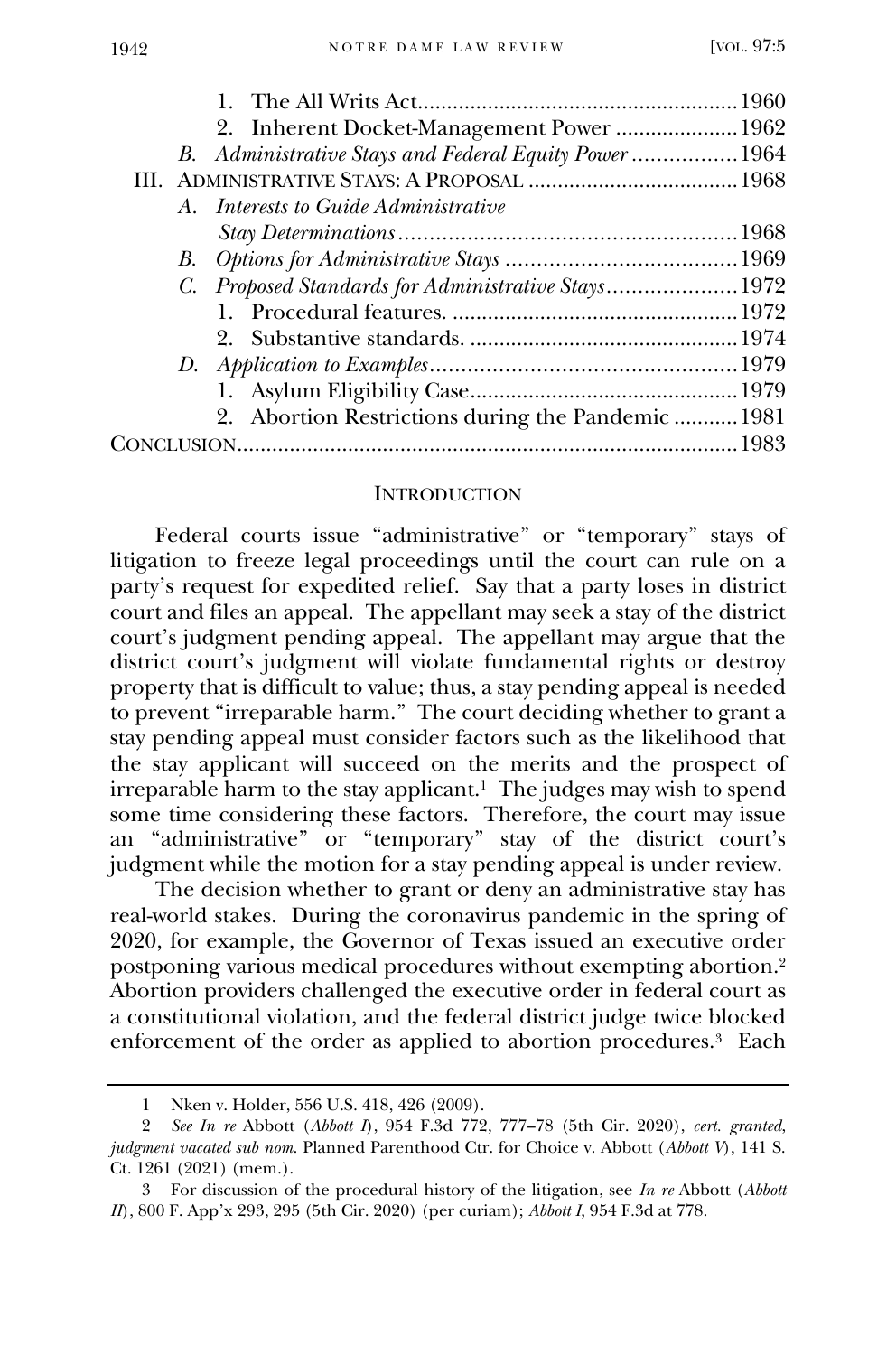time, Texas officials appealed to the U.S. Court of Appeals for the Fifth Circuit, seeking expedited relief overturning the district judge's order. The Fifth Circuit issued administrative stays of the district court's decisions. <sup>4</sup> One such stay had a carve-out for women who would be pushed past the legal limit for abortion in Texas during pendency of the Governor's executive order.<sup>5</sup> Portions of the Fifth Circuit's two administrative stays lasted nineteen days in total and, each time, preceded a grant of interim relief blocking or narrowing the district court's rulings.<sup>6</sup> Ultimately, the case was mooted by issuance of a new executive order.<sup>7</sup>

Both supporters and detractors of the Fifth Circuit's administrative stays pointed to serious consequences of the decision whether to employ the device. Judge James L. Dennis, dissenting from a decision in which his colleagues voted to maintain an administrative stay, protested that the district court had "found that temporarily barring [abortion providers] from performing these procedures would permanently deny many people the fundamental bodily autonomy to which they are constitutionally entitled and subject many more to greatly increased financial costs and elevated risk to their health, safety, and general well-being."<sup>8</sup> By contrast, the Texas officials argued that an administrative stay was needed "to preserve the State's power to combat the worst public-health emergency in over a century.<sup>"9</sup>

The Texas executive order case is just one in which courts deciding whether to enter an administrative stay must confront arguments about the substantial practical effects of their rulings. The Ninth Circuit in September 2020, for example, declined to issue an administrative stay of a district court's injunction preventing the Trump administration from setting an earlier date for the end of data collection for the decennial census.<sup>10</sup> "Given the extraordinary importance of the census," the Ninth Circuit explained, "it is imperative that the [Census] Bureau conduct the census in a manner that is most likely to produce a workable report in which the public can have confidence."<sup>11</sup> Judge Patrick Bumatay, in dissent, urged that

<sup>4</sup> *Abbott I*, 954 F.3d at 781.

<sup>5</sup> *Abbott II*, 800 F. App'x at 296. At one point during the litigation, the Fifth Circuit dissolved the administrative stay as applied to medication abortions. *See In re* Abbott (*Abbott IV*), 809 F. App'x 200, 203 (5th Cir. 2020) (per curiam).

<sup>6</sup> *See Abbott IV*, 809 F. App'x at 201.

<sup>7</sup> *See Abbott V*, 141 S. Ct. 1261 (2021).

<sup>8</sup> *In re* Abbott (*Abbott III*), 800 F. App'x 296, 298 (5th Cir. 2020) (per curiam) (Dennis, J., dissenting).

<sup>9</sup> Petitioners' Response to Respondents' Emergency Motion to Lift Temp. Admin. Stay at 1, *Abbott II*, 800 F. App'x 293 (No. 20-50296).

<sup>10</sup> Nat'l Urb. League v. Ross, 977 F.3d 698, 700, 703 (9th Cir. 2020).

<sup>11</sup> *Id.* at 702.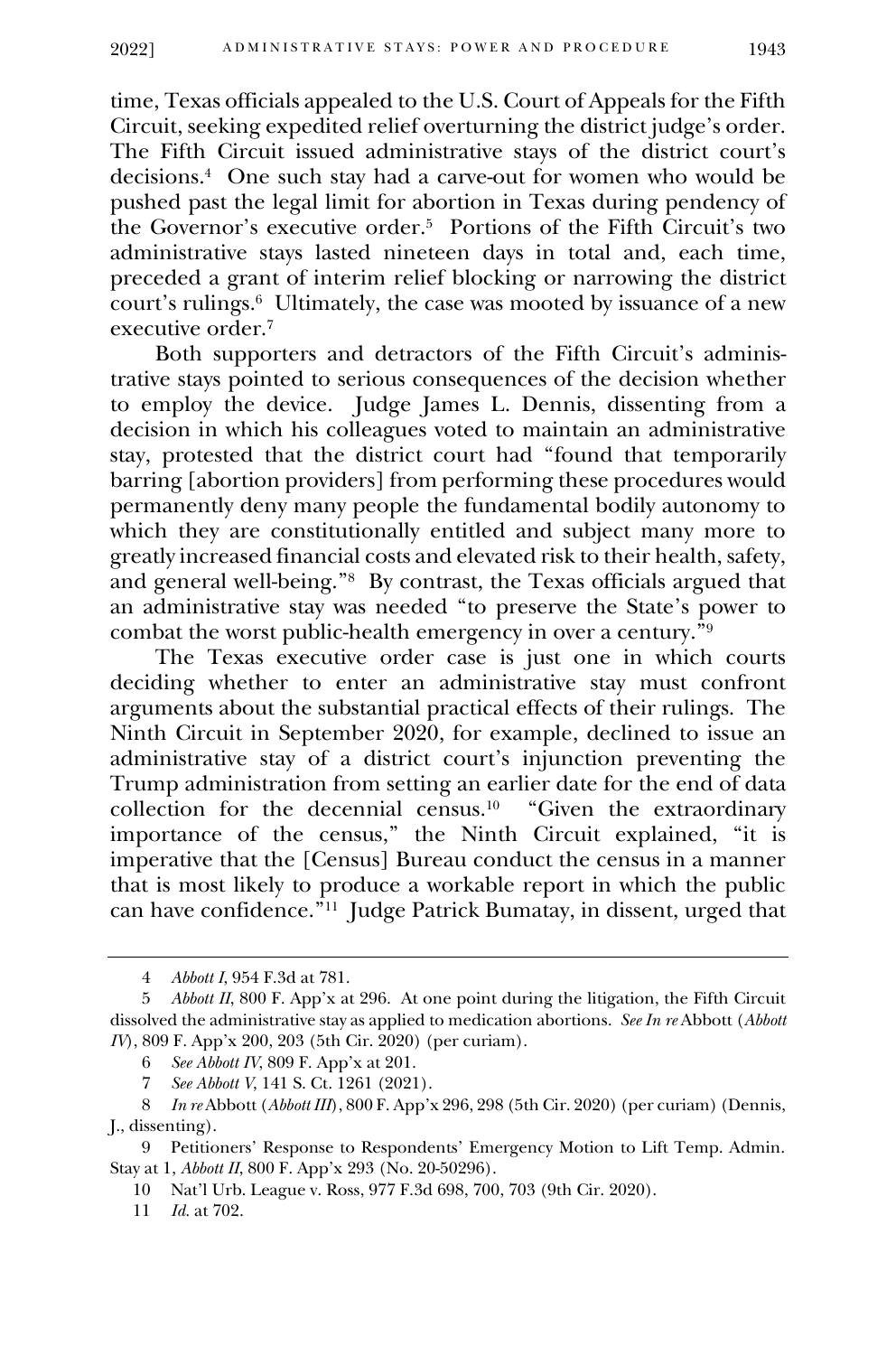the Ninth Circuit should have issued an administrative stay to blunt the effects of a ruling by an "adventurous district court" that "injected itself into a sensitive and politically fraught arena: the 2020 census."<sup>12</sup>

There is evidence that administrative stays are becoming both more common and more contentious, as they are applied in fastmoving cases involving topics such as election rules and pandemic restrictions.<sup>13</sup> Perhaps the most high-profile recent controversy over the stakes of granting or denying an administrative stay comes from litigation over another Texas abortion-related law, S.B. 8. Passed in 2021, S.B. 8 bans physicians from performing abortions upon detection of a fetal heartbeat and authorizes private citizens to sue to enforce the law.<sup>14</sup> After initially declining to enjoin the law, the Supreme Court, on October 22, 2021, set constitutional challenges to S.B. 8 for argument on November 1.<sup>15</sup> Justice Sotomayor, dissenting in part, argued that the Court should have "stay[ed] administratively the Fifth Circuit's order" while the case was being heard.<sup>16</sup> In Justice Sotomayor's view, S.B. 8's presence was causing "irreparable harm" to women seeking abortions.<sup>17</sup> "Whatever equities favor caution in staying a state law under normal circumstances," Justice Sotomayor wrote, "cannot outweigh the total and intentional denial of a constitutional right to women while this Court considers the serious questions presented."<sup>18</sup>

Despite the impact of federal courts' decisions to grant or withhold an administrative stay, there is little scholarly or judicial discussion of the inquiry that courts should undertake when making these decisions. The Supreme Court has not provided much guidance on the conditions under which it will grant an administrative stay and, with a few exceptions, neither have the federal courts of appeals.<sup>19</sup> Although scholars have become more interested in emergency orders

<sup>12</sup> *Id.* at 703, 712 (Bumatay, J., dissenting).

<sup>13</sup> *See infra* text at note 116 (detailing uptick in incidence of references to administrative stays in federal courts in Westlaw research database).

<sup>14</sup> Whole Woman's Health v. Jackson, 142 S. Ct. 522, 530 (2021).

<sup>15</sup> United States v. Texas, 142 S. Ct. 14, 14 (2021) (mem).

<sup>16</sup> *Id.* (Sotomayor, J., concurring in part and dissenting in part).

<sup>17</sup> *Id.*

<sup>18</sup> *Id.* at 15–16. After holding oral argument, the Court issued an opinion concluding that a lawsuit by abortion providers might be able to proceed against certain defendants, but not others. *See* Whole Woman's Health v. Jackson, 142 S. Ct. 522, 530 (2021).

<sup>19</sup> For federal courts of appeals decisions featuring some explanation of the decision to grant or withhold an administrative stay, see, for example, *In re* Abbott (*Abbott II*), 800 F. App'x 293, 295–96 (5th Cir. 2020) (per curiam); Doe #1 v. Trump, 944 F.3d 1222, 1223 (9th Cir. 2019); Brady v. Nat'l Football League, 638 F.3d 1004, 1005 (8th Cir. 2011).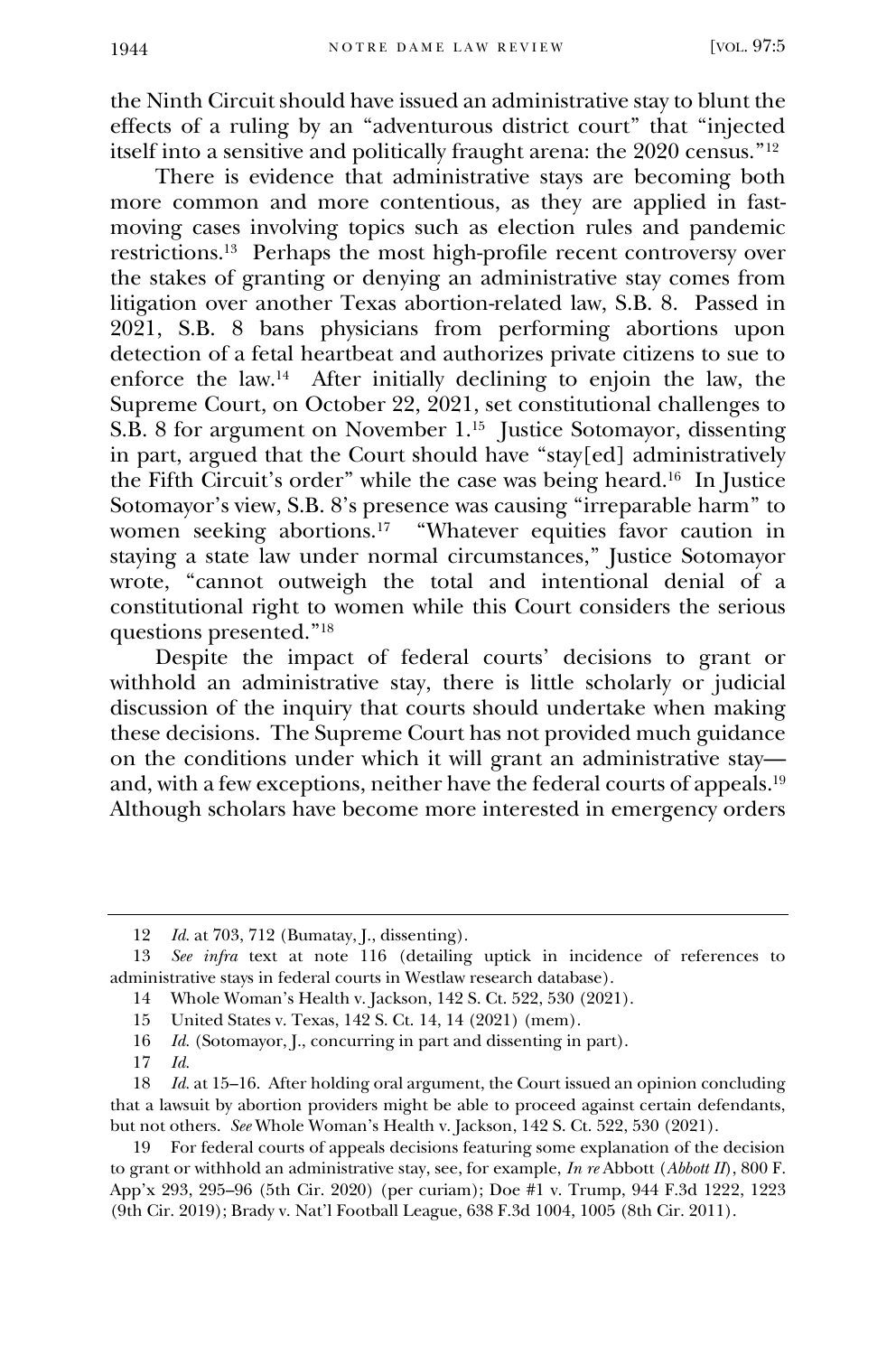and the Supreme Court's emergency or "shadow" docket,<sup>20</sup> they have not yet turned their attention to the approach that federal courts ought to take toward administrative stay requests.<sup>21</sup>

The issue of when federal courts should grant administrative stays raises both conceptual and practical questions. How exactly does an "administrative" stay differ from a "regular" stay pending appeal? To what extent should federal courts imposing administrative stays consider the factors that govern the entry of stays pending appeal in general—notably the likelihood of success on the merits?<sup>22</sup> Sometimes administrative stays are described as devices meant simply to preserve the status quo for a brief period while the court adjudicates a motion for a stay pending appeal.<sup>23</sup> But that description is not straightforward. First, it is not always easy to ascertain what counts as the status  $\rm{quo.^{\rm 24}}$ Is it the state of affairs that would have existed absent the district court's judgment—for example, in the Texas pandemic case described above, the situation in which the Texas Governor's order barring certain abortions was effective? Or is it the state of affairs that exists in light of the district court's judgment? Second, the temporary aspect of administrative stays raises issues about how long they are to last. A recent Ninth Circuit administrative stay of a district court's order requiring Los Angeles to make significant changes to its homelessness policies lasted over four months;<sup>25</sup> another Ninth Circuit administrative stay, in a case involving federal officers' policing practices, lasted one-and-a-half months.<sup>26</sup> Is there a basis for suggesting that these administrative stays lasted too long?

22 Nken v. Holder, 556 U.S. 418, 434 (2009). For divergent judicial views on whether to consider the merits in granting or denying an administrative stay, compare, for example, Nat'l Urb. League v. Ross, 977 F.3d 698, 701 (9th Cir. 2020) (administrative stay "only intended to preserve the status quo until the substantive motion for a stay pending appeal can be considered on the merits, and does not constitute in any way a decision as to the merits of the motion for stay pending appeal") (quoting Doe #1 v. Trump, 944 F.3d 1222, 1223 (9th Cir. 2019)), with *id.* at 705 (Bumatay, J., dissenting) ("We should have granted an administrative stay here because defendants are likely to succeed on the merits.").

23 *See, e.g.*, *Ross*, 977 F.3d at 700–01 (citing Doe #1 v. Trump, 944 F.3d 1222, 1223 (9th Cir. 2019)).

<sup>20</sup> *See, e.g.*, William Baude, *Foreword: The Supreme Court's Shadow Docket*, 9 N.Y.U. J.L. & LIBERTY 1 (2015); Trevor N. McFadden & Vetan Kapoor, *The Precedential Effects of the Supreme Court's Emergency Stays*, 44 HARV. J.L. & PUB. POL'Y 827 (2021); Stephen I. Vladeck, Essay, *The Solicitor General and the Shadow Docket*, 133 HARV. L. REV. 123 (2019).

<sup>21</sup> In an illuminating article about stays in general, Portia Pedro briefly discusses administrative stay determinations. *See* Portia Pedro, *Stays*, 106 CALIF. L. REV. 869, 886 n.97 (2018). For another instructive article on stays, see Jill Wieber Lens, *Stays of Injunctive Relief Pending Appeal: Why the Merits Should Not Matter*, 43 FLA. ST. U. L. REV. 1319 (2016).

<sup>24</sup> *See infra* text at notes 102–13.

<sup>25</sup> L.A. All. for Hum. Rts. v. Cnty. of Los Angeles, 14 F.4th 947, 955–56 (9th Cir. 2021).

<sup>26</sup> Index Newspapers LLC v. U.S. Marshals Serv., 977 F.3d 817, 824 (9th Cir. 2020).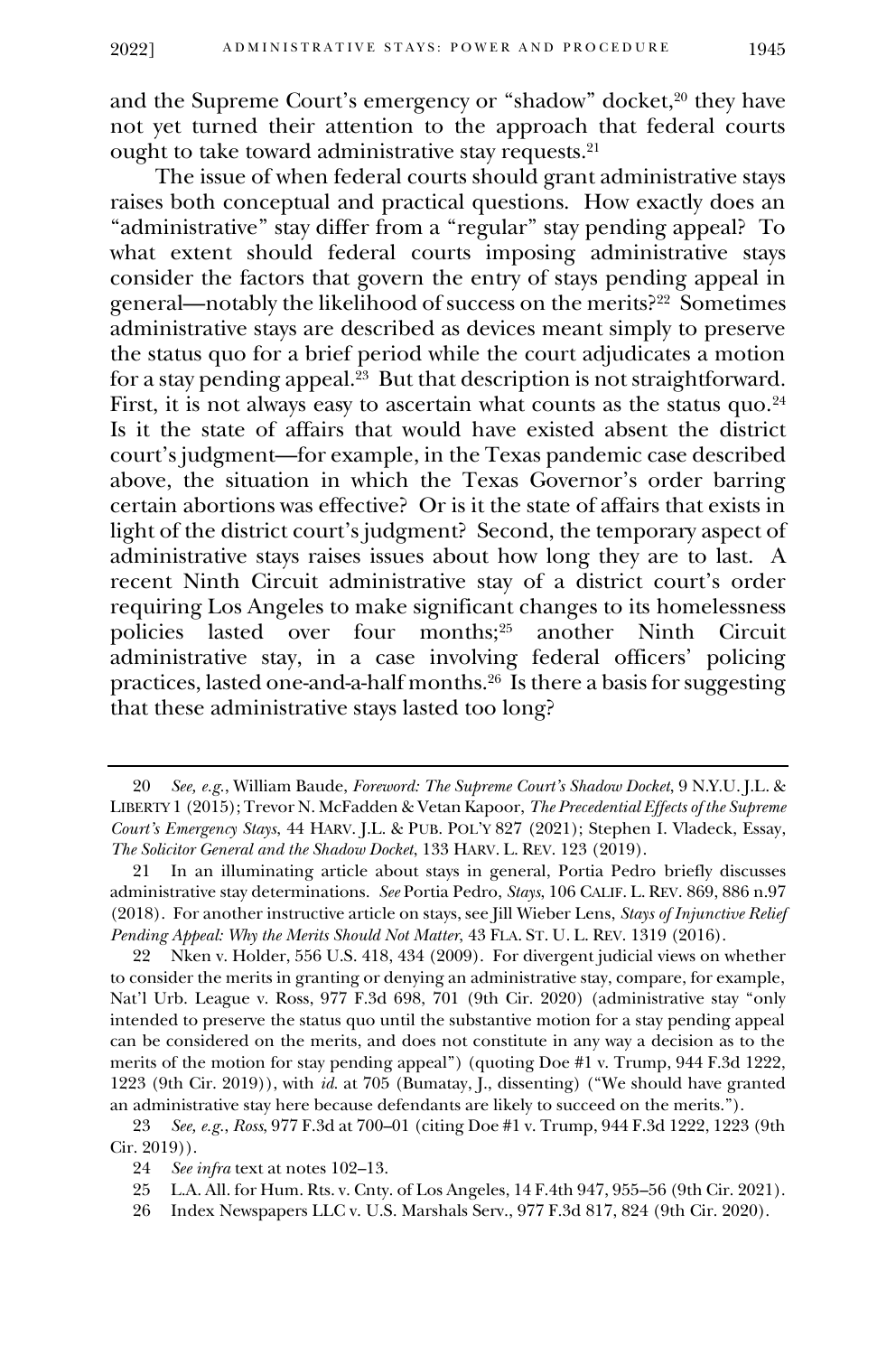All these questions raise the issue of whether administrative stay procedures lead to more contentious short-fuse litigation instead of lowering the temperature in emergency proceedings. The label "administrative" stay may be read to imply that these devices are ministerial, routine, or value-neutral. But administrative stays actually require courts to make significant and potentially value-laden choices in a short period of time.

Further, tied up with questions about the appropriate standard for granting or denying administrative stays are issues about federal courts' *authority* for issuing such relief. Do federal courts have a statutory basis to impose administrative stays, or are they exercising inherent equitable or docket-management powers? The source of legal authority could affect the standard for granting an administrative stay. For example, if one views administrative stays as exercises of traditional equitable powers and takes a historical approach toward these powers, $27$  then federal courts' authority to grant administrative stays may be bounded by historical practice.

These kinds of questions are currently unanswered; indeed, they are rarely even asked. Accordingly, this Article's first aim is to shed light on courts' practices in the area of administrative stays.<sup>28</sup> The Article's second aim is to explore the legal basis for administrative stays and the interests that should guide courts in exercising their authority in this area. Federal courts, the Article indicates, have the power to issue administrative stays under their inherent authority to control their dockets and the All Writs Act. The Article identifies interests that properly guide federal courts in wielding their power to grant administrative stays, including the promotion of judicial deliberation, the efficiency of litigation procedures, the consistency of court judgments, the legitimacy of court rulings, the practice of judicial reason-giving, and adherence to the "passive virtues." Rulemaking bodies or courts drawing on these interests could create standards to guide decision-making with respect to administrative stays.

In terms of the contents of these standards, the Article considers various possibilities, ranging from "no administrative stays" to "administrative stays in every case." The Article then makes the

<sup>27</sup> *See, e.g.*, Grupo Mexicano de Desarrollo, S.A. v. All. Bond Fund, Inc., 527 U.S. 308, 318 (1999).

<sup>28</sup> This article focuses largely on stays of district-court judgments imposing equitable relief. However, there are also procedures for appellants to secure stays of district-court money judgments by posting a bond. *See* FED. R. CIV. P. 62(b), (g); *see also* Lens, *supra* note 21, at 1322 ("Many courts describe this Rule as automatically entitling the applicant to a stay as a matter of 'right' once the bond is posted."); Pedro, *supra* note 21, at 873 n.12 ("[T]he substance and procedure of stay determinations in actions for damages is arguably clearer than that of those involving injunctive relief.").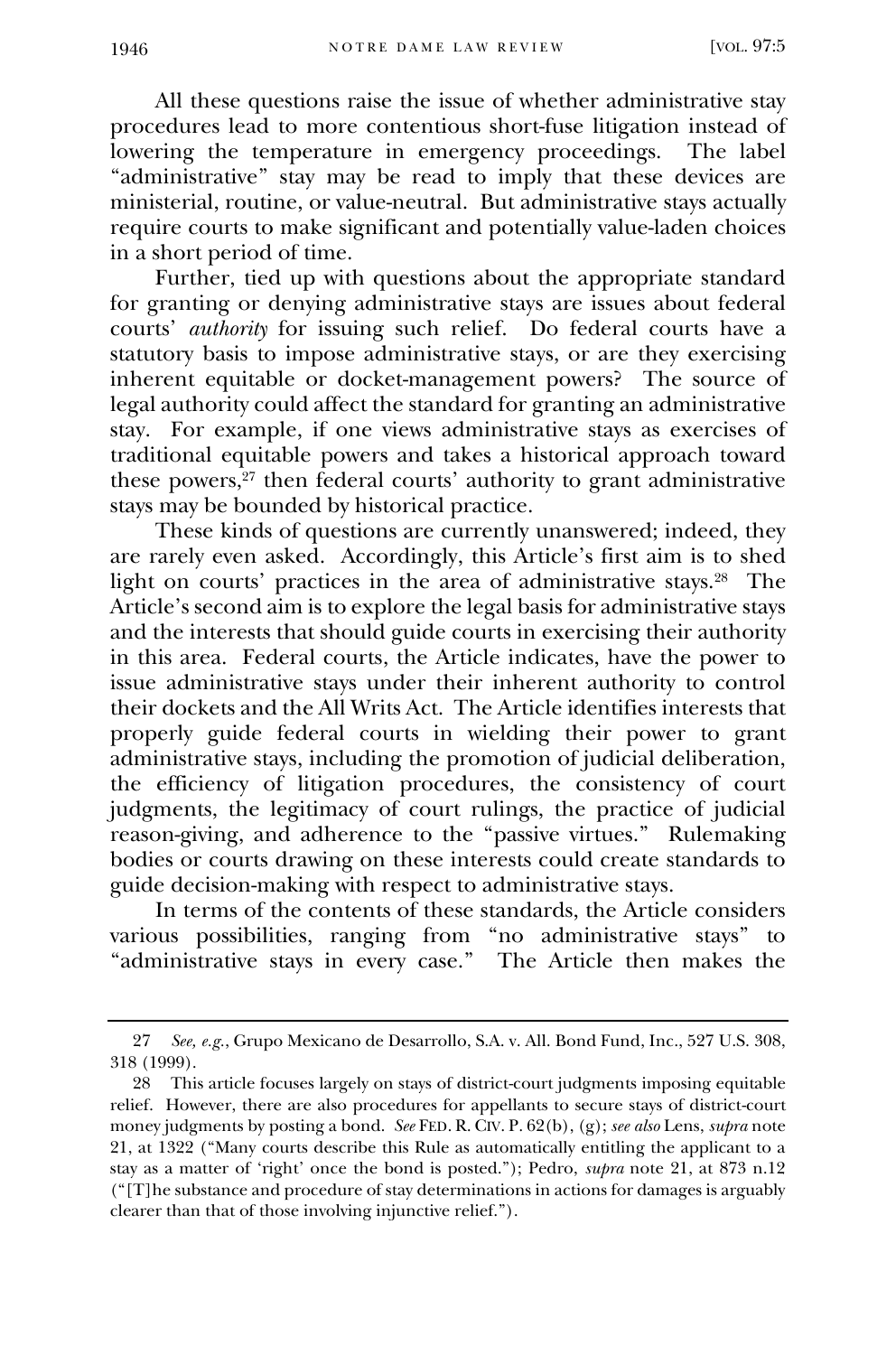following proposal. Courts should not undertake any significant analysis of the merits in deciding whether to grant an administrative stay; they should tie administrative stays directly to another form of emergency relief, usually a stay pending appeal; and they should issue a highly expedited briefing schedule for the stay pending appeal in the same order in which they grant an administrative stay. These steps would help to underscore that administrative stays are a docketmanagement device rather than an occasion for courts to opine on a controversial matter.

With respect to more specific standards, courts should focus on the impact on the parties during the brief period when an administrative stay is in effect. In particular, courts ought to weigh (a) the extent to which the administrative stay applicant would be able to benefit from a stay pending appeal were the administrative stay denied; and (b) the extent to which the party opposing an administrative stay would be able to benefit from the judgment under review were the administrative stay granted. The Article applies this proposal to concrete examples.

The proposed inquiry is not a mechanical one; it requires a degree of discretion. Yet the Article's proposal would create a more regularized inquiry for courts considering administrative stays. In the end, the goal is to start—not finish—a conversation about how federal courts should use their powers to grant administrative stays, particularly in the pressurized environment that motions for interim relief frequently involve.

Part I provides background on stays in general and explains courts' practices regarding administrative stays. Part II identifies sources for federal courts' authority to grant administrative stays. Part III discusses interests that should guide courts in issuing administrative stays and presents a proposal for courts' treatment of this device.

## I. ADMINISTRATIVE STAYS: THE LAY OF THE LAND

<span id="page-6-0"></span>This Part first provides context for the discussion of administrative stays by laying out the powers and standards that federal courts invoke in granting stays more broadly (Section I.A). The Part then summarizes federal courts' current practices with respect to administrative stays (Section II.B).

#### *A. Stays in General*

<span id="page-6-1"></span>A stay, as the Supreme Court stated in the 2009 case *Nken v. Holder*, is a court order that "hold[s] a ruling in abeyance to allow" a tribunal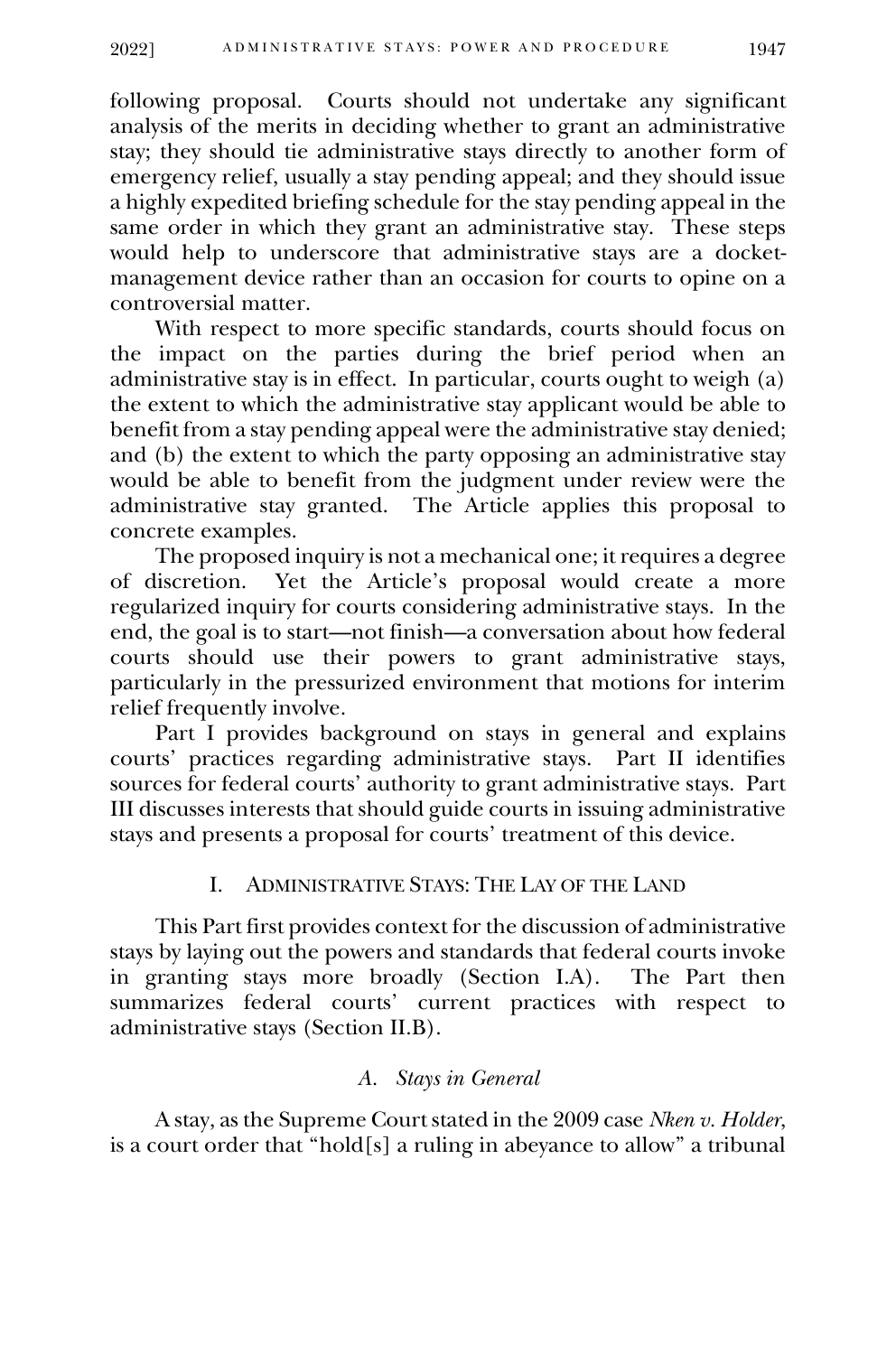"the time necessary to review it."<sup>29</sup> A court may stay its own judgments or those of tribunals it is charged with reviewing—including both lower courts and administrative agencies.

In terms of the basis for federal courts' power to issue stays, the Supreme Court in *Nken* attributed to appellate courts an "inherent" power "to hold an order in abeyance while it assesses the legality of the order."<sup>30</sup> The Court explained that this power had been "preserved in the grant of authority to federal courts to 'issue all writs necessary or appropriate in aid of their respective jurisdictions and agreeable to the usages and principles of law.'"<sup>31</sup> The "all writs" language is from the All Writs Act, which originated in the Judiciary Act of 1789 and is now codified at  $28$  U.S.C.  $\S$  1651(a).<sup>32</sup>

Although *Nken* sometimes referred to the powers of federal *appellate* courts, federal district courts considering whether to stay their own judgments also cite *Nken*, and the Supreme Court has stated that "the factors regulating the issuance of a stay" by "district courts and courts of appeals" are "generally the same."<sup>33</sup> Subject-specific statutes may also provide for stays in certain circumstances, such as the "automatic stay" in bankruptcy.<sup>34</sup>

For federal district courts and courts of appeals, Federal Rule of Civil Procedure 62 and Federal Rule of Appellate Procedure 8(a) work in concert to govern the authority of these courts to stay district-court judgments.<sup>35</sup> Rule 62 specifies that actions seeking injunctions are not stayed "even if an appeal is taken" "[u]nless the court orders otherwise."<sup>36</sup> Rule 8(a) provides that a party seeking a stay of a district court's judgment pending appeal must "ordinarily" first seek such relief from the district court.<sup>37</sup> If moving first in the district court would be "impracticable," or if the district court denies the motion for

35 *See* FED. R. CIV. P. 62(b); FED. R. APP. P. 8(a).

<sup>29</sup> Nken v. Holder, 556 U.S. 418, 421 (2009). Both courts and administrative agencies can issue stays. *See* L. Harold Levinson, *Interim Relief in Administrative Procedure: Judicial Stay, Administrative Stay, and Other Interim Administrative Measures*, 42 AM. J. COMPAR. L. 639, 639 (Supp. 1994). This Article concerns stays that courts issue.

<sup>30</sup> *Nken*, 556 U.S. at 426 (quoting 28 U.S.C. § 1651 (2006)).

<sup>31</sup> *Id.* (quoting 28 U.S.C. § 1651 (2006)).

<sup>32</sup> *See* All Writs Act, ch. 231, §§ 234, 261–62, 36 Stat. 1156, 1156, 1162 (1911) (codified as amended at 28 U.S.C. § 1651 (2018)); Scripps-Howard Radio, Inc. v. FCC, 316 U.S. 4, 10 n.4 (1942) (quoting Judiciary Act of 1789, ch. 20, § 14, 1 Stat. 73, 81–82 (codified as amended at 28 U.S.C. § 377 (1934))); Lens, *supra* note 21, at 1321 & n.7 (citing 28 U.S.C. § 1651(a) (2016)).

<sup>33</sup> Hilton v. Braunskill, 481 U.S. 770, 776 (1987).

<sup>34</sup> *See, e.g.*, 11 U.S.C. § 362 (2018).

<sup>36</sup> FED. R. CIV. P. 62(c). Rule 62 also preserves appellate courts' authority to stay proceedings during the pendency of an appeal, or "to issue an order to preserve the status quo or the effectiveness of the judgment to be entered." *Id.* at  $62(g)(1)-(2)$ .

<sup>37</sup> FED. R. APP. P. 8(a)(1).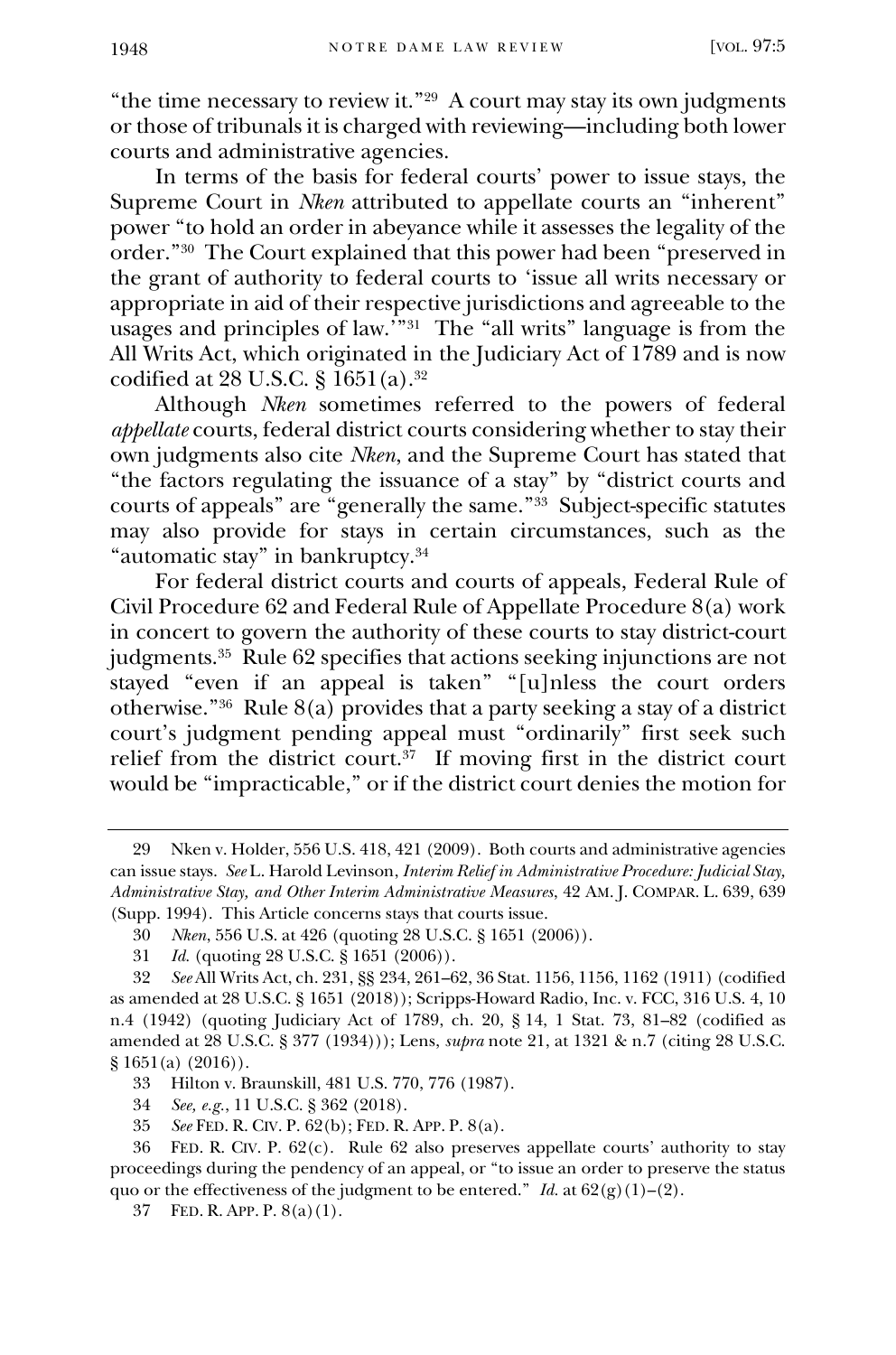2022] ADMINISTRATIVE STAYS: POWER AND PROCEDURE 1949

a stay, then the party may seek a stay of the district court's judgment from the court of appeals.<sup>38</sup> The advisory committee's notes to Rule  $8(a)$  state that "[w]hile the power of a court of appeals to stay proceedings in the district court during the pendency of an appeal is not explicitly conferred by statute, it exists by virtue of the all writs statute."<sup>39</sup> Thus, as a leading treatise observes, Rule 8 "may even be regarded as a reiteration of the power that the All Writs Act already provides."<sup>40</sup>

The U.S. Supreme Court's authority to stay lower court decisions, for its part, derives both from the All Writs Act and from 28 U.S.C. § 2101(f).<sup>41</sup> The latter statute provides for either a lower-court judge or a Supreme Court justice to stay a judgment subject to review by the Supreme Court "for a reasonable time to enable the party aggrieved to obtain a writ of certiorari from the Supreme Court."<sup>42</sup> The Supreme Court's Rules then specify that "[a] stay may be granted by a Justice as permitted by law." 43 What if the Justices wish for the stay to remain in effect while the Court decides the merits of a case in which it has granted certiorari? The Supreme Court Rules' proviso "as permitted by law" suggests that the Supreme Court has the power to stay cases pending resolution of the merits as far as is acceptable under another source of law, such as the All Writs Act. To the extent § 2101(f) does not already authorize the Supreme Court to stay cases pending resolution of a case on the merits—beyond resolution of the certiorari petition44—the All Writs Act likely confers such authority. 45 Thus, the Supreme Court may issue a stay that remains in effect while the Court decides a case on the merits. Similar to Rule 8(a), Supreme Court rules require parties initially to seek a stay from the court that issued the relevant judgment except in "extraordinary" circumstances.<sup>46</sup>

Both the lower federal courts and the Supreme Court have established more specific procedures for parties to seek stays pending appeal. These procedures are enshrined in the Federal Rules of Civil

<sup>38</sup> *Id.* at  $8(a)(2)(A)(i) - (ii)$ .

<sup>39</sup> FED. R. APP. P. 8(a) advisory committee's note to 1967 adoption.

<sup>40</sup> 11 CHARLES ALAN WRIGHT ET AL., FEDERAL PRACTICE AND PROCEDURE § 2908 (3d ed. 2021).

<sup>41</sup> See Daniel M. Gonen, *Judging in Chambers: The Powers of A Single Justice of the Supreme Court*, 76 U. CIN. L. REV. 1159, 1166–68 (2008); Lois J. Scali, *Prediction-Making in the Supreme Court: The Granting of Stays by Individual Justices*, 32 UCLA L. REV. 1020, 1023–24 (1985); Vladeck, *supra* note 20, at 129.

<sup>42</sup> 28 U.S.C. § 2101(f) (2018).

<sup>43</sup> SUP. CT. R. 23.

<sup>44</sup> *See* Gonen, *supra* note 41, at 1167.

<sup>45</sup> *See* Scali, *supra* note 41, at 1025, n.30.

<sup>46</sup> *See* SUP. CT. R. 23(3).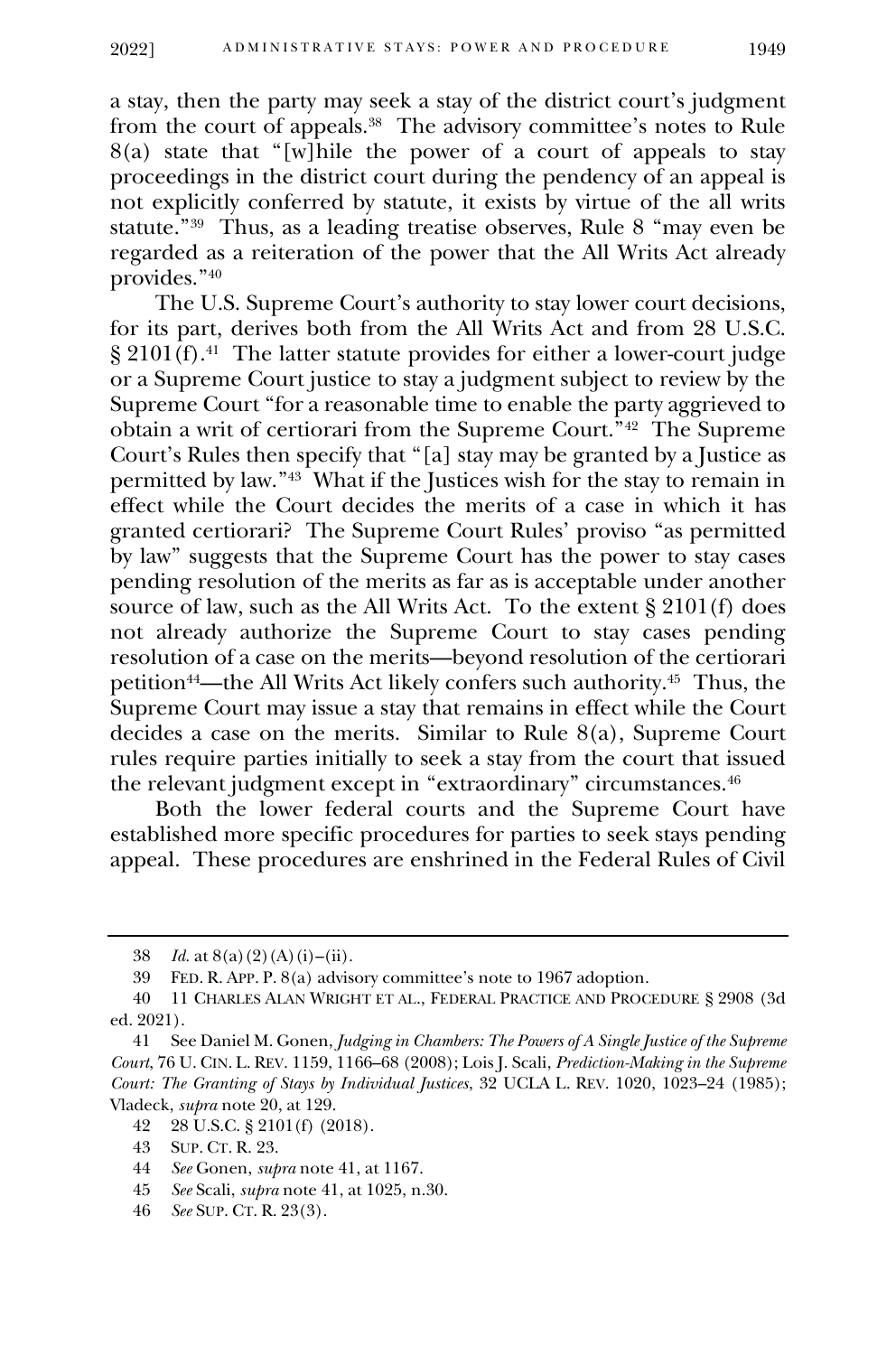and Appellate Procedure; $47$  in rules promulgated by each circuit court;<sup>48</sup> and in the Supreme Court's rules.<sup>49</sup> There are also rules governing stay procedures in more specific areas of law,<sup>50</sup> such as death penalty cases,  $51$  bankruptcy,  $52$  and class actions.  $53$ 

As to the substantive standards for issuing a stay, the most prominent case is again *Nken*. There, an immigrant sought to stay a Board of Immigration Appeals removal order pending a petition to the Fourth Circuit to review that order.<sup>54</sup> The Supreme Court held that the "traditional" standard for a stay applied and described that standard as one in which the court considers "four factors:"

(1) whether the stay applicant has made a strong showing that he is likely to succeed on the merits; (2) whether the applicant will be irreparably injured absent a stay; (3) whether issuance of the stay will substantially injure the other parties interested in the proceeding; and (4) where the public interest lies.<sup>55</sup>

"The first two factors . . . are the most critical."<sup>56</sup> As the Court noted, "[t]here is substantial overlap between these [*Nken* factors] and the factors governing preliminary injunctions,"<sup>57</sup> although a stay, "instead of directing the conduct of a particular actor, . . . operates on the judicial proceeding itself."<sup>58</sup>

When it comes to the Supreme Court, the standard for that body to stay a lower court's ruling is that the stay applicant must show: "(1) a reasonable probability that four Justices will consider the issue sufficiently meritorious to grant certiorari; (2) a fair prospect that a majority of the Court will vote to reverse the judgment below; and (3) a likelihood that irreparable harm will result from the denial of a stay."<sup>59</sup> Further, "[i]n close cases the Circuit Justice or the Court will

55 *Id.* at 434 (quoting Hilton v. Braunskill, 481 U.S. 770, 776 (1987)).

58 *Nken*, 556 U.S. at 428. For discussion of the preliminary injunction standard, see, for example, John Leubsdorf, *Preliminary Injunctions: In Defense of the Merits*, 76 FORDHAM L. REV. 33 (2007).

59 Hollingsworth v. Perry, 558 U.S. 183, 190 (2010) (per curiam); *see also* Little v. Reclaim Idaho, 140 S. Ct. 2616, 2616 (2020) (Roberts, C.J., concurring in the grant of stay).

<sup>47</sup> *See, e.g.*, FED. R. CIV. P. 62(g); FED. R. APP. P. 8(a).

<sup>48</sup> *See infra* notes 66–68 and accompanying text.

<sup>49</sup> *See* SUP. CT. R. 23.

<sup>50</sup> *See* Pedro, *supra* note 21, at 883.

<sup>51</sup> *See, e.g.*, 3D CIR. R. 8.3.

<sup>52</sup> *See, e.g.*, FED. R. BANKR. P. 8025.

<sup>53</sup> *See* FED. R. CIV. P. 23(f).

<sup>54</sup> Nken v. Holder, 556 U.S. 418, 423 (2009).

<sup>56</sup> *Id.*

<sup>57</sup> *Id.* "A plaintiff seeking a preliminary injunction must establish that he is likely to succeed on the merits, that he is likely to suffer irreparable harm in the absence of preliminary relief, that the balance of equities tips in his favor, and that an injunction is in the public interest." Winter v. Nat. Res. Def. Council, Inc., 555 U.S. 7, 20 (2008).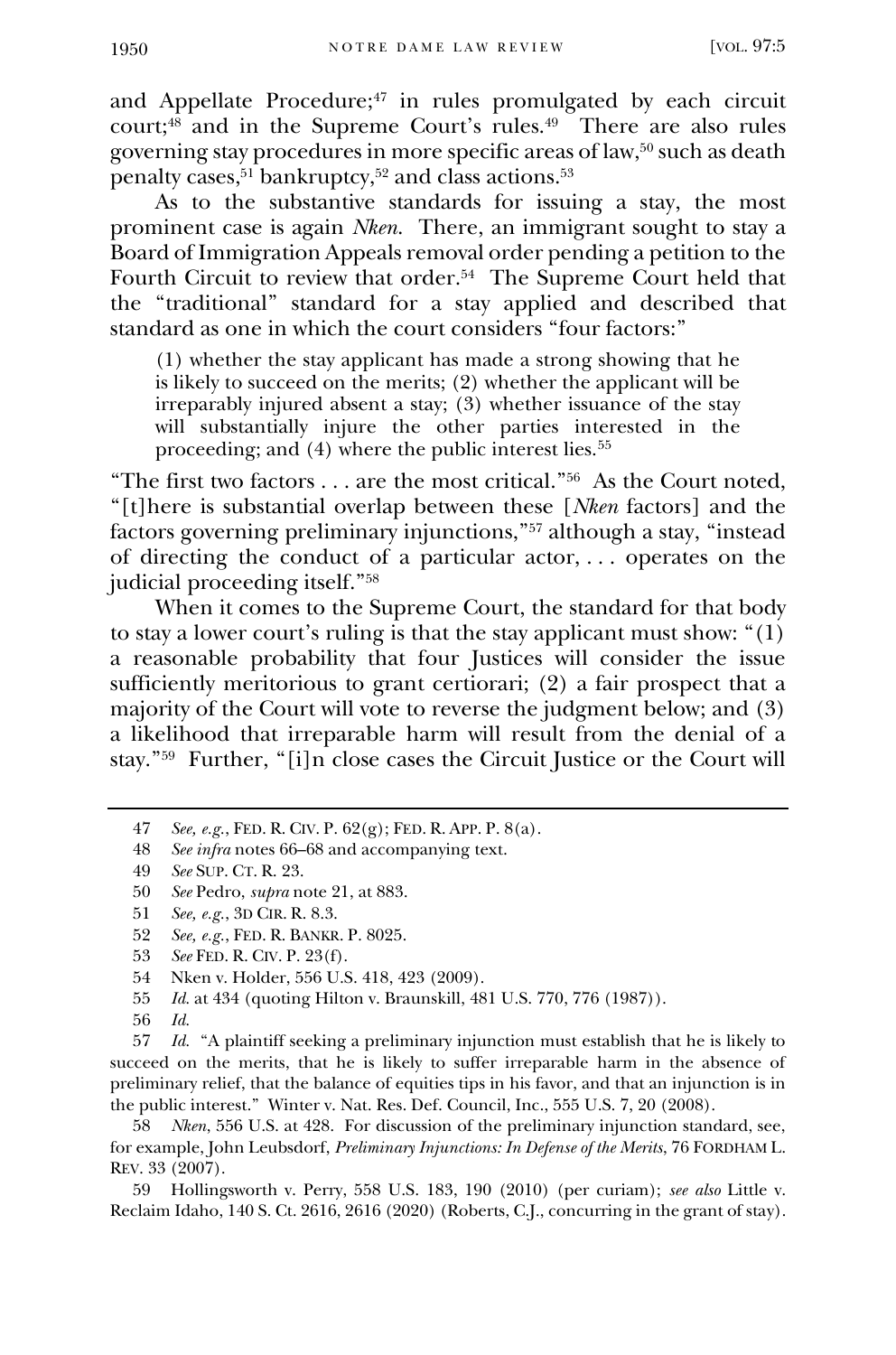balance the equities and weigh the relative harms to the applicant and to the respondent."<sup>60</sup> "A single justice can grant or deny the application for a stay . . . or refer the application for a stay to the full Court,"<sup>61</sup> though in practice a single Justice will usually refer the stay application to the Court as a whole if the stay application raises "important or complex questions."<sup>62</sup>

To summarize: federal courts have an "inherent" power to issue stays that is grounded in the All Writs Act and governed by standards set out in court rules and judicial precedent. The most significant components of the standard for granting a stay are the likelihood of success on the merits and the prospect of irreparable harm.

#### *B. Administrative Stays*

<span id="page-10-0"></span>"Administrative stay" does not have a precise definition in current doctrine, and the relationship between administrative and "regular" stays is not clear cut.<sup>63</sup> The Ninth Circuit recently characterized an administrative stay as a device that is "only intended to preserve the status quo until the substantive motion for a stay pending appeal can be considered on the merits," and that "does not constitute in any way a decision as to the merits of the motion for stay pending appeal."<sup>64</sup> Yet these characteristics of administrative stays are not uniform or uncontroversial—as this Section explains in detailing courts' existing practices with respect to administrative stays.

## 1. Connection to Another Form of Emergency Relief

<span id="page-10-1"></span>A key feature of administrative stays is that they are issued in connection with another form of emergency relief. In a common pattern, a court of appeals issues an administrative stay while it considers a motion for a stay of a district court's judgment pending

<sup>60</sup> *Hollingsworth*, 558 U.S. at 190.

<sup>61</sup> Pedro, *supra* note 21, at 884.

<sup>62</sup> *See* Gonen, *supra* note 41, at 1173 (quoting EUGENE GRESSMAN, KENNETH S. GELLER, STEPHEN M. SHAPIRO,TIMOTHY S. BISHOP, EDWARD A. HARTNETT, SUPREME COURT PRACTICE § 6.5, at 399 (9th ed. 2007)).

<sup>63</sup> "Administrative stay" may be used to describe any stay of administrative action. *See, e.g.*, Novo Nordisk Inc. v. U.S. Dep't of Health and Hum. Servs., No. 21-00806, 2021 WL 3668168, at \*3 (D.N.J. June 1, 2021). Particularly in recent years, however, "administrative stay" has been used specifically to refer to court orders putting judgments on hold in a timelimited way. This Article focuses on the latter usage.

<sup>64</sup> Nat'l Urb. League v. Ross, 977 F.3d 698, 701 (9th Cir. 2020) (quoting Doe #1 v. Trump, 944 F.3d 1222, 1223 (9th Cir. 2019)).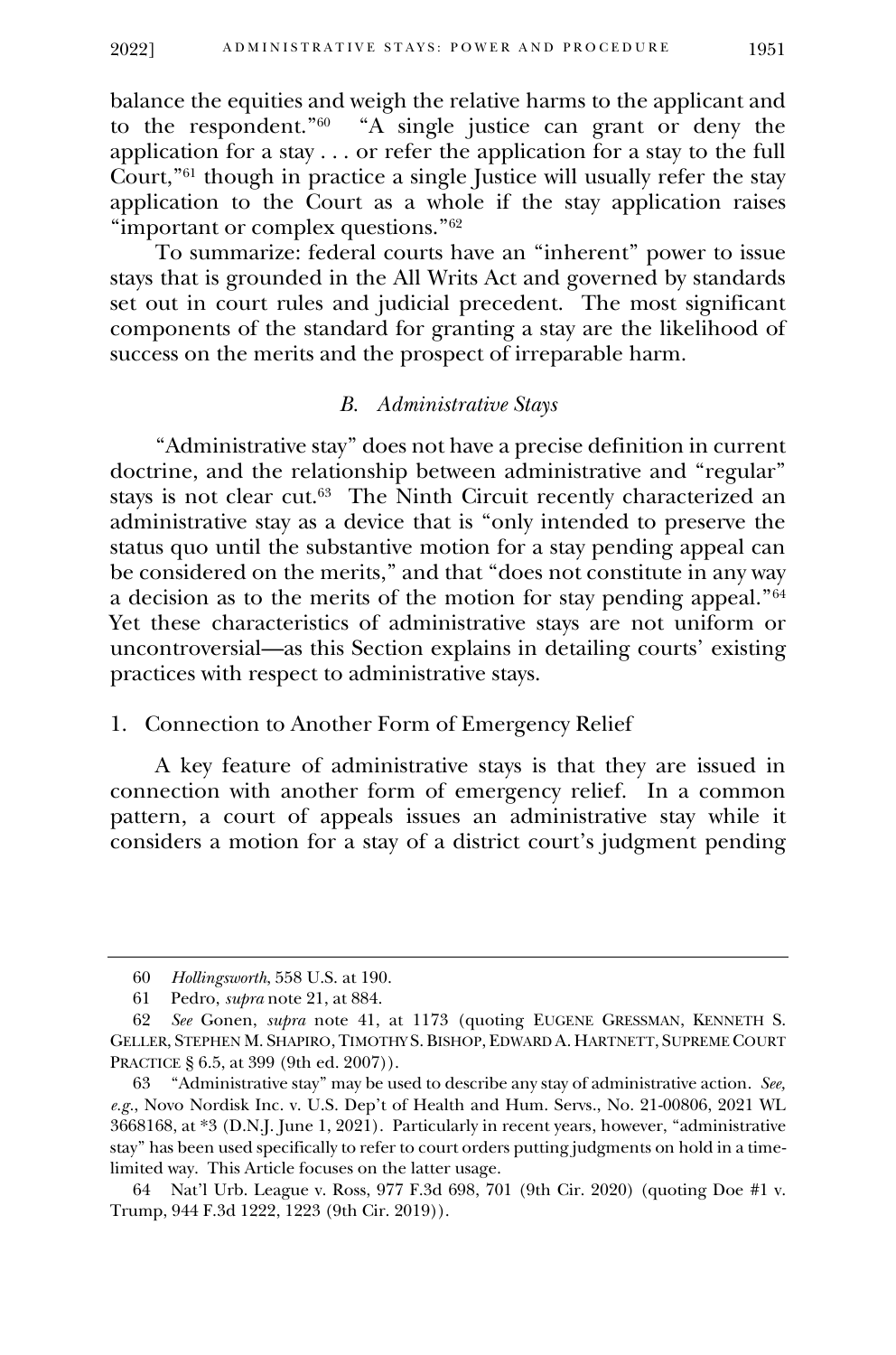appeal.<sup>65</sup> The rules of some federal courts of appeals contemplate such procedures; for example, the Eighth Circuit's local rules state that "one judge of the court may order a temporary stay of any proceeding pending the determination of a stay application by a three-judge panel."<sup>66</sup> Some courts of appeals single out certain categories of  $\csc$ —such as capital cases $\sin$  and immigration cases in which an immigrant faces deportation<sup>68</sup>— and provide for courts in those cases to grant a temporary stay while a motion for another form of emergency relief is pending.

Application of a two-step procedure for stays has engendered some controversy. For example, the Eighth Circuit in 2011 entered an administrative stay of a district court's ruling preliminarily enjoining the National Football League from "locking out" players.<sup>69</sup> The court of appeals explained that "[t]he purpose of this administrative stay is to give the court sufficient opportunity to consider the merits of the motion for a stay pending appeal." $\frac{70}{10}$  However, Judge Bye dissented." He argued that the use of a two-step process—first an administrative stay, then a stay pending appeal—should be limited to "emergencies" such as capital or immigrant removal cases in which execution or deportation is imminent; the NFL situation, in his view, did not qualify.<sup>72</sup>

Nonetheless, courts have not generally required a situation to be an "emergency" to warrant an administrative stay. Instead, they have largely viewed administrative stays as a kind of adjunct to another form of short-term relief, entered to aid the court in resolving a request for a stay pending appeal.

# 2. Temporal Aspect of Administrative Stays

Administrative stays are sometimes called "temporary" stays. To be sure, stays in general are temporary measures;<sup>73</sup> but administrative

70 *Id.*

72 *Id.*

<span id="page-11-0"></span><sup>65</sup> *See* Pedro, *supra* note 21, at 886 n.97. For a few recent examples, see Org. for Black Struggle v. Ashcroft, 978 F.3d 603, 606 (8th Cir. 2020); Valentine v. Collier, 978 F.3d 154, 160 (5th Cir. 2020); Hassoun v. Searls, 976 F.3d 121, 130 n.5 (2d Cir. 2020).

<sup>66</sup> *See, e.g.*, 8TH CIR. R. 27A(b); *see also, e.g.*, D.C. CIR. HANDBOOK OF PRACTICE AND INTERNAL PROCEDURES VIII.A (2021); 9TH CIR. GEN. ORD. 6.4(b).

<sup>67</sup> *E.g.*, 2D CIR. R.  $47.1(c)(2)$ ; 6TH CIR. R.  $22(c)(3)(B)$ ; 9TH CIR. R.  $22.2(e)$ .

<sup>68</sup> *E.g.*, 4TH CIR. STANDING ORD. 19-01; 9TH CIR. GEN. ORD. 6.4(c)(1).

<sup>69</sup> *See* Brady v. Nat'l Football League, 638 F.3d 1004, 1005 (8th Cir. 2011).

<sup>71</sup> *Id.* at 1005–06 (Bye, J., dissenting).

<sup>73</sup> The "temporary" label can create terminological confusion. "Administrative stay" is sometimes used synonymously with "temporary stay." *See, e.g.*, Doe #1 v. Trump, 944 F.3d 1222, 1223 (9th Cir. 2019). However, "temporary stay" is also used to refer to stays pending appeal in general. *See, e.g.*, Purkey v. United States, 812 F. App'x 380 (7th Cir. 2020); Veasey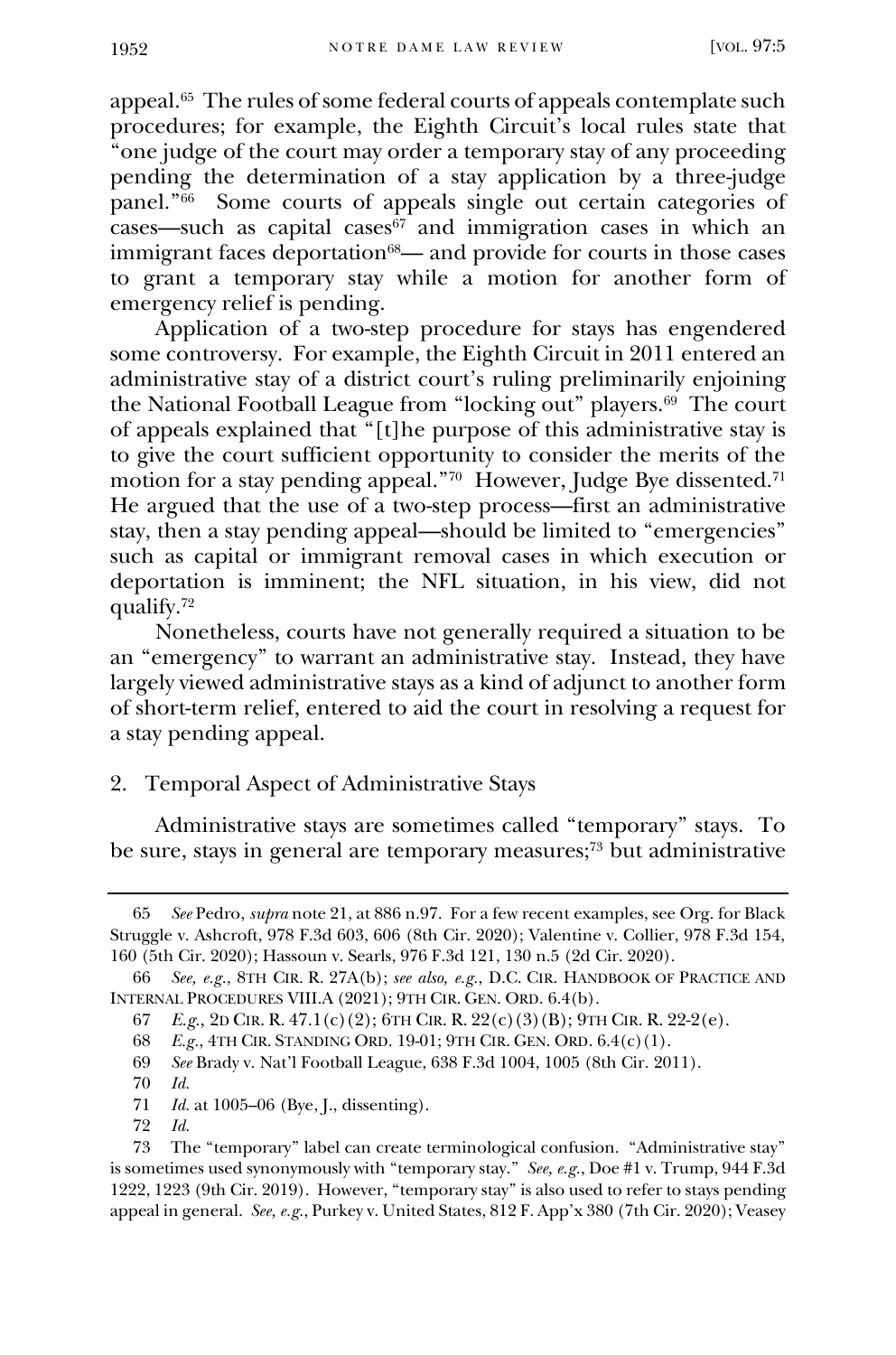stays are often rapidly granted, and they last for a shorter period of time than "regular" stays. For example, in the leadup to the November 2020 election, a federal district court in Texas entered an injunction requiring Texas officials to adhere to certain procedures for mail-in voting.<sup>74</sup> The Texas Secretary of State appealed on September 9, 2020.<sup>75</sup> On September 10, the district court declined to stay its injunction; on September 11, the Secretary of State filed an "emergency motion for a stay pending appeal" at the Fifth Circuit.<sup>76</sup> The same day, a Fifth Circuit panel granted a "temporary administrative stay" of the district court's injunction in order to consider the Secretary's stay motion.<sup>77</sup> On October 19, the panel issued an opinion staying the district court's injunction pending appeal.<sup>78</sup> In this and many other cases,<sup>79</sup> courts issue administrative stays that are in effect for a limited period of time.

Still, it is not clear what period of time counts as "brief" or "limited."<sup>80</sup> After all, administrative stays have occasionally lasted for several weeks.<sup>81</sup> The "especially temporary" aspect of administrative stays, then, might be viewed as a contingent feature of the device. The length of an administrative stay depends on how long courts take to decide a motion for a stay pending appeal; and courts might be inclined to take more time if an administrative stay is in place.

# 3. Relationship to the Traditional Stay Factors

<span id="page-12-0"></span>Courts issuing administrative stays do not routinely undertake the full-fledged four-factor inquiry that the Supreme Court in *Nken*  enumerated with respect to stays pending appeal—that is, the inquiry into likelihood of success on the merits, irreparable harm, balance of the equities, and the public interest (with the first two factors being most "critical").<sup>82</sup>

77 *Id.* at 227–228.

82 Nken v. Holder, 556 U.S. 418, 434 (2009).

v. Abbott, 870 F.3d 387, 391 (5th Cir. 2017); Wolfe v. Clarke, No. 05CV432, 2013 WL 12363382, at \*2 (E.D. Va. Jan. 3, 2013).

<sup>74</sup> Richardson v. Tex. Sec'y of State, 978 F.3d 220, 227 (5th Cir. 2020).

<sup>75</sup> *Id.*

<sup>76</sup> *Id.*

<sup>78</sup> *Id.* at 243.

<sup>79</sup> For examples of short-term stays in litigation related to same-sex marriage, see Josh Blackman & Howard M. Wasserman, *The Process of Marriage Equality*, 43 HASTINGS CONST. L.Q. 244, 293–98 (2016).

<sup>80</sup> *See* Transcript of Oral Argument at 92, Nat'l Fed'n of Indep. Bus. v. Dep't of Lab., 142 S. Ct. 661 (2022) (per curiam) (Nos. 21A244, 21A247) (Chief Justice Roberts inquiring, with respect to a potential brief administrative stay, "Brief compared to what?")

<sup>81</sup> *See supra* notes 25–26 and accompanying text.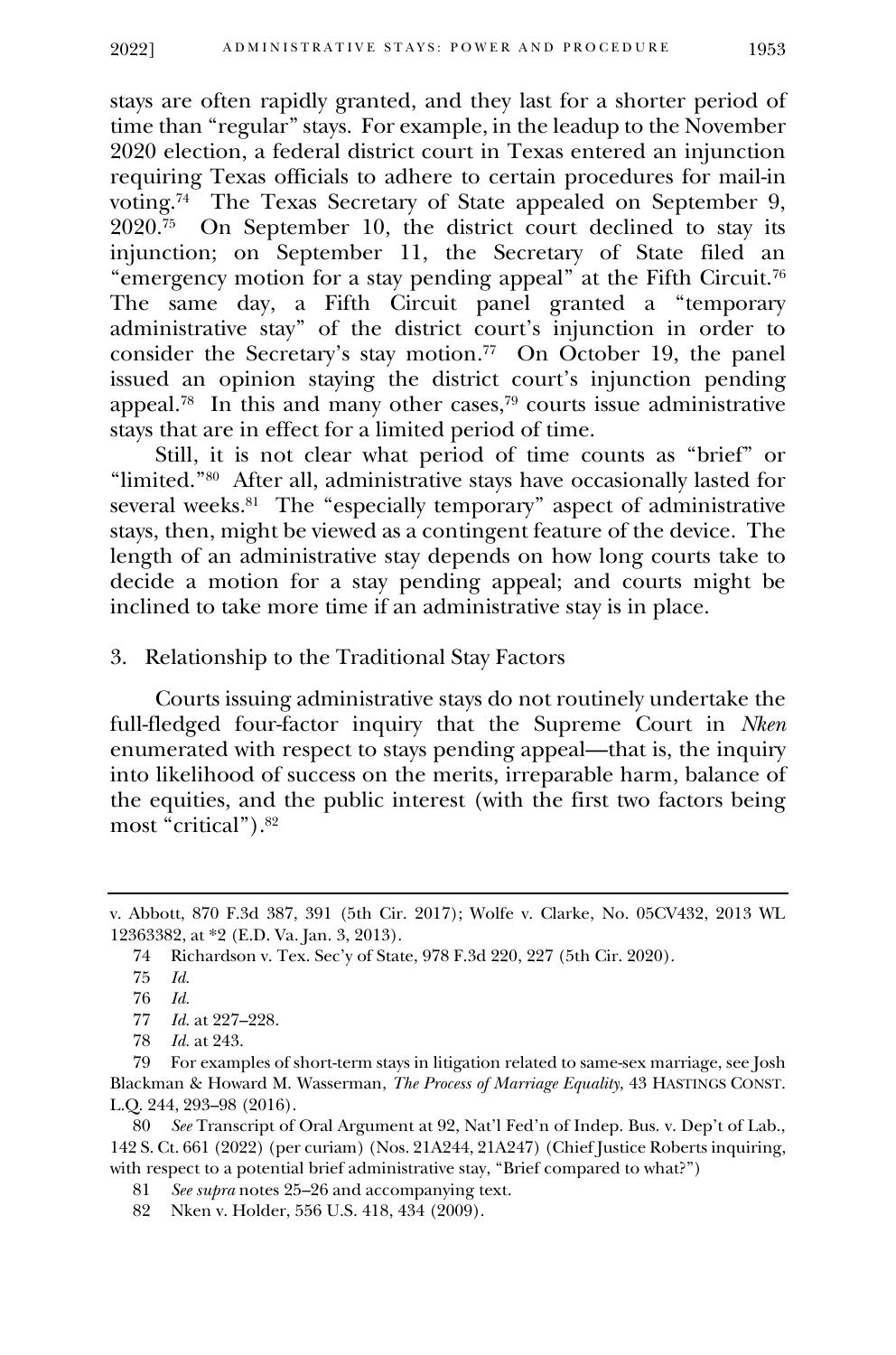In particular, some courts have stressed that an administrative stay does not reflect any position on the merits of the underlying judgment. For example, the Supreme Court in February 2019 justified an administrative stay that had the effect of keeping certain abortion clinics open by stating that "the filings regarding the application for a stay in this matter were not completed until earlier today and the Justices need time to review these filings . . . . This order does not reflect any view regarding the merits of the petition for a writ of certiorari that applicants represent they will file."<sup>83</sup> Federal courts of appeals have on occasion made similar statements.<sup>84</sup>

The relationship between administrative stays and the merits, however, is more complicated than may initially meet the eye. In fact, courts sometimes look at the merits in analyzing administrative stays. For example, a divided Ninth Circuit panel in 2020 considered the likelihood of success on the merits in granting the government's request for an administrative stay of a district court order regulating the conduct of federal officers in Portland.<sup>85</sup>

To take another example, the Fifth Circuit in November 2021 stayed enforcement of an Occupational Safety and Health Administration's COVID-related mandate a day after the agency issued the mandate, "[b]ecause the petitions give cause to believe there are grave statutory and constitutional issues with the Mandate."<sup>86</sup> Six days later, the Fifth Circuit issued an opinion that "reaffirm[ed]" its "initial stay" following "expedited review."<sup>87</sup> The initial stay seemed to have been an administrative stay: it was entered right after the agency's mandate issued and served as a placeholder pending a judicial review process that resulted in affirmation of the stay. Yet the initial stay

86 BST Holdings, L.L.C. v. OSHA, No. 21–60845, 2021 WL 5166656, at \*1 (5th Cir. Nov. 6, 2021), *aff'd*, 17 F.4th 604 (5th Cir. 2021).

87 *BST Holdings*, 17 F.4th at 609.

<sup>83</sup> June Med. Servs., L.L.C. v. Gee, 139 S. Ct. 661, 661 (2019).

<sup>84</sup> *See, e.g.*, Doe #1 v. Trump, 944 F.3d 1222, 1223 (9th Cir. 2019); Cobell v. Norton, No. 03-5262, 2004 WL 603456, at \*1 (D.C. Cir. Mar. 24, 2004) (per curiam).

<sup>85</sup> Order, Index Newspapers LLC v. U.S. Marshals Serv., No. 20-35739, 2020 U.S. App. LEXIS 27408 (9th Cir. Aug. 27, 2020); *see also, e.g.*, El Paso Cnty. v. Trump, 407 F. Supp. 3d 655, 667 (W.D. Tex. 2019), *rev'd in part on other grounds*, 982 F.3d 332 (5th Cir. 2020); Doe 1 v. Trump, No. 17-5267, 2017 WL 6553389, at \*1 (D.C. Cir. Dec. 22, 2017). Courts may also analyze the likelihood of success on the merits and then deny a "motion for an administrative stay and a stay pending appeal" in the same breath, *see, e.g.*, Craig v. Simon, 978 F.3d 1043, 1049, 1051 (8th Cir. 2020); Trump v. Vance, 481 F. Supp. 3d 161, 166 (S.D.N.Y. 2020), or deny a "regular" and administrative stay together while disclaiming any view on the merits, *see, e.g.*, League of Women Voters of S.C. v. Andino, No. 20-2167, 2020 WL 6395498, at \*1 (4th Cir. Oct. 29, 2020). These decisions leave unclear whether any distinctive analysis applies to *administrative* stays.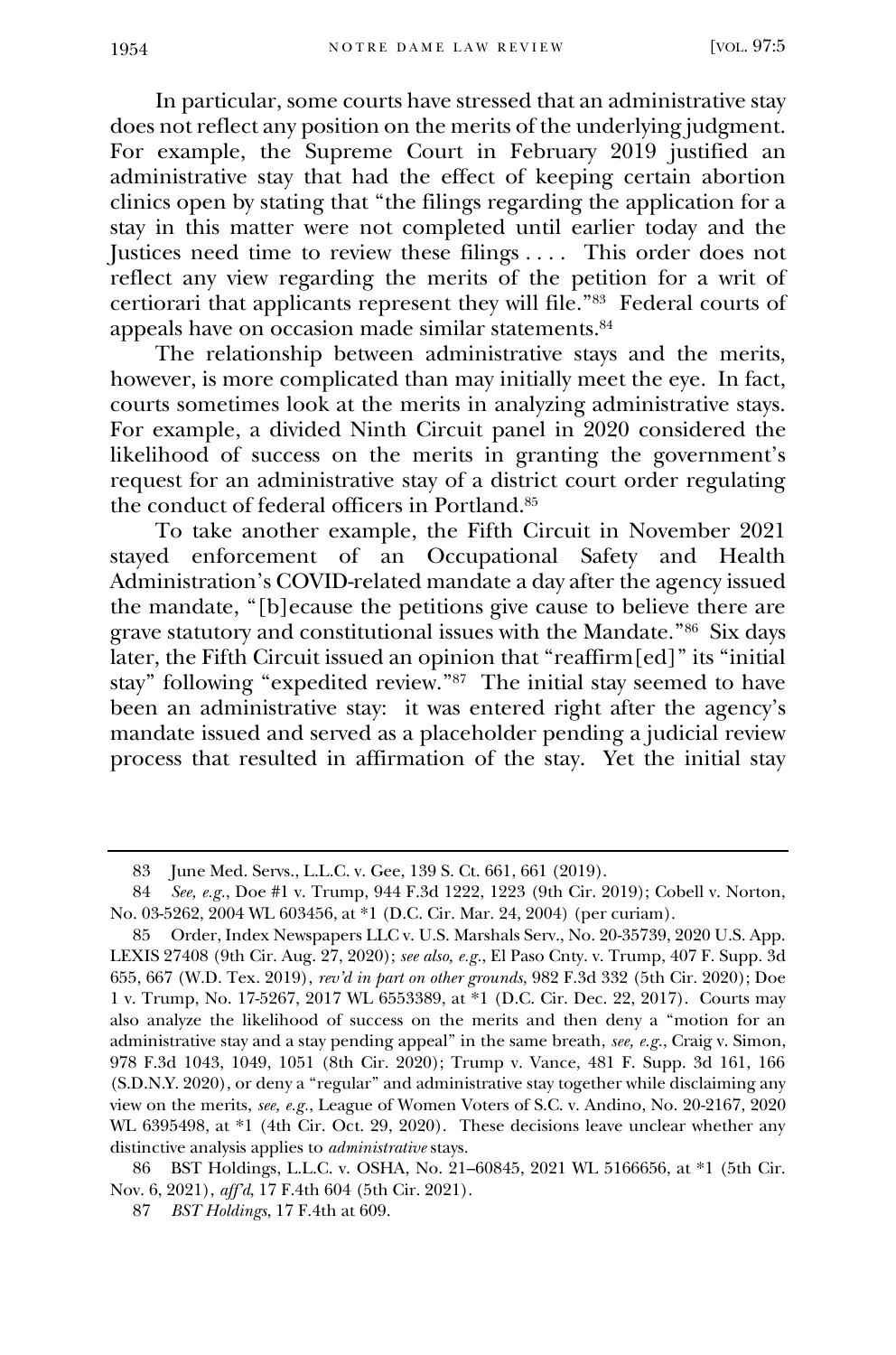appeared to be based on some assessment of the merits of the underlying mandate.<sup>88</sup>

Indeed, some judges have argued that courts may not, or should not, enter an administrative stay without considering the *Nken* factors, including likelihood of success on the merits.<sup>89</sup> In the view of Ninth Circuit dissenter Judge Bress, later reiterated in a different dissent by Ninth Circuit Judge Bumatay, the request for an administrative stay "is part of the request for a stay pending appeal"; thus, "the usual stay factors" should apply.<sup>90</sup> Along similar lines, a magistrate judge in the Southern District of New York concluded that "'an appellate court's power to hold an order in abeyance' pursuant to an administrative stay 'while it assesses the legality of [an] order' is constrained by the four factors that govern the issuance of a stay.'"<sup>91</sup> This view has not (yet) carried the day, but the debate nationwide is not settled.

The notion that administrative stays are a merits-free zone, then, cannot be taken for granted. On the flip side, courts do not always emphasize the merits in granting "regular" stays or related orders. District courts asked to stay their own judgments may emphasize stay factors other than the likelihood of success on the merits, given that a court may not wish to "confess to having erred in its ruling before issuing a stay."<sup>92</sup> In election litigation, courts following the *Purcell*  principle may stay injunctions against state election laws soon before an election, without taking a position on the merits of the injunction. $^{93}$ In a case involving religious objections to a contraception mandate, the Supreme Court entered an injunction pending appeal while stating that its "order should not be construed as an expression of the

<sup>88</sup> In January 2022, the Supreme Court stayed OSHA's mandate. *See* Nat'l Fed'n Indep. Bus. v. Dep't of Lab. 142 S. Ct. 661, 666 (2022) (per curiam).

<sup>89</sup> *See* Doe #1 v. Trump, 944 F.3d 1222, 1225–26 (9th Cir. 2019) (Bress, J., dissenting); *see also* Nat'l Urb. League v. Ross, 977 F.3d 698, 705 (9th Cir. 2020) (Bumatay, J., dissenting) (quoting *Doe #1*, 944 F.3d at 1225).

<sup>90</sup> *Doe #1*, 944 F.3d at 1226; *see also Ross*, 977 F.3d at 705 n.5 (quoting *Doe #1*, 944 F.3d at 1226).

<sup>91</sup> N.Y. Times Co. v. Dep't of Health & Hum. Servs., No. 20 Civ. 3063, 2021 WL 235138, at \*2 (S.D.N.Y. Jan. 25, 2021) (quoting Hassoun v. Searls, 976 F.3d 121, 130 n.5 (2d Cir. 2020)) (alteration in original). The district court's statement may not have accurately reflected the quoted Second Circuit case, which emphasized that an administrative stay "in this case issued only to provide time for a motions panel to receive and to decide the government's motion for a stay pending appeal" and "cannot be employed to grant a party effectual relief." *Hassoun*, 976 F.3d at 130 n.5.

<sup>92</sup> Evans v. Buchanan, 435 F. Supp. 832, 843 (D. Del. 1977); *see* Meyer v. Kalanick, 203 F. Supp. 3d 393, 395 (S.D.N.Y. 2016).

<sup>93</sup> *See* Purcell v. Gonzalez, 549 U.S. 1, 4–5 (2006) (per curiam); Merrill v. Milligan, 142 S. Ct. 879, 880 (2022) (mem.) (Kavanaugh, J., concurring in grant of applications for stays); Richard L. Hasen, *Reining in the* Purcell *Principle*, 43 FLA. ST. U. L. REV. 427, 443 (2016).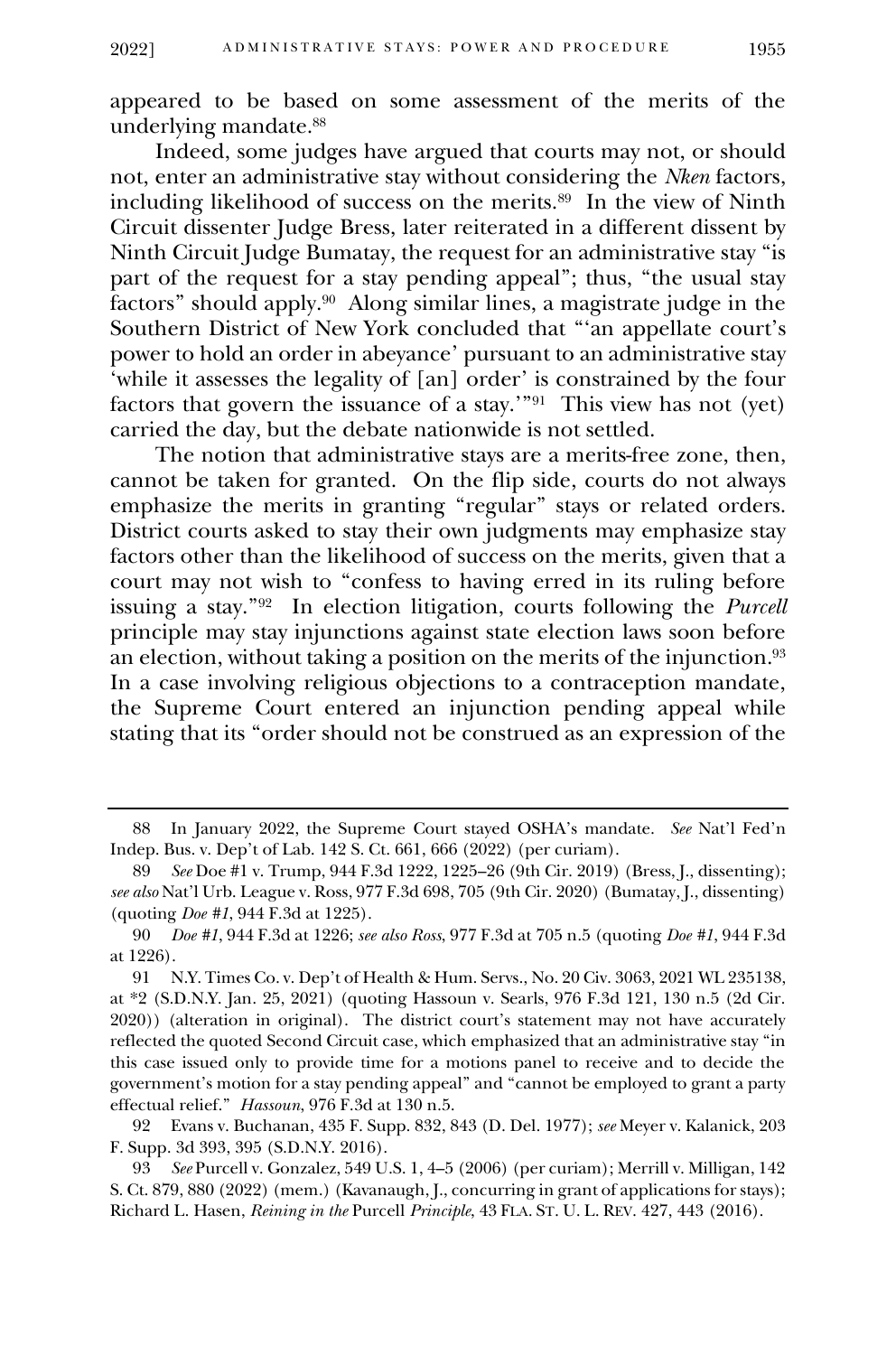Court's views on the merits."<sup>94</sup> These results might be explained by the circumstances of litigation involving hot-button issues; judges may wish to avoid taking a position on the merits but also seek to stave off disruptive real-world changes. The question remains, however, whether that kind of approach is consistent with *Nken* or normatively desirable.

As to the "critical" stay factor other than likelihood of success on the merits<sup>95</sup>—irreparable harm—judicial decisions imposing administrative stays do not typically focus on this factor, at least by name.<sup>96</sup> This may seem surprising, as courts appear to grant administrative stays to ward off immediate negative consequences. Still, courts imposing administrative stays tend to cast the aim of avoiding negative consequences in terms of maintaining the status quo rather than preventing irreparable harm.<sup>97</sup> One possible explanation is practical: courts considering administrative stays may not have time to delve into any party's claims of injury to the extent needed to determine whether harm is irreparable. Another explanation is more prudential: administrative stays are designed to be routine and ministerial, and those features might be undercut if courts were to examine the potentially contested issue of whether a party had suffered irreparable injury.

As with likelihood of success on the merits, some judges have critiqued courts' apparent reluctance to examine irreparable injury before issuing an administrative stay.<sup>98</sup> Judge Bye of the Eighth Circuit, for example, argued in dissent that "some showing of irreparable harm must also be shown to justify the entry of a temporary stay pending

<sup>94</sup> Wheaton Coll. v. Burwell, 573 U.S. 958, 959 (2014). For commentary on the Court's decision in *Wheaton*, see Baude, *supra* note 20, at 15; Hasen, *supra* note 93, at 435–37; Richard M. Re, *What Standard of Review Did the Court Apply in Wheaton College?*, RE'S JUDICATA (Jul. 5, 2014, 6:42 PM), https://richardresjudicata.wordpress.com/2014/07/05/whatstandard-of-review-did-the-court-apply-in-wheaton-college [https://perma.cc//8AQS-LWJQ].

<sup>95</sup> Nken v. Holder, 556 U.S. 418, 434 (2009).

<sup>96</sup> *In re* Sealed Case, 148 F.3d 1079, 1079 (D.C. Cir. 1998) (no showing of irreparable harm, but administrative stay would be continued to give government opportunity to seek relief from Supreme Court). *But see In re* Red Mountain Mach. Co., 451 B.R. 897, 909 (Bankr. D. Ariz. 2011) ("[E]ven if there were a sufficient showing of likelihood of success on appeal, it does not justify a stay pending appeal in the absence of any showing of a likelihood of irreparable injury.").

<sup>97</sup> *See supra* notes 95–102 and accompanying text.

<sup>98</sup> *E.g.*, Nat'l Urb. League v. Ross, 977 F.3d 698, 712 (9th Cir. 2020) (Bumatay, J., dissenting); Doe #1 v. Trump, 944 F.3d 1222, 1228 (9th Cir. 2019) (Bress, J., dissenting); Brady v. Nat'l Football League, 638 F.3d 1004, 1006 (8th Cir. 2011) (Bye, J., dissenting); *see also* Order, *supra* note 85, at 3 (McKeown, J., dissenting) ("[T]he government has failed to meet its burden to demonstrate either an emergency or irreparable harm to support an immediate administrative stay.").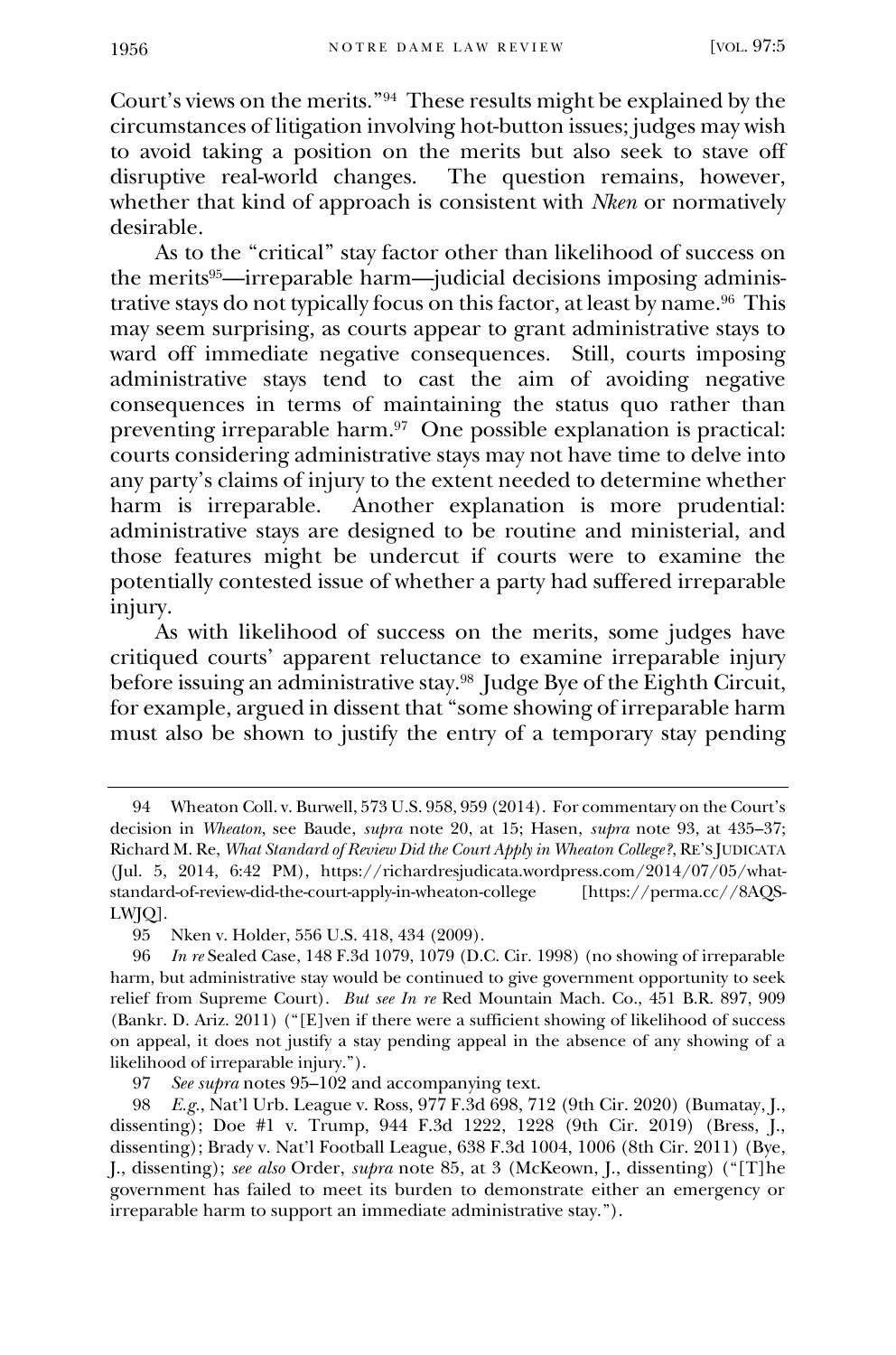review of the motion for a stay," as a "necessary extension" of the principle that the stay applicant had to show irreparable harm "to justify the granting of the stay itself."<sup>99</sup> Justice Sotomayor's partial dissent in the S.B. 8 litigation arguing that the Court should have administratively stayed the Fifth Circuit's judgment cited "continued and irreparable harm to women seeking abortion care and providers of such care in Texas."<sup>100</sup> The Ninth Circuit in 2020 cited irreparable harm in granting an administrative stay.<sup>101</sup> The die may not yet be cast, then, on whether irreparable harm can be a relevant consideration in administrative stay determinations.

#### 4. Preserving the Status Quo

<span id="page-16-0"></span>If the *Nken* factors do not consistently apply to administrative stay determinations, then what is the guidepost for these determinations? A goal that courts often cite is the need to *preserve the status quo*. 102 On this account, an administrative stay is a device that courts can use to preserve the status quo without taking any position on the merits of an appeal.

Courts have wrestled, however, with what counts as the "status quo."<sup>103</sup> Litigation involving the 2020 decennial census provides an example. In August 2020, the Census Bureau moved up a data collection deadline to September 30, 2020 (from October 31, 2020).<sup>104</sup> On September 24, a federal district court in California preliminarily enjoined the Census Bureau's schedule change.<sup>105</sup> The Trump administration appealed and sought a stay pending appeal; on September 30, the Ninth Circuit denied an administrative stay.<sup>106</sup> The court of appeals explained that "the status quo would be seriously disrupted by an immediate stay of the district court's order."<sup>107</sup> In the Ninth Circuit's view, the district court's orders—blocking the datacollection scheduling change—"preserve the status quo because they maintain the [Census] Bureau's data-collection apparatus pending

107 *Id.* at 701.

<sup>99</sup> *Brady*, 638 F.3d at 1006.

<sup>100</sup> United States v. Texas, 142 S. Ct. 14, 15 (2021) (mem.) (Sotomayor, J., concurring in part and dissenting in part).

<sup>101</sup> Order, *supra* note 85, at 2 (majority order).

<sup>102</sup> *See, e.g.*, *Ross*, 977 F.3d at 702 (majority opinion); *Doe #1*, 944 F.3d at 1223 (majority opinion).

<sup>103</sup> For discussion in the context of S.B. 8 litigation, see Mark Tushnet, *Some Not Very Focused Preliminary Thoughts About the Shadow Docket (but Leading up to Some Fundamentals About Constitutional Law)*, BALKINIZATION (Sept. 10, 2021), https://balkin.blogspot.com /2021/09/some-not-very-focused-preliminary.html [https://perma.cc/4RS7-KCCV].

<sup>104</sup> *Ross*, 977 F.3d at 700.

<sup>105</sup> *Id.*

<sup>106</sup> *Id.* at 698, 703.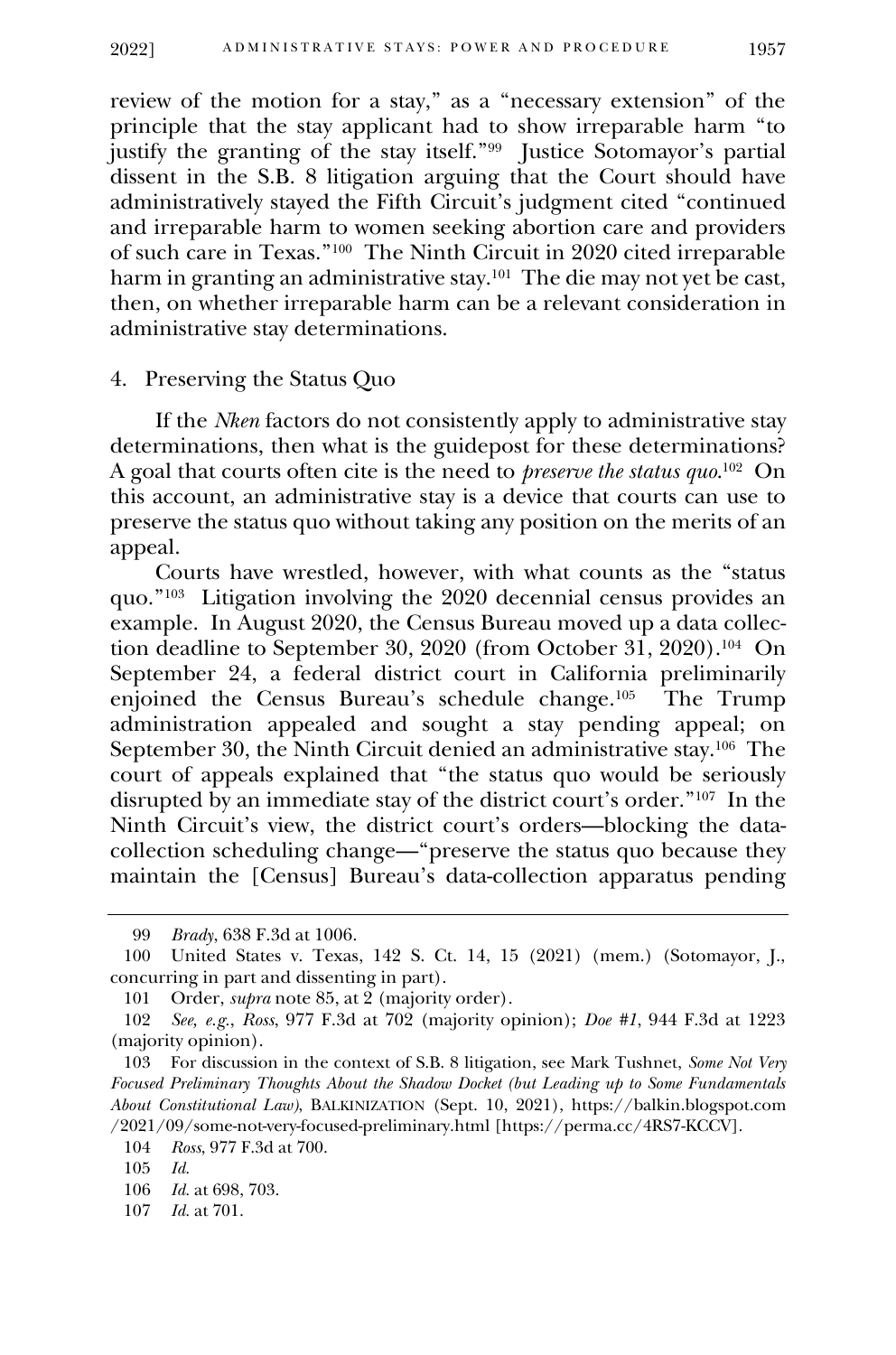resolution of the appeal."<sup>108</sup> Judge Bumatay, in dissent, contended that "the status quo here, to the extent that's relevant, is the legal landscape that would have existed prior to the district court's judicial misadventure."<sup>109</sup>

Is the status quo, then, the world as it existed before the district court entered judgment blocking the data-collection scheduling change? That position would be in harmony with the Supreme Court's statement in *Nken* that a stay pending appeal "suspend[s] judicial alteration of the status quo."<sup>110</sup> But there are multiple features of the world preexisting the district court's judgment that a court might wish to preserve. The Ninth Circuit majority sought to preserve the Census Bureau's data-collection apparatus, which was still mobilized to some degree before the district court's judgment.<sup>111</sup> Dissenting Judge Bumatay, by contrast, sought to preserve the "legal landscape" that would have existed before the district court's judgment.<sup>112</sup> The "legal landscape" might refer to the Census Bureau's being under legally binding orders to meet the earlier data-collection deadline; or it might refer to the "correct" view of executive authority that the district court's order erroneously (in the eyes of Judge Bumatay) contravened. Another position might be that the status quo is the world as it exists following the district court's judgment. In this case, that would be the world in which the Census Bureau was not legally required to meet the earlier data-collection deadline.

Different definitions of the status quo would lead to different results in the administrative stay analysis. In other words, courts that take the "need to preserve the status quo" as the "touchstone" of an administrative stay determination<sup>113</sup> face the challenge of defining the status quo.

## 5. Political Context of Administrative Stays

<span id="page-17-0"></span>A final observation regarding the current use of administrative stays relates to their social and political context. Administrative stays are not a new phenomenon,<sup>114</sup> and they have long been applied in

<sup>108</sup> *Id.*

<sup>109</sup> *Id.* at 712 (Bumatay, J., dissenting) (citing Doe #1 v. Trump, 944 F.3d 1222, 1229 (9th Cir. 2019) (Bress, J., dissenting)).

<sup>110</sup> Nken v. Holder, 556 U.S. 418, 429 (2009) (alteration in original) (quoting Ohio Citizens for Responsible Energy, Inc. v. Nuclear Regu. Comm'n, 479 U.S. 1312, 1313 (1986) (Scalia, J., in chambers)).

<sup>111</sup> *See Ross*, 977 F.3d at 701.

<sup>112</sup> *See id.* at 712 (Bumatay, J., dissenting).

<sup>113</sup> *See id.* at 702 (majority opinion).

<sup>114</sup> *See, e.g.*, Deaver v. Seymour, 822 F.2d 66, 68 (D.C. Cir. 1987) (describing an administrative stay).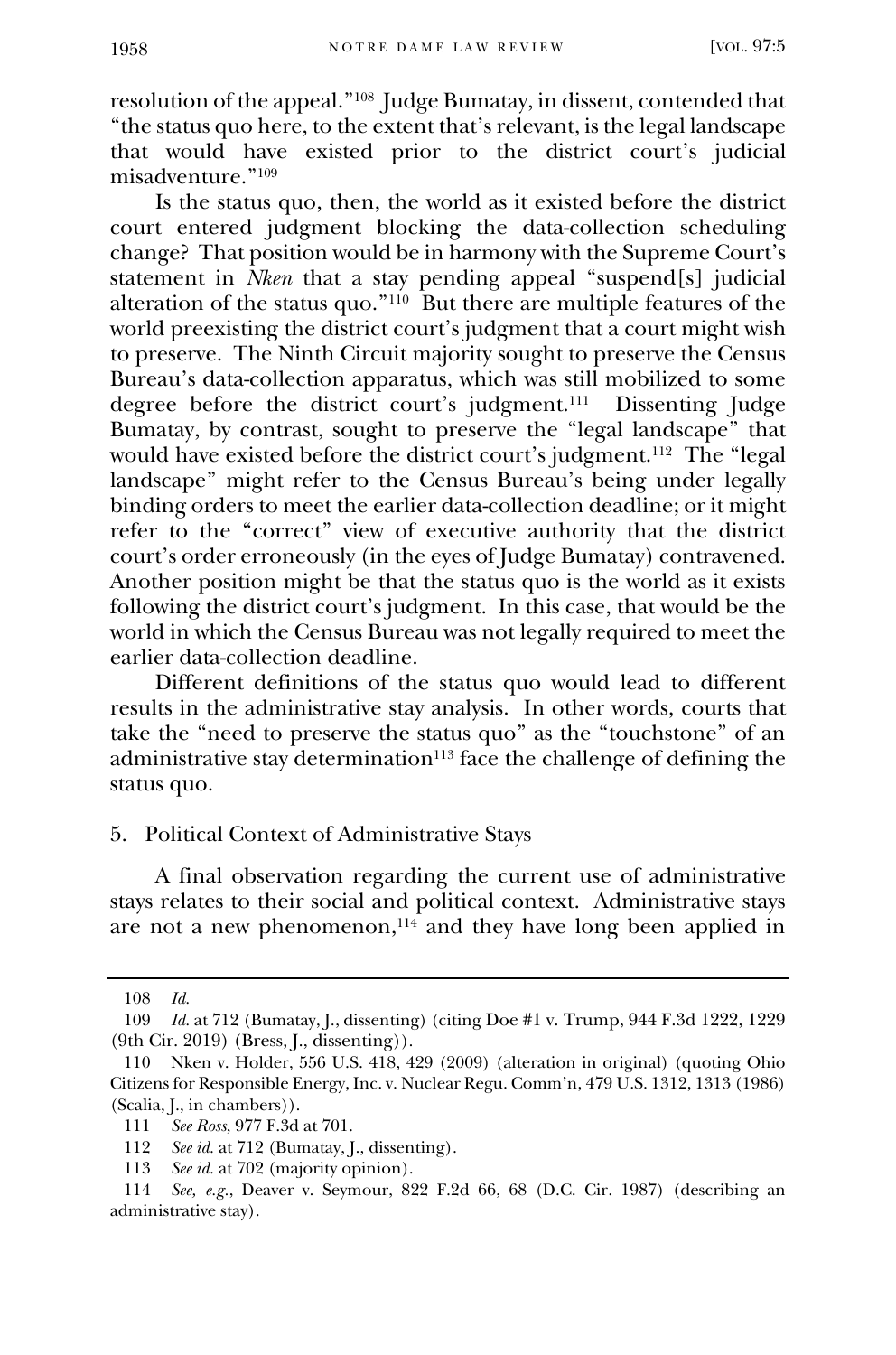certain disputes, such as death penalty and immigration removal cases.<sup>115</sup> However, administrative stays seem to have been discussed more frequently in recent years, at least in judicially reported litigation. The trend is visible through, for example, a Westlaw search of federal court cases for ("administrative stay" /100 "pending appeal").<sup>116</sup> The search yielded four hits for the first four months of 2022, 23 hits for 2021, 56 for 2020, and 113 for the five years 2017 to 2021. By contrast, the search yielded 43 hits total for the years 1980 through 2016. The largest uptick occurred between 2016 (2 hits) and 2017 (13 hits).

One reason for increased references to administrative stays—in opinions that appear on Westlaw—may be two situations that gave rise to a great deal of emergency litigation: the November 2020 election and COVID-19. At least 12 of the relevant cases for 2020 were related to the election.<sup>117</sup> Yet the references to administrative stays in these contexts appears to be part of a broader trend since 2017, involving litigation against Trump administration policies in a variety of areas, including immigration, the census, and constitutional rights. Commentators have pointed both to nationwide injunctions and an administration more likely to seek stays of lower-court opinions as reasons for litigation seeking emergency relief.<sup>118</sup>

The upshot is that administrative stays seem to be sought and granted more frequently in politically salient litigation, especially lawsuits against government actors who wish to alter policy in significant ways. Although courts have not yet engaged in much discussion of the standards for issuing administrative stays, the few opinions addressing the matter—primarily from the Fifth and Ninth

<sup>115</sup> *See supra* notes 67–68 and accompanying text.

<sup>116</sup> I last carried out this search on May 24, 2022. These search terms are meant to weed out administrative stays that do not fit into the mold of stays issued by courts to provide time to consider a motion for a stay of injunctive relief. For example, the search terms are aimed at excluding stays that agencies enter.

<sup>117</sup> *See* League of Women Voters of S.C. v. Andino, No. 20-2167, 2020 WL 6395498 (4th Cir. Oct. 29, 2020); Mi Familia Vota v. Abbott, No. 20-50907, 2020 WL 6334374 (5th Cir. Oct. 28, 2020) (per curiam); Richardson v. Tex. Sec'y of State, 978 F.3d 220 (5th Cir. 2020); Tex. Democratic Party v. Abbott, 961 F.3d 389 (5th Cir. 2020); Tex. League of United Latin Am. Citizens v. Hughs, 978 F.3d 136 (5th Cir. 2020); A. Philip Randolph Inst. of Ohio v. Larose, 831 F. App'x 188 (6th Cir. 2020); Thompson v. Dewine, 959 F.3d 804 (6th Cir. 2020); Org. for Black Struggle v. Ashcroft, 978 F.3d 603 (8th Cir. 2020); Miller v. Thurston, 967 F.3d 727 (8th Cir. 2020); Craig v. Simon, 978 F.3d 1043 (8th Cir. 2020); Mi Familia Vota v. Hobbs, 977 F.3d 948 (9th Cir. 2020); Common Sense Party v. Padilla, 469 F. Supp. 3d 951 (E.D. Cal. 2020).

<sup>118</sup> Vladeck, *supra* note 20, at 132–52. Vladeck suggests that nationwide injunctions should not be viewed as the "principal" cause of the uptick in applications for emergency relief. *See id.* at 153–55.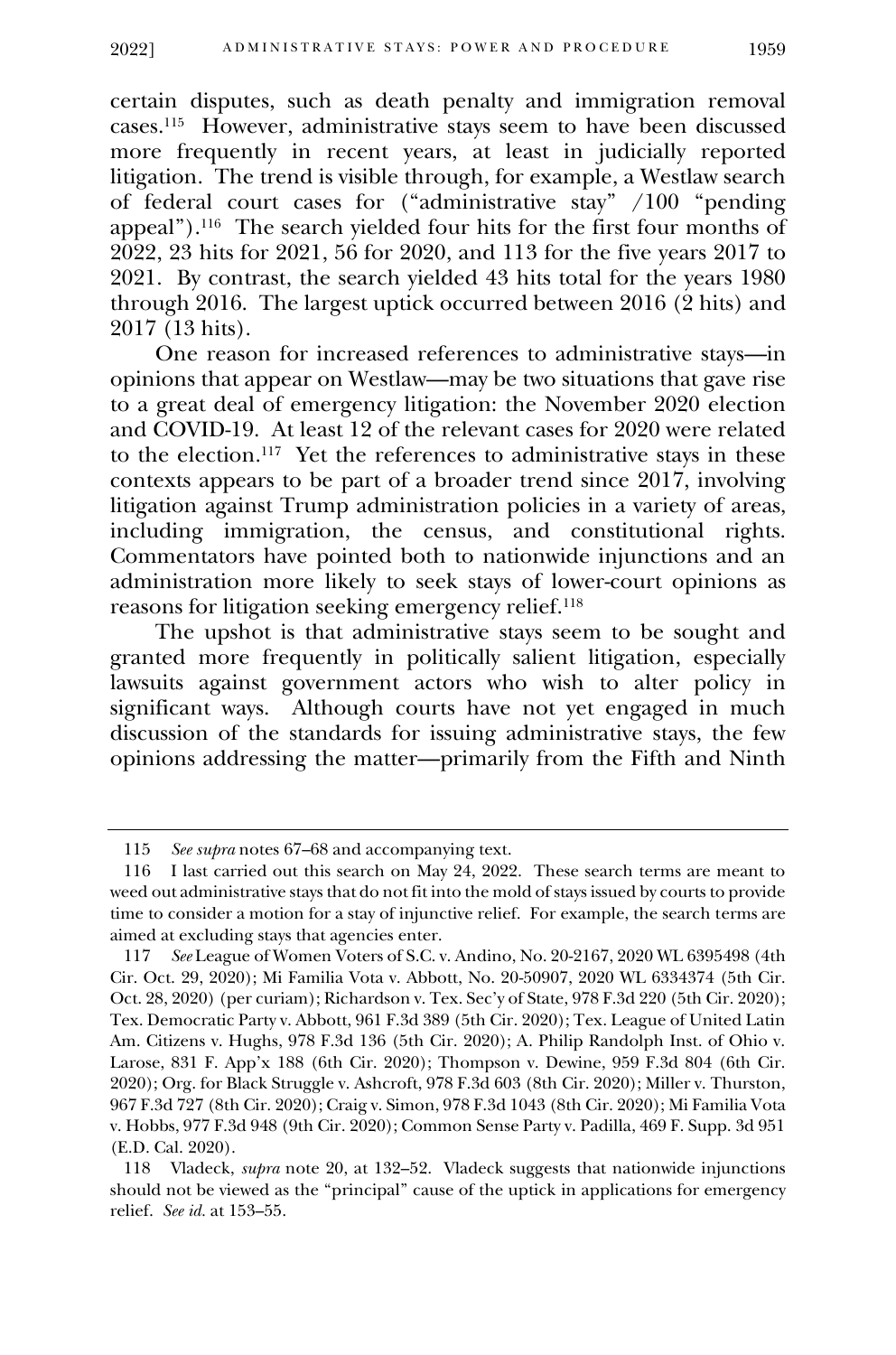Circuits—have emerged largely in the last few years.<sup>119</sup> Perhaps there is an increasing amount of litigation engendering controversy about whether to put government action on hold even for a brief period. The elevated judicial attention to administrative stays suggests that it will be useful to engage in further discussion of the appropriate standard for employing this device.

# II. AUTHORITY TO ISSUE ADMINISTRATIVE STAYS

<span id="page-19-0"></span>This Part examines the legal bases for administrative stays. First, the Part identifies the All Writs Act and courts' inherent docketmanagement powers as grounds for courts to issue administrative stays. Second, it analyzes the relationship between administrative stays and the federal equity power.

# *A. Legal Bases for Administrative Stays*

<span id="page-19-1"></span>There are two main sources of authority for federal courts to grant administrative stays: (1) the powers either conferred by, or preserved in, the All Writs Act, and (2) federal courts' inherent power to manage their dockets. This Section describes these sources of authority; the next Section considers the relationship between these sources of authority and equitable powers.

# 1. The All Writs Act

<span id="page-19-2"></span>The All Writs Act, enacted as part of the Judiciary Act of 1789,<sup>120</sup> authorizes federal courts to "issue all writs necessary or appropriate in aid of their respective jurisdictions and agreeable to the usages and principles of law."<sup>121</sup> The Supreme Court explained in *Nken* that the All Writs Act "preserve[s]" "[a]n appellate court's power to hold an order in abeyance while it assesses the legality of the order."<sup>122</sup> The Supreme Court's language of "preservation" might suggest that the All Writs Act confirmed—rather than granted—federal courts' power to issue stays. On this account, the "judicial Power of the United States" that Article III of the Constitution vests in federal courts<sup>123</sup> incorporates the preexisting power to issue stays.

<sup>119</sup> *See, e.g.*, *In re* Abbott (*Abbott III*), 800 F. App'x 296 (5th Cir. 2020) (per curiam); Doe #1 v. Trump, 944 F.3d 1222 (9th Cir. 2019).

<sup>120</sup> *See* All Writs Act, ch. 231, §§ 234, 261–62, 36 Stat. 1156, 1156, 1162 (1911) (codified as amended at 28 U.S.C. § 1651 (2018)); Judiciary Act of 1789, ch. 20, § 14, 1 Stat. 73, 81– 82 (codified as amended at 28 U.S.C. § 1651 (2018)).

<sup>121</sup> 28 U.S.C. § 1651(a) (2018).

<sup>122</sup> Nken v. Holder, 556 U.S. 418, 426 (2009).

<sup>123</sup> U.S. CONST. art. III.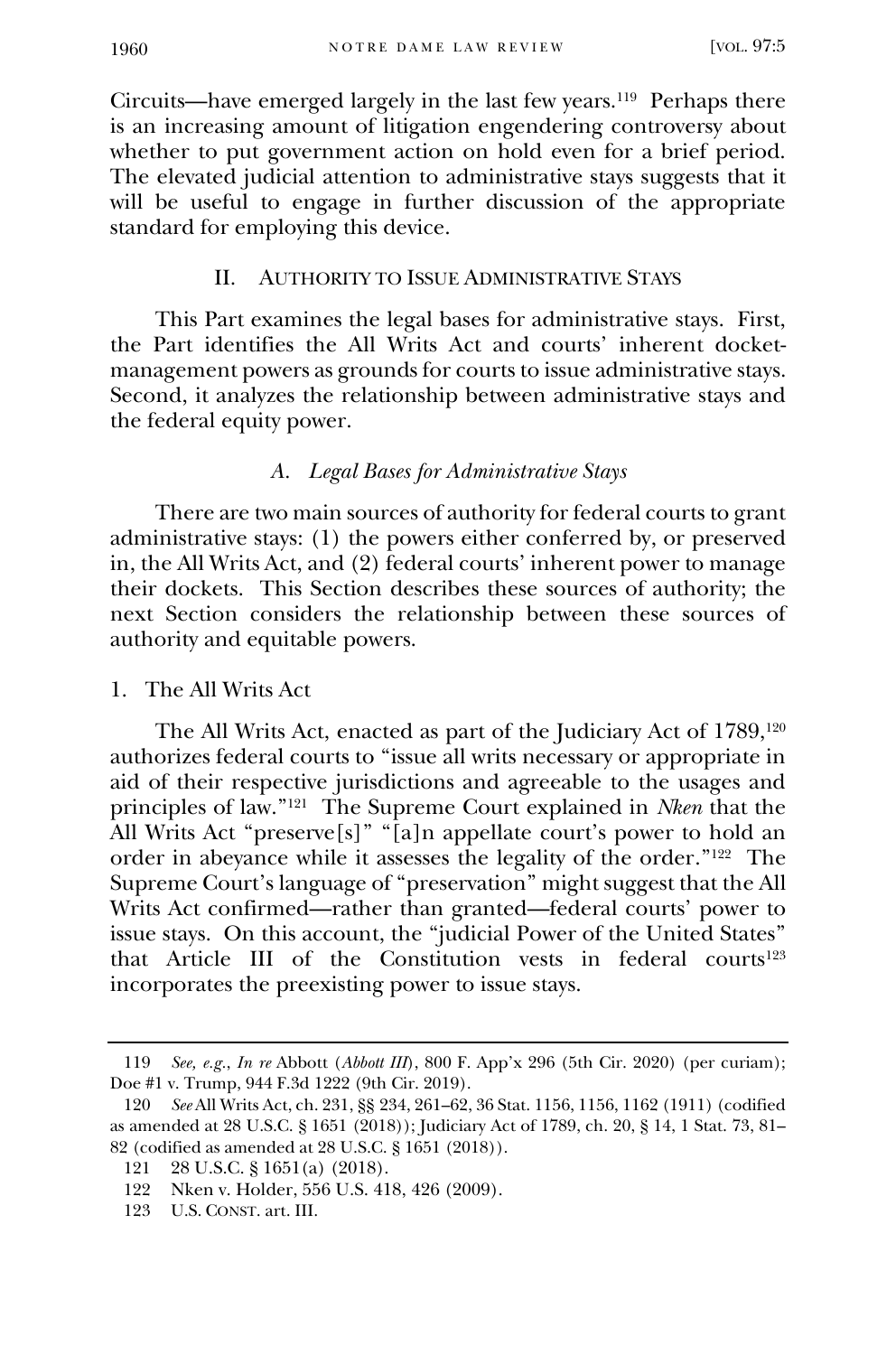The *Nken* decision did not specifically mention administrative stays, and it is not clear whether the *Nken* Court's reference to the "power to hold an order in abeyance while it assesses the legality of the order" encompasses the power to grant administrative stays.<sup>124</sup> Thus, *Nken* does not directly identify the legal basis for federal courts to issue administrative stays. There are nonetheless strong reasons, some of them related to the Court's analysis in *Nken*, to read the All Writs Act to authorize courts to grant administrative stays. An administrative stay may be "necessary . . . in aid of" a court's "jurisdiction[]" <sup>125</sup> in the sense that denying an administrative stay could moot an appeal—for example, in a capital case.<sup>126</sup> Even if an administrative stay is not essential to preserve jurisdiction, the All Writs Act authorizes courts to issue writs "appropriate in aid of ... jurisdictio[n]."<sup>127</sup> An administrative stay is a kind of adjunct to a stay pending appeal; it allows courts to offer temporary relief while the stay decision is being made. In fact, an administrative stay (as noted below) may greatly influence a party's ability to benefit from a stay pending appeal.<sup>128</sup> Therefore, an administrative stay is an "appropriate" mechanism to "aid" federal courts in exercising their jurisdiction to issue a stay pending appeal.

Is an administrative stay "agreeable to the usages and principles of law" within the meaning of the All Writs Act? 129 The Supreme Court in 1901, upholding an appellate court's stay, explained that "[t]ested by the principles and rules which relate to chancery proceedings, the power of the appellate court to render its jurisdiction efficacious, the court below refusing to do so, is unquestionable."<sup>130</sup> An administrative stay, as just observed, can be a mechanism to render the jurisdiction of the appellate court efficacious. Further, the Court in a 1942 case described stays of "the enforcement of a judgment pending the outcome of an appeal" as part of a court's "traditional equipment for

<sup>124</sup> *Nken*, 556 U.S. at 426. An administrative stay holds an order in abeyance while the court decides whether to grant a different form of emergency relief. Does that decisionmaking process involve "assessing the legality" of the judgment under review? If not, then administrative stays might not be covered by *Nken*. But it may not be advisable to read too much into the language of *Nken*; the Supreme Court has cautioned, after all, that "the language of an opinion is not always to be parsed as though we were dealing with language of a statute." Reiter v. Sonotone Corp., 442 U.S. 330, 341 (1979).

<sup>125</sup> *Nken*, 556 U.S. at 426.

<sup>126</sup> *See* Pedro, *supra* note 21, at 874 ("[T]he primary purpose of granting a stay pending appellate review is to ensure a meaningful opportunity to appeal.").

<sup>127</sup> 28 U.S.C. § 1651(a).

<sup>128</sup> *See infra* subsection III.C.2.

<sup>129</sup> 28 U.S.C. § 1651(a).

<sup>130</sup> *In re* McKenzie, 180 U.S. 536, 551 (1901).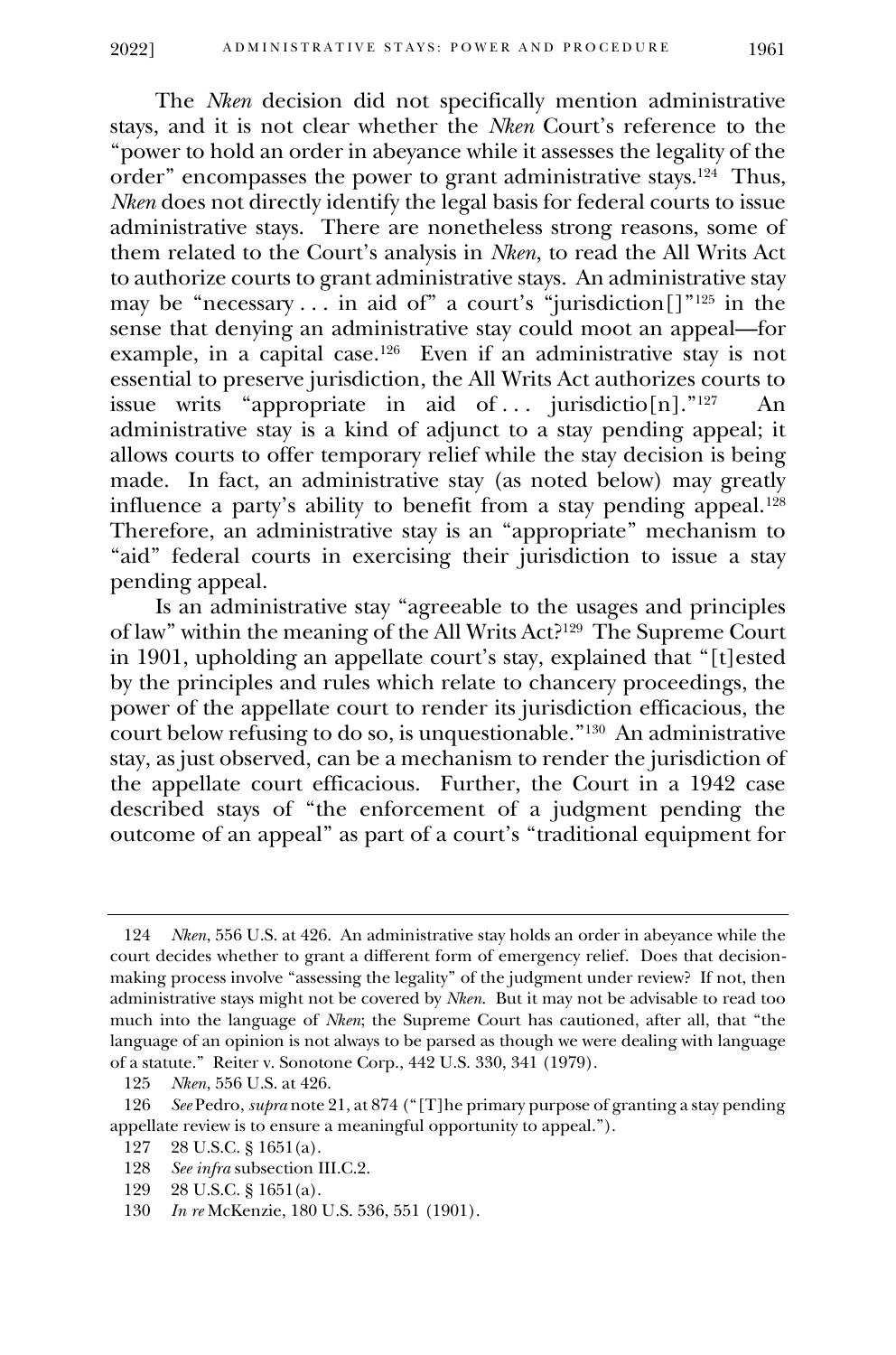the administration of justice."<sup>131</sup> An administrative stay is not, strictly speaking, entered "pending the outcome of an appeal." But it is entered to provide time for a court to decide whether to issue a stay pending the outcome of an appeal, and so it bears sufficient resemblance to a stay pending appeal to be "agreeable to the usages and principles of law." All in all, administrative stays plausibly fall within the ambit of the All Writs Act.

## 2. Inherent Docket-Management Power

<span id="page-21-0"></span>Another source of the power to issue an administrative stay is federal courts' inherent authority to manage their dockets. This source of authority may not be entirely separate from the All Writs Act, as that Act could be understood to preserve courts' preexisting docketmanagement powers. Moreover, the fact that a court has inherent authority to control its own docket could help explain why an administrative stay is "agreeable to the usages and principles of law"<sup>132</sup> within the meaning of the All Writs Act. Whether the docketmanagement power stands on its own or is to be read in conjunction with the All Writs Act, courts issuing administrative stays can draw on their inherent docket-management authority.

"[T]he power to stay proceedings," the Supreme Court stated in the 1936 case *Landis v. North American Co.*, "is incidental to the power inherent in every court to control the disposition of the causes on its docket with economy of time and effort for itself, for counsel, and for litigants." 133 True, the statement from *Landis* relates to a court's power to stay *proceedings*, as when a court puts a hold on discovery, rather than the power to stay a judgment that it issued or the judgment of another court. But the *Nken* Court—which dealt with a motion to stay another court's judgment—cited *Landis* in describing the burden on a party seeking a stay.<sup>134</sup> More generally, the rationales that courts use to explain their inherent powers to control their dockets apply to administrative stays. The Supreme Court has indicated, for instance, that "'[c]ertain implied powers must necessarily result to our Courts of justice from the nature of their institution,' powers 'which cannot be dispensed with in a Court, because they are necessary to the exercise of all others.'"<sup>135</sup> These powers include authority to admit attorneys,

<sup>131</sup> Scripps-Howard Radio, Inc. v. FCC, 316 U.S. 4, 9–10 (1942).

<sup>132</sup> 28 U.S.C. § 1651(a).

<sup>133</sup> Landis v. N. Am. Co., 299 U.S. 248, 254 (1936).

<sup>134</sup> Nken v. Holder, 556 U.S. 418, 433–34 (2009) (citing *Landis*, 299 U.S. at 255).

<sup>135</sup> Chambers v. NASCO, Inc., 501 U.S. 32, 43 (1991) (quoting United States v. Hudson, 11 U.S. (7 Cranch) 32, 34 (1812)); *see also* United States v. Tsarnaev, 142 S. Ct. 1024 (2022) (Barrett, J., concurring) ("Article III's grant of '[t]he judicial Power' imbues each federal court with the inherent authority to regulate its *own* proceedings." (alteration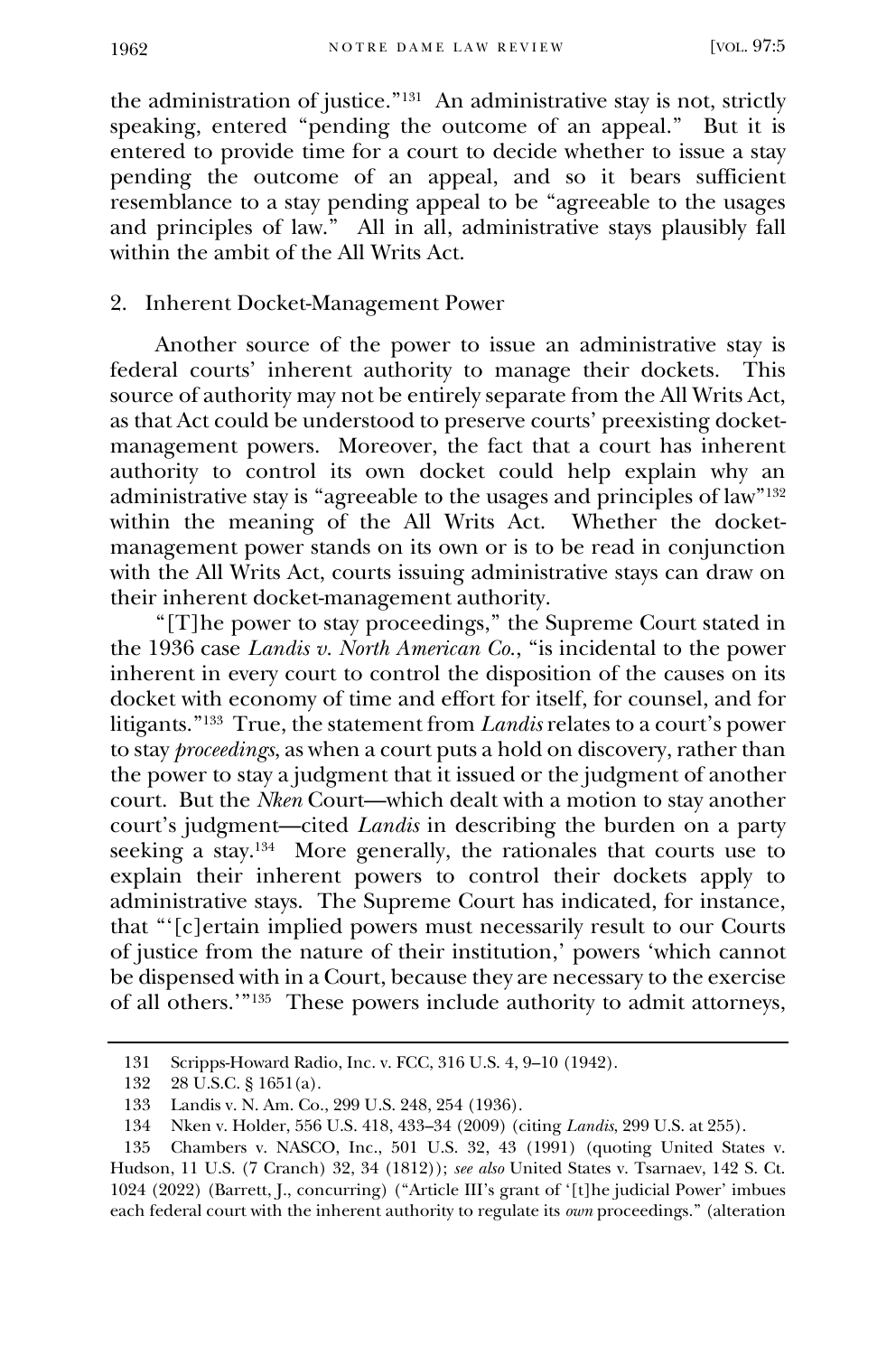impose contempt sanctions, mandate decorum, and vacate a court's own judgment in cases of fraud.<sup>136</sup> The Court has also explained inherent powers by referencing the "control necessarily vested in courts to manage their own affairs so as to achieve the orderly and expeditious disposition of cases."<sup>137</sup>

The power to issue an administrative stay is part of a court's ability to manage its affairs to dispose of cases in an orderly manner. Administrative stays may not be necessary to the exercise of *all* judicial powers, but they operate as a meaningful adjunct to the power to issue a stay pending appeal. Administrative stays enable courts considering whether to grant stays pending appeal to take more time to analyze the *Nken* factors without permitting practical consequences the court deems unwarranted or unacceptable. The result is likely to be a more regimented process for examining the likelihood of success on the merits and irreparable harm, both factors that engender substantial difficulty and controversy. Administrative stays, then, are part of the procedures that courts use to structure their internal affairs to advance the orderly and effective administration of justice.<sup>138</sup>

Accordingly, the authority to issue administrative stays can be grounded in both federal courts' powers under the All Writs Act and their inherent power to manage their dockets. When it comes to the Supreme Court's power to impose an administrative stay, an additional source of authority is 28 U.S.C. § 2101(f). That provision, as earlier noted, provides for justices to stay a judgment subject to review by the Supreme Court "for a reasonable time to enable the party aggrieved to obtain a writ of certiorari from the Supreme Court."<sup>139</sup> An administrative stay reasonably falls within this grant of power. As to a stay beyond the period of a certiorari petition—that is, a stay pending resolution of the merits of a case—the Supreme Court would be

in original) (quoting U.S. CONST. art. III, § 1)); Amy Coney Barrett, *The Supervisory Power of the Supreme Court*, 106 COLUM. L. REV. 324, 338 (2006) ("[I]t is generally recognized that Article III vests every federal court with some degree of 'inherent authority' to regulate procedure by adjudication.").

<sup>136</sup> *Chambers*, 501 U.S. at 43–44. For further discussion of "inherent judicial authority," see, for example, Charles M. Yablon, *Inherent Judicial Authority: A Study in Creative Ambiguity*, 43 CARDOZO L. REV. 1035 (2022).

<sup>137</sup> Link v. Wabash R.R. Co., 370 U.S. 626, 630–31 (1962).

<sup>138</sup> For discussions of federal courts' exercises of "managerial" or administrative authority, see, for example, Aziz Z. Huq, *Judicial Independence and the Rationing of Constitutional Remedies*, 65 DUKE L.J. 1, 53–63 (2015); Marin K. Levy, *Judicial Attention as a Scarce Resource: A Preliminary Defense of How Judges Allocate Time Across Cases in the Federal Courts of Appeals*, 81 GEO. WASH. L. REV. 401 (2013); Judith Resnik, *Managerial Judges*, 96 HARV. L. REV. 374 (1982).

<sup>139</sup> 28 U.S.C. § 2101(f); *see supra* notes 41–46 and accompanying text.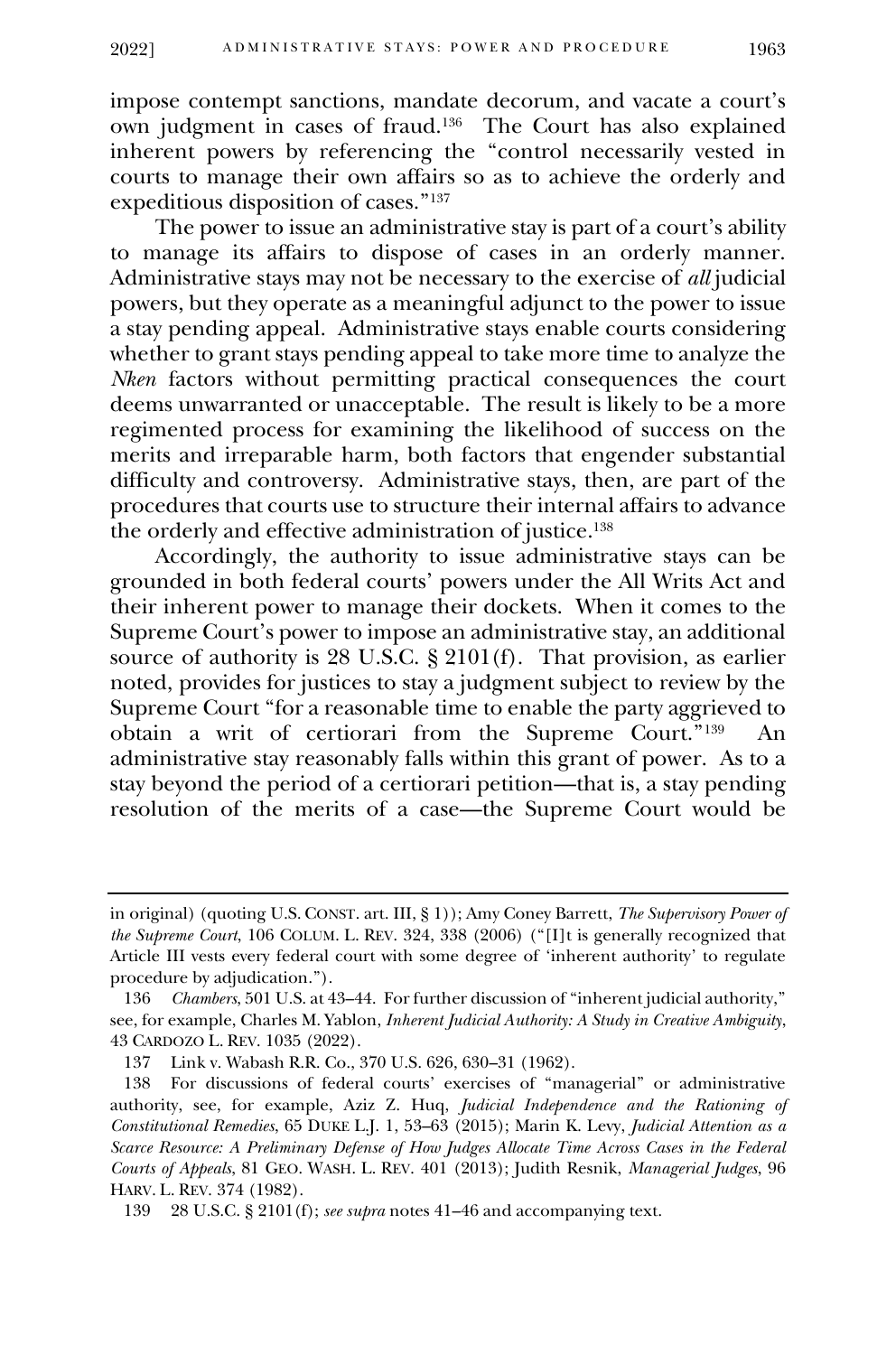covered by the All Writs Act and would possess its own docketmanagement power.

A final point relating to federal courts' authority to grant administrative stays: administrative stays of judicial orders granting injunctions could be conceived as modifications to the injunction.<sup>140</sup> In that event, an administrative stay would operate on the injunction by delaying its effective date. This way of thinking about administrative stays could have the effect of downplaying merits considerations, as the administrative stay order would change the timing of the injunction rather than its substance. Of course, delaying an injunction could have significant consequences on the ground. But the notion of downplaying the merits is compatible with the proposal for administrative stays proposed below. 141

## *B. Administrative Stays and Federal Equity Power*

<span id="page-23-0"></span>What is the relationship between administrative stays and federal equity power? At the outset, stays in general do not have an entirely straightforward relationship with equity. On the one hand, as Samuel Bray has observed, "[a] stay pending judicial review is not exactly an equitable remedy, being neither traditionally limited to equity nor a remedy even in the broad sense of what 'the court can do *for* you if you win' or what it 'can do *to* you if you lose.'"<sup>142</sup> After all, courts can issue stays in suits seeking both damages and injunctions.<sup>143</sup>

On the other hand, as Bray has also noted, stays are "conventionally treated alongside the preliminary injunction," and "injunctions and stays have affected each other's doctrinal development."<sup>144</sup> Judges exercising equitable authority frequently consider irreparable harm,<sup>145</sup> and they are often afforded a measure of discretion to achieve a more equitable outcome.<sup>146</sup> Stays share these characteristics. Although the Supreme Court in *Nken* rejected the view that a stay was a form of injunction within the meaning of the relevant immigration statute, the Court acknowledged that "[a] stay pending appeal certainly has some functional overlap with an injunction,

<sup>140</sup> I thank Sam Bray for this suggestion.

<sup>141</sup> *See infra* Section III.C.

<sup>142</sup> Samuel L. Bray, *The Supreme Court and the New Equity*, 68 VAND. L. REV. 997, 1033 n.203 (2015) (quoting Douglas Laycock, *How Remedies Became a Field: A History*, 27 REV. LITIG. 161, 165 (2008)).

<sup>143</sup> Quackenbush v. Allstate Ins. Co., 517 U.S. 706, 721 (1996).

<sup>144</sup> Bray, *supra* note 142, at 1033 n.203; *see also, e.g.*, Hill v. McDonough, 547 U.S. 573, 584 (2006) ("[A] stay of execution is an equitable remedy.").

<sup>145</sup> Nken v. Holder, 556 U.S. 418, 434 (2009).

<sup>146</sup> *Id.* at 433.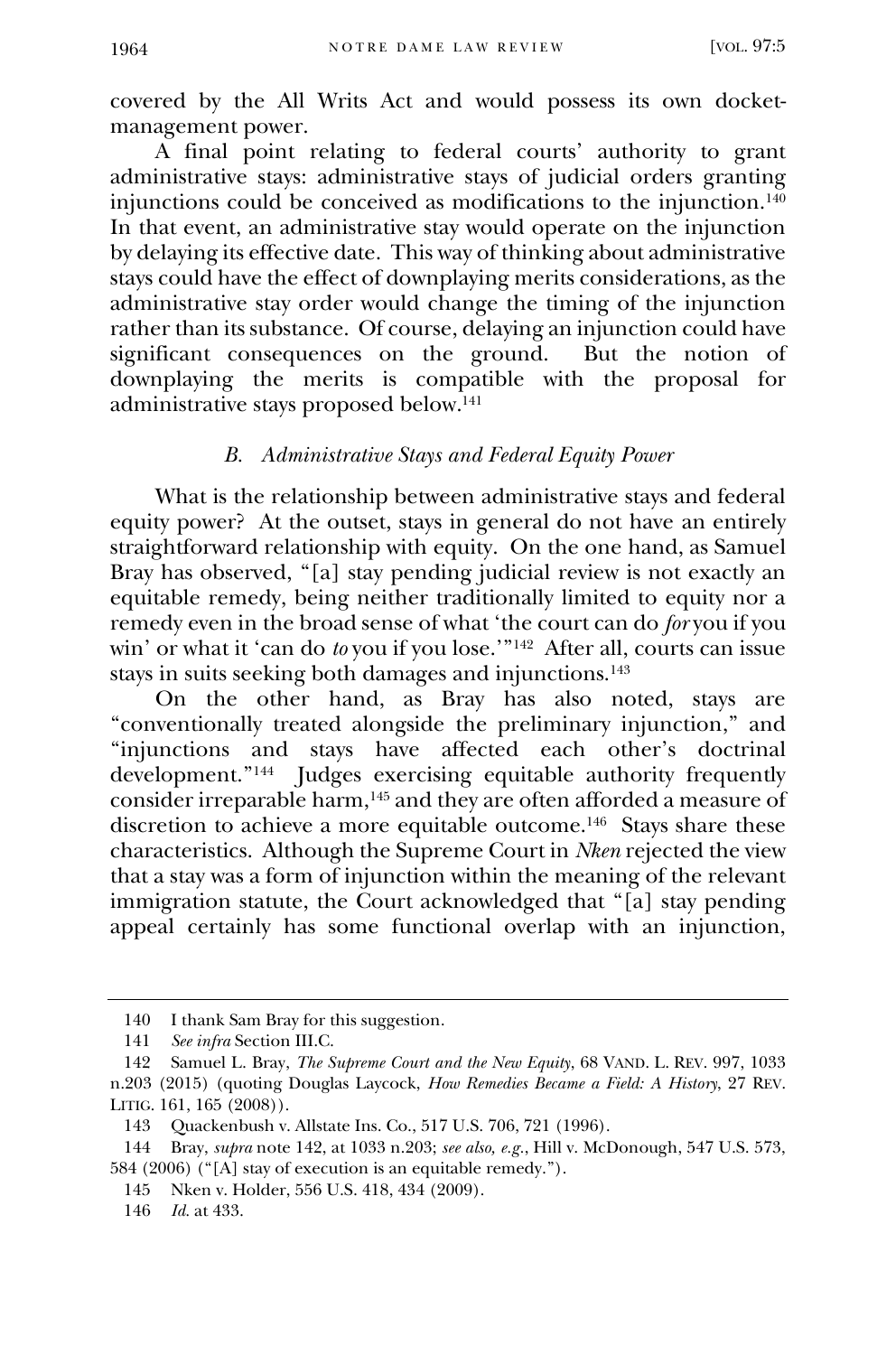particularly a preliminary one."<sup>147</sup> James Fischer puts the point this way: stays are "not an equitable remedy per se," but they are "a form of extraordinary relief that are often discussed in terms that mirror the providing of temporary equitable relief."<sup>148</sup>

On the whole, stays invite judges to make determinations that are typical of courts exercising equitable power. The question whether *administrative stays* are also exercises of equitable power depends at least partially on the nature of the inquiry that courts undertake in issuing administrative stays. To the extent courts weigh the equities or balance harms in deciding whether to issue an administrative stay, they engage in activities that are characteristic of equity.

The idea that equitable power undergirds administrative stays is not an *alternative* to the view that the All Writs Act or inherent docketmanagement authority provides a basis for federal courts to issue administrative stays. The All Writs Act itself is reasonably read to confer equitable power on federal courts or to confirm preexisting equitable powers.<sup>149</sup> Federal courts' inherent power to manage their own proceedings may also emanate from equitable authority. As Robert Pushaw has observed, "Federal courts have long asserted equitable power to manage their affairs to ensure the orderly, expeditious, and efficient administration of justice."<sup>150</sup> Thus, administrative stays could constitute exercises of equitable power if the authority to grant such stays is grounded in the All Writs Act or in federal courts' inherent docket-management powers.

To the extent administrative stays are instances in which federal courts employ their equitable authority, they may be subject to principles applicable to federal courts' exercise of equitable powers more generally. For instance, if one views equity as a "safety valve" for

<sup>147</sup> *Id.* at 428. Justice Alito, in dissent, adduced numerous instances in which courts have referred to "stay" orders as "injunctions." *Id.* at 442-43 (Alito, J., dissenting).

<sup>148</sup> JAMES M. FISCHER, UNDERSTANDING REMEDIES 259 (2006).

<sup>149</sup> *See, e.g.*, Clinton v. Goldsmith, 526 U.S. 529, 537 (1999) ("The All Writs Act invests a court with a power essentially equitable and, as such, not generally available to provide alternatives to other, adequate remedies at law." (citing Carlisle v. United States, 517 U.S. 416, 429 (1996)).

<sup>150</sup> Robert J. Pushaw, Jr., *The Inherent Powers of Federal Courts and the Structural Constitution*, 86 Iowa L. Rev. 735, 760 (2001); *see also* Jeffrey C. Dobbins, *The Inherent and Supervisory Power*, 54 GA. L. REV. 411, 431 (2020) ("In its modern form, then, the inherent power of courts to exercise control over litigants is partly 'rooted in the notion that a federal court, sitting in equity, possesses all of the common law equity tools of a Chancery Court . . . to process litigation to a just and equitable conclusion.'") (quoting ITT Cmty. Dev. Corp. v. Barton, 569 F.2d 1351, 1359 (5th Cir. 1978)). *But see* Chambers v. NASCO, Inc., 501 U.S. 32, 46 (1991) ("The imposition of sanctions in this instance transcends a court's equitable power concerning relations between the parties and reaches a court's inherent power to police itself . . . .").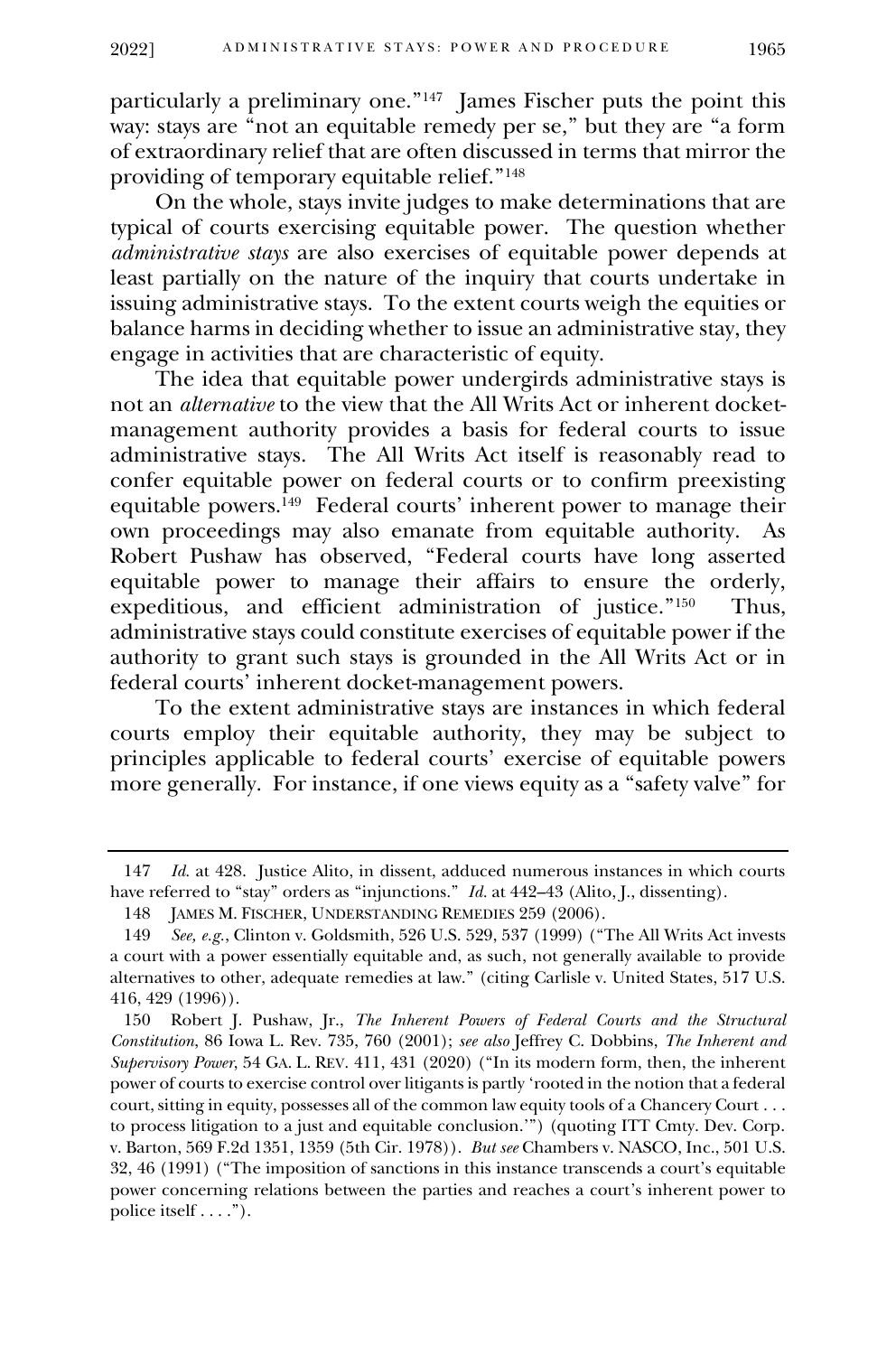the unfairness that would result in its absence,<sup>151</sup> then administrative stays should issue when they serve the "safety valve" role. Another possibility, and an influential one, is to view equity as historically bounded. The Supreme Court has stated that "[s]ubstantially, ... the equity jurisdiction of the federal courts is the jurisdiction in equity exercised by the High Court of Chancery in England at the time of the adoption of the Constitution and the enactment of the original Judiciary Act, 1789."<sup>152</sup> On this account, the authority to grant equitable remedies is limited by history. This raises the question whether administrative stays are compatible with historical equity jurisdiction and whether, if so, history furnishes standards for courts to apply in adjudicating requests for administrative stays.

I have not yet encountered much evidence of a distinctive historical approach toward *administrative* stays (or functionally similar orders), as opposed to stays in general. The Supreme Court has highlighted the solid historical foundation of stays in general; according to *Nken*, "[t]he power to grant a stay pending review" is "part of a court's 'traditional equipment for the administration of justice,' . . . 'firmly imbedded in our judicial system,' 'consonant with the historic procedures of federal appellate courts,' and 'a power as old as the judicial system of the nation.'" 153 Moreover, the category of internal docket-management powers—to which the authority to grant administrative stays plausibly belongs—has a strong historical pedigree.<sup>154</sup> But it is not clear that historical practice furnishes specific standards for courts to follow in adjudicating administrative stay requests, though further research on this topic would be fruitful.

With respect to stays in general, Jill Wieber Lens has argued that historical practice, including English equity practice, provides little basis for courts to consider the merits of an appeal when evaluating a

<sup>151</sup> *See, e.g.*, Henry E. Smith, *Equity as Meta-Law*, 130 YALE L.J. 1050, 1080 (2021); *see also* Porter v. Warner Holding Co., 328 U.S. 395, 398 (1946) (referring to "[t]he great principles of equity" as "securing complete justice") (quoting Brown v. Swann, 35 U.S. (10 Pet.) 497, 503 (1836)).

<sup>152</sup> Grupo Mexicano de Desarrollo, S.A. v. All. Bond Fund, Inc., 527 U.S. 308, 318 (1999) (quoting ARMISTEAD M. DOBIE, HANDBOOK OF FEDERAL JURISDICTION AND PROCEDURE 660 (1928)). For critical analysis of the Supreme Court's view, see, for example, Stephen B. Burbank, *The Bitter with the Sweet: Tradition, History, and Limitations on Federal Judicial Power—A Case Study*, 75 NOTRE DAME L. REV. 1291, 1297–33 (2000); Judith Resnik, *Constricting Remedies: The Rehnquist Judiciary, Congress, and Federal Power*, 78 IND. L.J. 223, 234–49 (2003); Mila Sohoni, *The Lost History of the "Universal" Injunction*, 133 HARV. L. REV. 920, 1003 (2020).

<sup>153</sup> Nken v. Holder, 556 U.S. 418, 427 (2009) (quoting Scripps-Howard Radio, Inc. v. FCC, 316 U.S. 4, 9–10, 13, 17 (1942)).

<sup>154</sup> *See, e.g.*, Chambers v. NASCO, Inc., 501 U.S. 32, 43 (1991).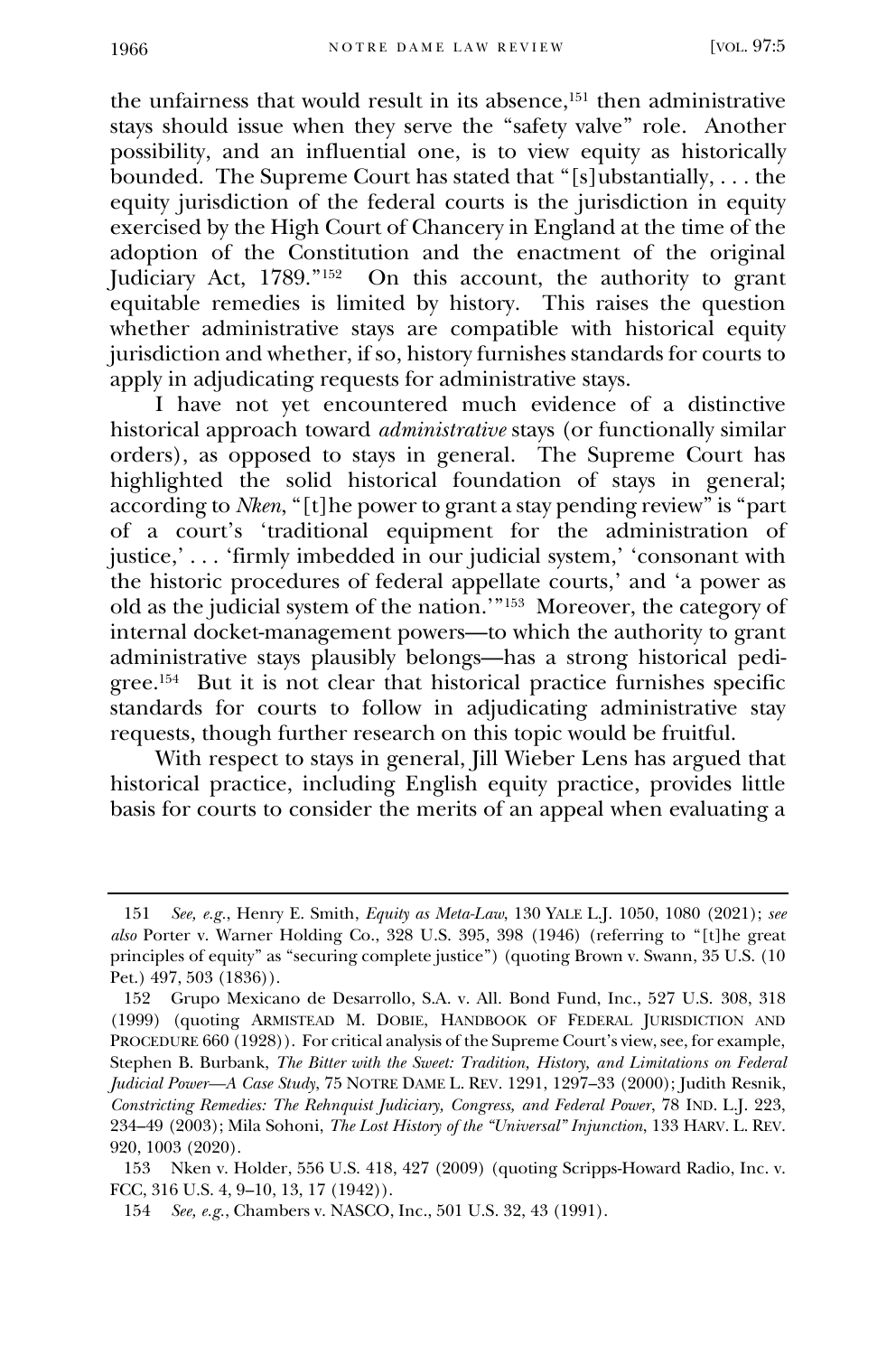stay request.<sup>155</sup> In Lens's view, English and early American courts emphasized irreparable harm and only sporadically considered the merits in making stay determinations.<sup>156</sup> According to Lens, the merits became a significant factor in stay determinations only as a consequence of a 1958 D.C. Circuit case.<sup>157</sup> If one agrees with Lens and also takes a historical approach toward federal equitable power, the logical conclusion is that *Nken*—which deems the likelihood of success one of the "most critical" factors in a stay determination—rests on shaky ground. In terms of the consequences for administrative stays, one might take the view that courts making these determinations should not consider the merits. Such a conclusion would be largely consistent with the analysis of administrative stays offered below,<sup>158</sup> which downplays merits considerations.

This Article does not seek to resolve the debate over the role of history in federal equity. It does not adopt a purely historical approach in the sense of searching for close historical analogues to administrative stays and identifying the standards that courts used in those instances. Instead, the approach to administrative stays outlined in the next Part draws on fundamental interests that ought to underlie<br>courts' determinations in fast-moving litigation, including courts' determinations in fast-moving litigation, including deliberation, consistency, and efficiency. Considering these interests could be compatible with a historical view of federal equity at least at a high level.<sup>159</sup> Historical practice may support the use of federal courts' inherent powers "so as to achieve the orderly and expeditious disposition of cases"; and "orderly and expeditious disposition" is consistent with interests such as deliberation, consistency, and efficiency. 160 Moreover, one reason to turn to historical practice could be to constrain federal courts in exercising equitable power.<sup>161</sup> Yet interests such as deliberation, consistency, and efficiency can also help to direct judicial discretion, even if not to the same extent as an inquiry into precise historical analogues. Overall, the Article's approach to

160 See Chambers v. NASCO, Inc., 501 U.S. 32, 49 (1991) (quoting Link v. Wabash R.R. Co., 370 U.S. 626, 630–31 (1962)).

161 *See Grupo Mexicano*, 527 U.S. at 322 ("We do not question the proposition that equity is flexible; but in the federal system, at least, that flexibility is confined within the broad boundaries of traditional equitable relief.").

<sup>155</sup> *See* Lens, *supra* note 21, at 1329–36.

<sup>156</sup> *Id.*

<sup>157</sup> *Id.* at 1335 (citing Va. Petroleum Jobbers Ass'n v. Federal Power Comm'n, 259 F.2d 921 (D.C. Cir. 1958)).

<sup>158</sup> *See infra* Section III.C.

<sup>159</sup> The debate over how broadly to interpret the notion of federal courts' historical equity powers figured in the back-and-forth between the majority and dissent in *Grupo Mexicano*. *Compare* Grupo Mexicano de Desarrollo, S.A. v. All. Bond Fund, Inc., 527 U.S. 308, 318 (1999), *with id.* at 336 (Ginsburg, J., dissenting).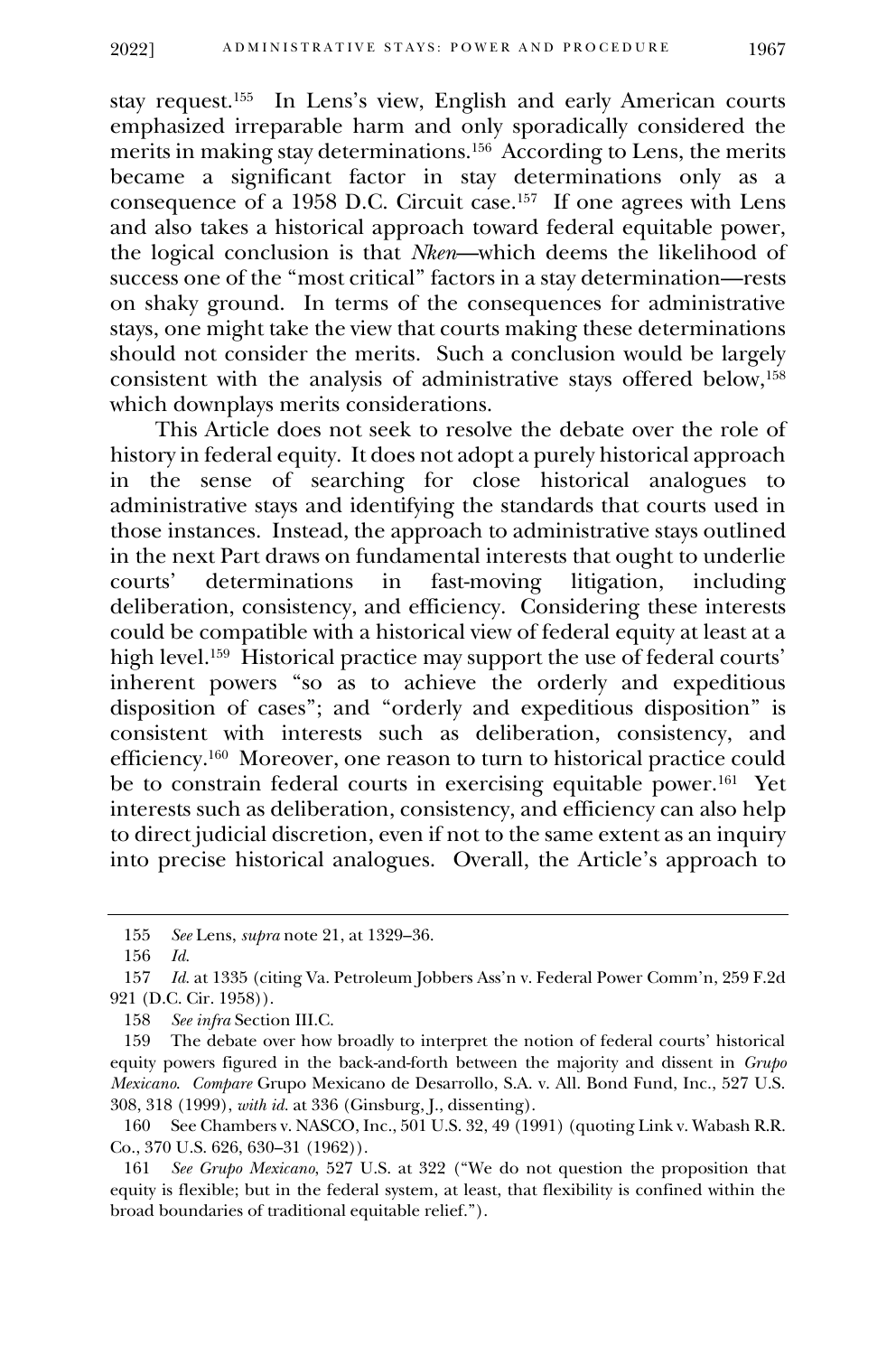administrative stays is not guided by the search for close historical analogues, but it reflects some concerns that may be associated with a historically grounded understanding of federal equity.

# III. ADMINISTRATIVE STAYS: A PROPOSAL

<span id="page-27-0"></span>How, then, should courts approach administrative stays? This Part first identifies interests that courts should aim to advance. The Part then analyzes options for administrative stay standards in terms of how effectively they promote these interests. The Part ultimately endorses one of these options, but the broader goal is to encourage debate about how courts should address requests for administrative stays.

## *A. Interests to Guide Administrative Stay Determinations*

Here are some interests to guide administrative stay determinations. They are distilled from values that courts and commentators often describe as significant in time-pressured litigation and in civil procedure more generally.

<span id="page-27-1"></span>*1. Deliberation*. This is the interest in creating and fostering the conditions conducive to judges' thoughtful consideration of cases. Deliberation is valuable because it may produce results that are more legally sound, in the sense that they conform more closely to the applicable legal framework. Deliberation is also valuable because it gives parties and the public the sense that cases are taken seriously.<sup>162</sup>

*2. Efficiency*. Efficiency is an important value in litigation, as suggested by the instruction in the Federal Rules of Civil Procedure that the rules "should be construed . . . to secure the just, speedy, and inexpensive determination of every action and proceeding."<sup>163</sup> Time is frequently of the essence in litigation in which parties seek administrative stays, and a court's ability to decide motions expeditiously can have an outsized impact in these settings.

*3. Consistency*. This is the interest in "treating like cases alike" in granting administrative stays when they have been granted in similar situations, and in denying administrative stays when they have been denied in similar situations. Consistency has several positive effects, including impartiality (judges should grant or deny administrative stays without respect to their sympathy for the parties) and predictability (parties and the public should be able to predict, at least roughly, when courts are likely to grant administrative stays).

<sup>162</sup> For discussion of the importance of process in influencing citizens' views of the law, see, for example, Tom R. Tyler, *Procedural Justice, Legitimacy, and the Effective Rule of Law*, 30 CRIME & JUST. 283 (2003).

<sup>163</sup> FED. R. CIV. P. 1.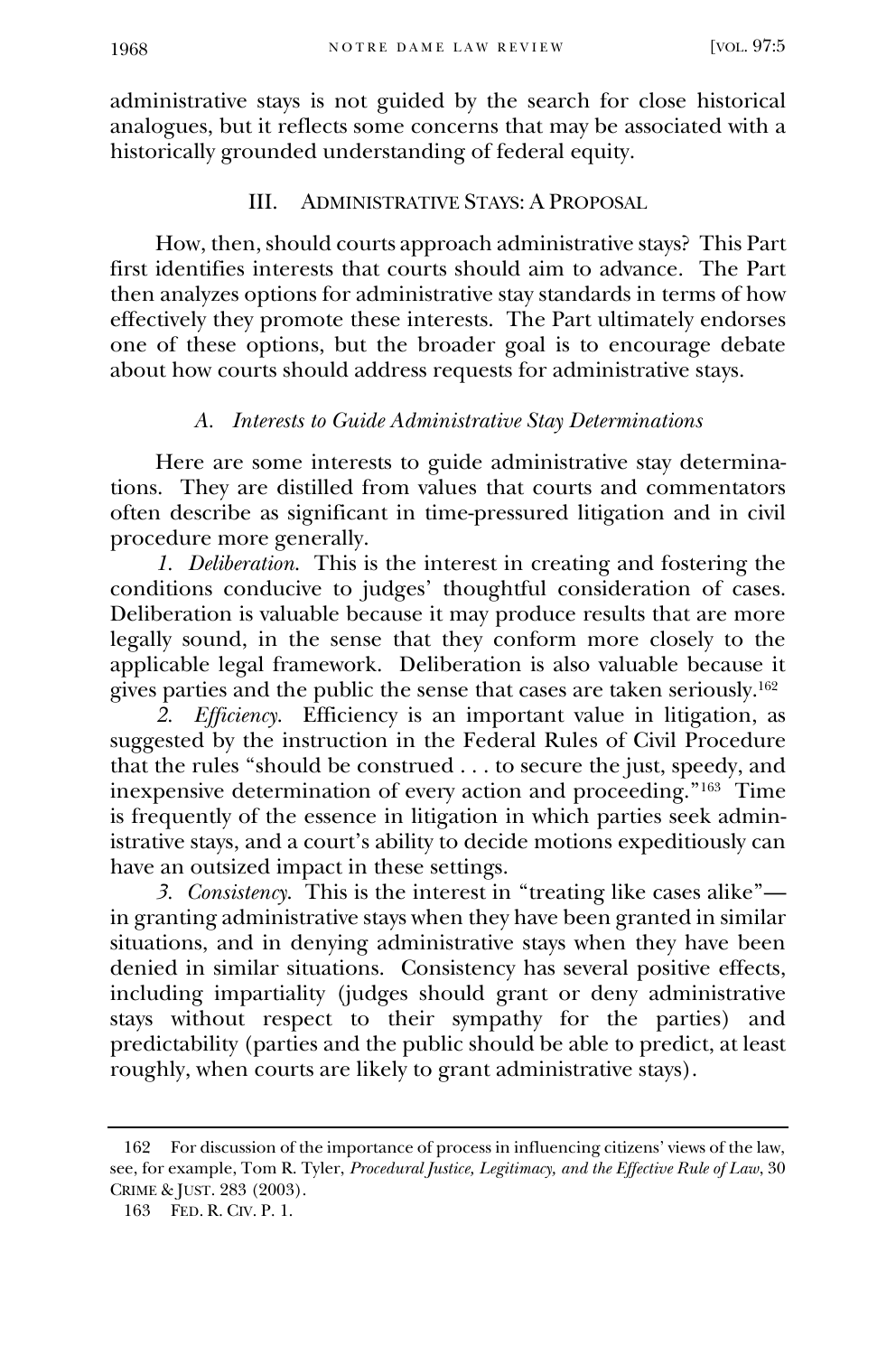*4. Legitimacy*. This is the interest in maintaining public trust that judges are judging fairly. The extent to which judges should act with a view toward public perception is a subject of controversy.<sup>164</sup> I refer here to legitimacy that arises not from public agreement with substantive legal outcomes, but with public views as to the fairness and impartiality of the process that judges used to reach their conclusions. In practice, public agreement with substantive legal outcomes and public views regarding procedural fairness may overlap; but, on the account presented here, it is the latter that primarily ought to be valued.

*5. Reason-giving*. Reason-giving is frequently cited as a significant value in litigation,<sup>165</sup> and with justification. The process of producing reasons may lead to more legally sound outcomes, as judges must confront the broader impact of their rulings and deal with counterarguments. Reason-giving may also assure parties and the public that cases are being judged in an attentive and just way.

*6. The "passive virtues."* When judges exercise the "passive virtues,"<sup>166</sup> they avoid issuing bold rulings on the merits of a legal question in favor of narrower or less interventionist forms of judging. Judges may exercise these virtues by applying such doctrines as standing, ripeness, and political questions. 167 The aim of applying the passive virtues could be to avoid instigating social conflict or to encourage "percolation" of legal issues before a higher court needs to step in. The merits of the passive virtues may, of course, be debated. Administrative stays are an area in which the passive virtues are particularly useful, given that judges do not have much time to consider the long-term consequences of their rulings.

The interests just mentioned are not the only possible ones, and they may be in tension with one another in certain circumstances. But they provide guideposts against which various approaches to administrative stays can be measured.

## *B. Options for Administrative Stays*

This Section evaluates various approaches to administrative stays with respect to their propensity to promote various interests discussed

<span id="page-28-0"></span><sup>164</sup> For discussion of the value of various types of judicial legitimacy, see Richard H. Fallon, Jr., *Legitimacy and the Constitution*, 118 HARV. L. REV. 1787 (2005); Tara Leigh Grove, *The Supreme Court's Legitimacy Dilemma*, 132 HARV. L. REV. 2240 (2019) (reviewing RICHARD H. FALLON, JR., LAW AND LEGITIMACY IN THE SUPREME COURT  $(2018)$ ).

<sup>165</sup> *See, e.g.*, Ashley S. Deeks, *Secret Reason-Giving*, 129 YALE L.J. 612, 620 (2020); Robin J. Effron, *Reason Giving and Rule Making in Procedural Law*, 65 ALA. L. REV. 683 (2014).

<sup>166</sup> *See* Alexander M. Bickel, *The Supreme Court 1960 Term*—*Foreword: The Passive Virtues*, 75 HARV. L. REV. 40 (1961).

<sup>167</sup> *See id.* at 43, 47.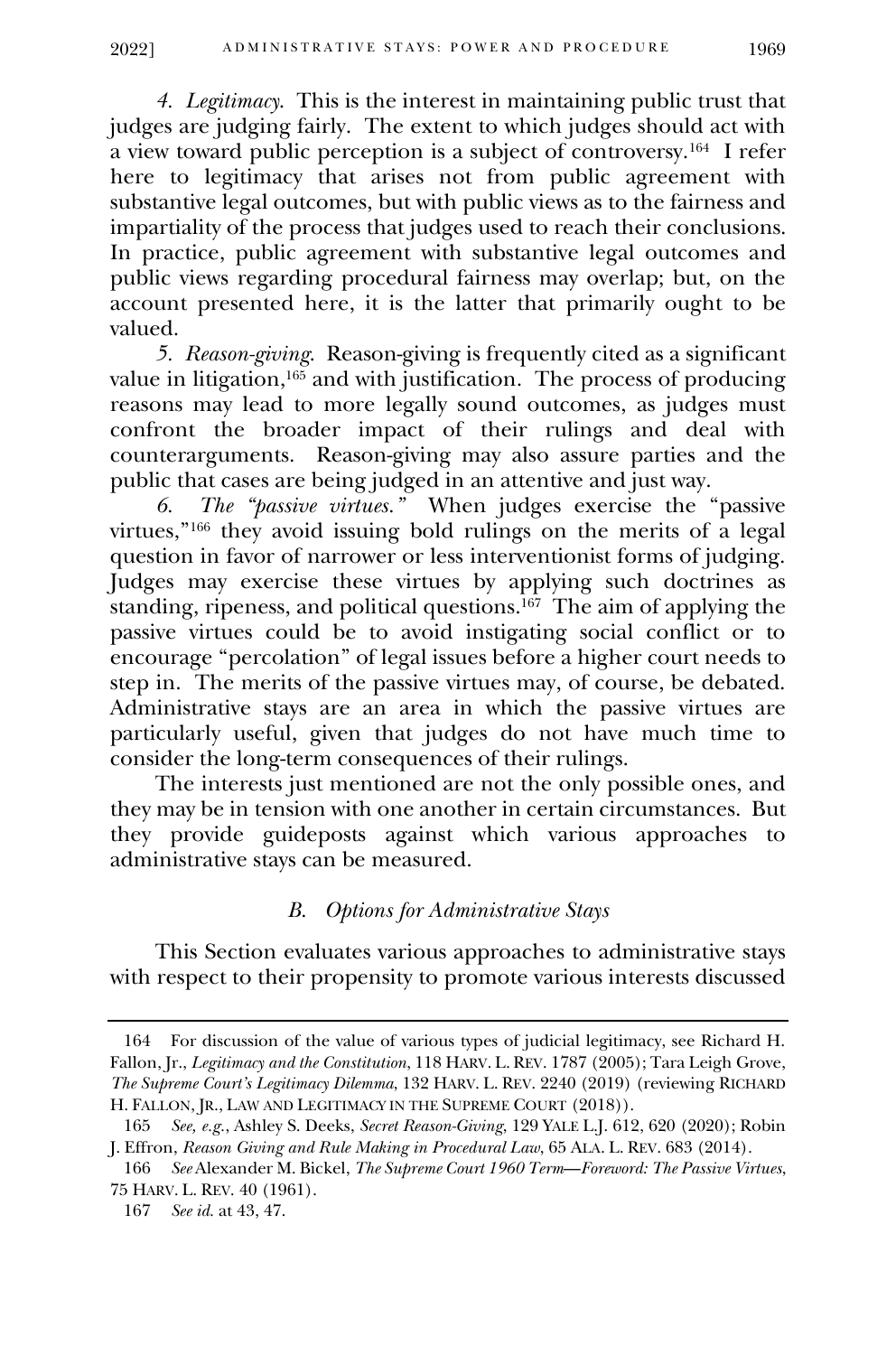above. For current purposes, administrative stays can be defined as court orders temporarily preventing a judgment from being carried out while the court resolves a motion for another form of emergency relief, often a stay pending appeal. The current Section considers (and ultimately rejects) three potential approaches; the next Section presents this Article's proposal for administrative stay standards.

*1. No administrative stays*. One possibility is not to permit any administrative stays. Federal courts could still issue stays in the sense of orders temporarily blocking a judgment from taking effect. However, these stays would require a full analysis of the *Nken* factors, including likelihood of success on the merits and irreparable harm.<sup>168</sup> This option would have the advantage of promoting consistency; courts would apply the uniform rule of no administrative stays. But this option would be detrimental in terms of deliberation. It might induce judges to resolve stay motions in a more compressed period, because they could not rely on an "administrative stay" to prevent the judgment under review from being carried out. The result would be less considered decision-making concerning the *Nken* factors, including the likelihood of success on the merits. And judges might be reluctant later to depart from their initial views of the merits even if they are not formally bound by these views.<sup>169</sup> Similar difficulties might result if courts issue orders that are called "administrative stays" but that are subject to the same *Nken* factors applicable to "regular" stays. In that event, parties might begin to request "administrative stays of administrative stays," and a problem of recursion would arise.

*2. Administrative stays in every case*.At the opposite pole, courts could enter an administrative stay whenever they are considering a motion for a stay pending appeal. This option would be valuable from a consistency perspective. It could also advance deliberation and reason-giving in some cases: judges who are content with the situation prevailing during the administrative stay could take more time to decide whether to grant a stay pending appeal and to justify their views. Administrative stays do not, however, simply "buy time" with no cost; they can significantly change facts on the ground. In the Ninth Circuit census case discussed earlier, an administrative stay could have made the difference between winding down or continuing census

<sup>168</sup> *See* Nken v. Holder, 556 U.S. 418, 435–36 (2009).

<sup>169</sup> *See* McFadden & Kapoor, *supra* note 20, at 876 ("[W]hile it is true that the Justices themselves are not bound by their preliminary views on a case, a decision to grant a stay is at least . . . a signal of their views."); Richard M. Re, *Personal Precedent at the Supreme Court*, 136 HARV. L. REV. (forthcoming 2022) (manuscript at 2), https://papers.ssrn.com/sol3 /papers.cfm?abstract\_id=4068518 ("Justices view their own past rulings as evidence of how they should rule today, and they also have strong incentives to remain personally consistent.").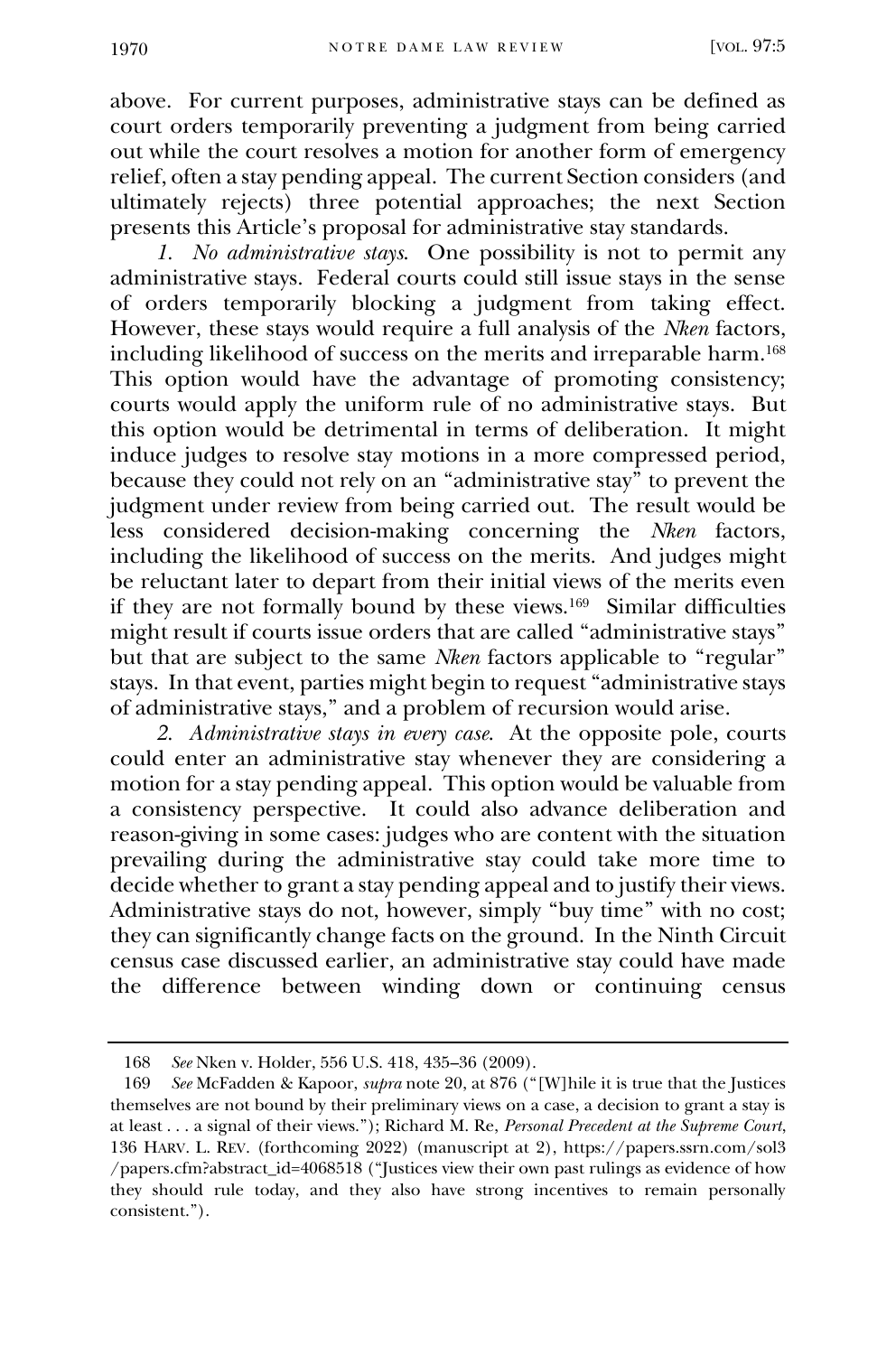operations, with a potentially large impact on government decisions about funding and political representation.<sup>170</sup> A rigid "administrative stay in every case" rule would not permit courts to consider whether such consequences were warranted. This kind of inflexibility could well harm legitimacy and would not be consonant with the "passive virtues."

In addition, there are efficiency costs to granting administrative stays in every case. Parties would be incentivized to seek stays pending appeal, no matter how meritless; and courts might take more time to resolve requests for stays pending appeal. There would also be a shift with respect to the power of district courts and the finality of their judgments, as district court judgments would not take effect until any motion for a stay pending appeal were resolved.

*3. Administrative stays for certain types of plaintiffs or legal claims*. A third option would be to reserve administrative stays for certain types of cases, that is, those involving specific kinds of plaintiffs or legal claims. For instance, district court judgments ruling against the exercise of constitutional rights might be administratively stayed pending appeal.<sup>171</sup> Such an approach, however, would seem arbitrary unless it were connected to a more general framework explaining the differential treatment of certain disputes or rights. As explained below, it is reasonable to suggest that specific types of cases be treated in procedurally distinct ways at the administrative stay stage.<sup>172</sup> In particular, automatic administrative stays could be essential in death penalty cases to preserve the court's ability to rule on an inmate's appeal.<sup>173</sup> But the interest in preserving that ability should be considered as part of a broader analysis of the effects of an administrative stay determination. The next Section presents a proposal that endorses such a broader analysis.

<sup>170</sup> Nat'l Urb. League v. Ross, 977 F.3d 698, 700, 703 (9th Cir. 2020). After the 2020 census results were tabulated, New York lost a seat in the House of Representatives after coming up 89 residents short. Shane Goldmacher, *New York Loses House Seat After Coming Up 89 People Short on Census*, N.Y. TIMES (Aug. 12, 2021), https://www.nytimes.com/2021 /04/26/nyregion/new-york-census-congress.html [https://perma.cc/U43D-L9M9].

<sup>171</sup> Such an approach would be reminiscent of the view that "[t]he loss of First Amendment freedoms, for even minimal periods of time, unquestionably constitutes irreparable injury." Elrod v. Burns, 427 U.S. 347, 373 (1976) (citing N.Y. Times Co. v. United States, 403 U.S. 713 (1971) (per curiam)).

<sup>172</sup> *See infra* subsection III.C.1.

<sup>173</sup> For discussion of the value of preserving a "meaningful opportunity to appeal," see Pedro, *supra* note 21, at 909; *see also infra* subsection III.C.2.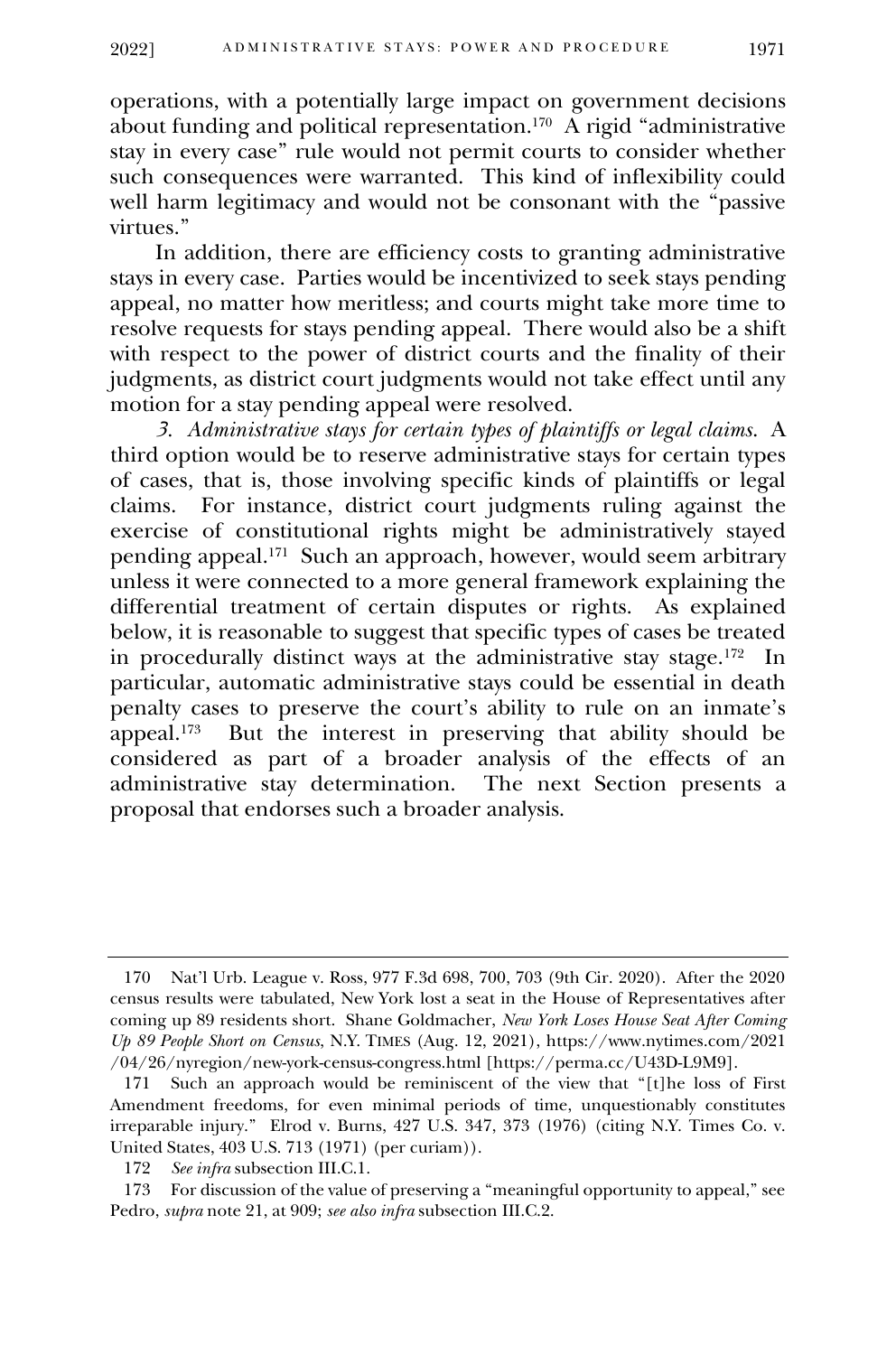#### *C. Proposed Standards for Administrative Stays*

<span id="page-31-0"></span>This Section presents the Article's proposal for procedures and standards to govern administrative stays. As an initial matter, there are several avenues for courts and other legal actors to promulgate standards for administrative stays. One is by congressional statute; Congress has previously set out subject-specific standards for courts to apply in issuing stays.<sup>174</sup> Another is court rules—either court rules applying across the federal judicial system, such as the Federal Rules of Appellate Procedure, or rules adopted by individual courts to govern their proceedings.<sup>175</sup> Systemwide court rules, as distinct from circuit-specific judicial opinions or rules, promote uniformity and reduce the kind of forum shopping that has been criticized in the context of nationwide injunctions.<sup>176</sup> Beyond court rules, judges in their opinions could weigh in on the standards for administrative stays. Recent Ninth Circuit opinions have undertaken this task to some extent,<sup>177</sup> and further percolation on the issue would be beneficial.

However standards for administrative stays are promulgated, the promulgating body should take into account both procedural and substantive features of administrative stay determinations.

#### 1. Procedural features.

Certain procedural features of administrative stays would help to advance the interests discussed above.

<span id="page-31-1"></span>First, administrative stays should be granted for a limited time frame, and courts ought to set a highly expedited briefing schedule for the stay pending appeal at the same time as they issue an administrative stay. These practices would advance consistency and legitimacy, as courts would not implement greatly divergent schedules for administrative stays in different contexts and would thus invite fewer charges of partiality. To the extent rulemaking bodies are creating rules to govern administrative stays, they may wish to consider setting a presumptive time limit for these stays (say, five business days), subject

<sup>174</sup> *See, e.g.*, 11 U.S.C. § 362 (authorizing automatic stay in bankruptcy); Nken v. Holder, 556 U.S. 418, 424 (2009) (describing a past statute providing for automatic stay of removal order while judicial review was pending).

<sup>175</sup> For discussion of court rules that currently govern issuance of stays, *see supra* notes 35–40 and accompanying text.

<sup>176</sup> For discussion of forum-shopping and nationwide injunctions, see, for example, Samuel L. Bray, *Multiple Chancellors: Reforming the National Injunction*, 131 HARV. L.REV. 417, 457–61 (2017); Amanda Frost, *In Defense of Nationwide Injunctions*, 93 N.Y.U. L. REV. 1065, 1104–06 (2018); Zayn Siddique, *Nationwide Injunctions*, 117 COLUM. L. REV. 2095, 2143 (2017).

<sup>177</sup> *See* Nat'l Urb. League v. Ross, 977 F.3d 698, 700–01 (9th Cir. 2020); Doe #1 v. Trump, 944 F.3d 1222, 1223 (9th Cir. 2019).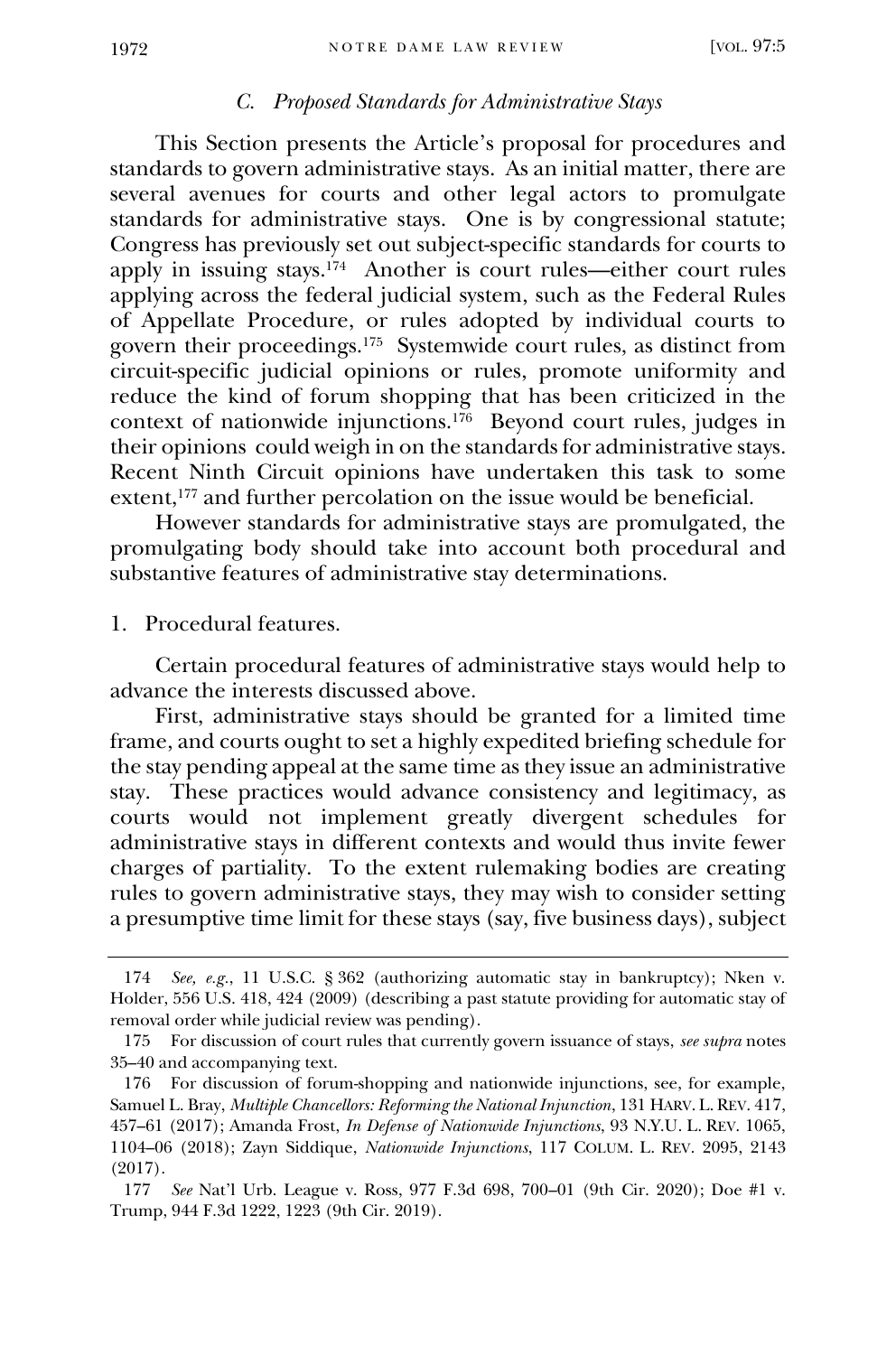to alteration if a particular motion for a stay pending appeal requires especially intensive deliberation. Another option would be to set an inflexible time limit for administrative stays, and to permit parties to reapply for an administrative stay after the time expires. Either way, issuing an order with a set time frame for the administrative stay helps to send the message that the stay is a regularized part of judicial practice.<sup>178</sup> The message that courts operate according to orderly and consistent procedures is conducive to public trust in the judicial system.

Second, courts need not write detailed opinions justifying their decisions to grant or deny administrative stays. Indeed, judges should be discouraged from doing so. Here the interests in reason-giving and the "passive virtues" are in tension. On the one hand, the parties and the public have an interest in understanding the basis for courts' decisions. On the other hand, an overly detailed explanation can cause judges to make more law. Judges may take legal positions at the administrative stay stage that they may later feel pressure to sustain, and other courts may treat administrative stay pronouncements as precedential to some extent. 179 In other words, extensive reasoning provided within a short time frame runs the risk of creating overbroad or detrimental guidance. This is not to say judges need to be silent in granting or denying administrative stays. Judges could indicate the considerations on which their decisions rest in a couple of sentences perhaps one sentence to cover the appellant's ability to benefit from a stay pending appeal, and one sentence to cover the appellee's ability to benefit from the district court's judgment. The court could then provide a more extensive analysis at the stage of the "regular" stay pending appeal.

Third, for certain categories of cases, it makes sense for court rules to provide for imposition of an automatic administrative stay, with no need for judges to consider each case individually. This approach may be suitable for death penalty and deportation cases, in which failing to enter a stay could well undercut the possibility of a practically effective appeal (as discussed further below).<sup>180</sup> The main rationale behind this suggestion is efficiency. If it is highly likely that an administrative stay should be granted, the court would be better off implementing that result without individualized judicial consideration, unless a party brings an extraordinary circumstance to the court's attention.

<sup>178</sup> For discussion of the role of remedies in expressing messages, see, for example, Rachel Bayefsky, *Remedies and Respect: Rethinking the Role of Federal Judicial Relief*, 109 GEO. L.J. 1263, 1305–11 (2021).

<sup>179</sup> *See supra* note 20.

<sup>180</sup> *See infra* subsection III.C.2.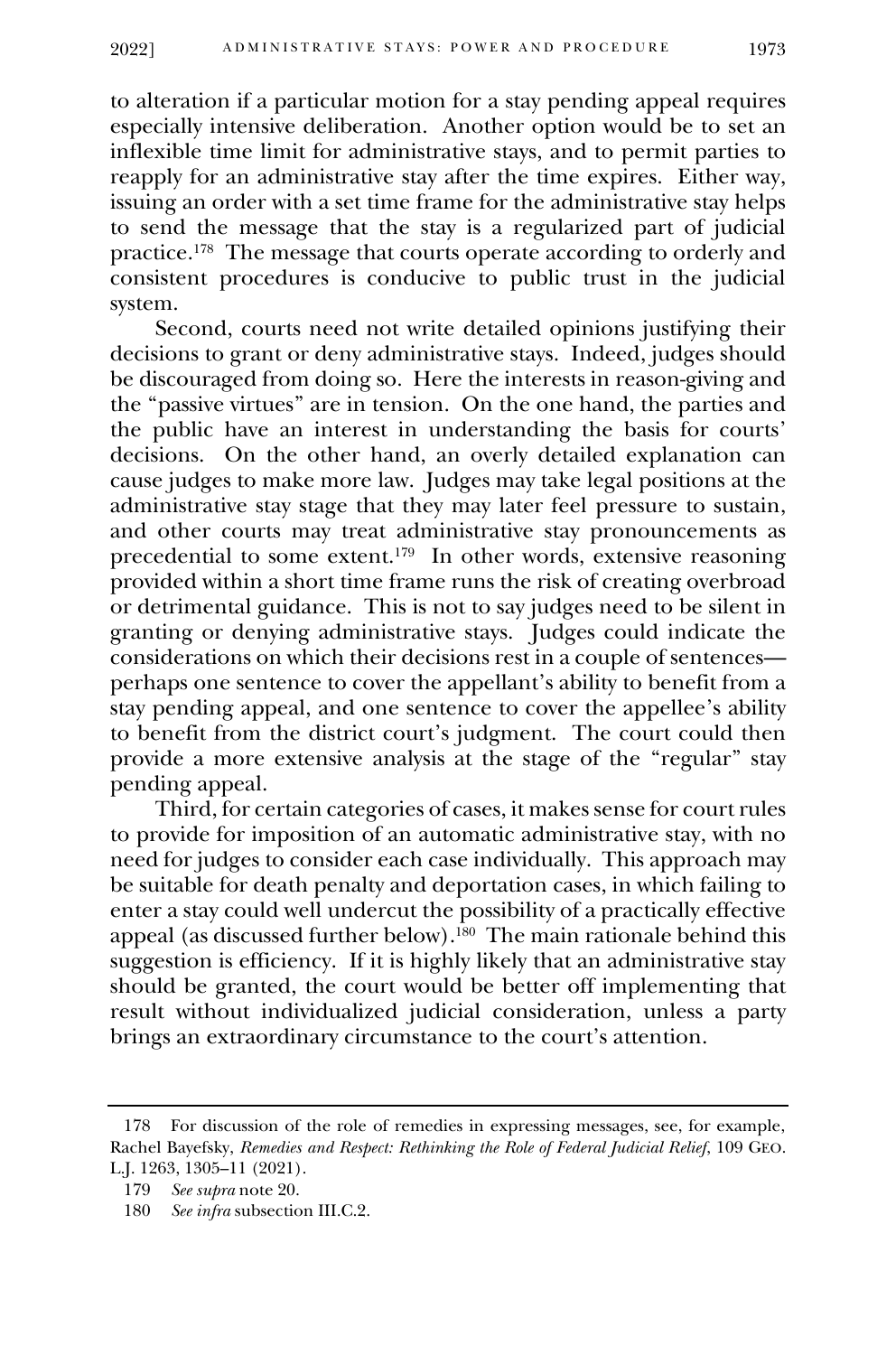Fourth, in non-capital or deportation cases, courts should ordinarily impose an administrative stay only when the party seeking to appeal asks for such relief.<sup>181</sup> Administrative stays delay the effectiveness of district court rulings, and courts should not generally incur that cost when a party has not even requested a stay. To be sure, the judges themselves may wish to take more time to decide the "regular" stay motion, independent of the parties' requests. As earlier noted, however, an administrative stay does not merely "buy time"; it temporarily nullifies the effect of another court's judgment in a way that may have substantial real-world impact. Courts should not generally take this step when a party has not even requested it (unless, perhaps, not granting an administrative stay would have drastic and uncontroversially negative results).

2. Substantive standards.

Here are substantive standards that courts could apply to administrative stays to further the interests in deliberation, efficiency, consistency, legitimacy, reason-giving, and the passive virtues.

<span id="page-33-0"></span>First, courts should try to separate administrative stays from the merits as much as possible. Doing so would advance deliberation, as judges would not be faced with the pressure to make a decision about the likelihood of success on the merits in a highly compressed time frame.

Nonetheless, courts could appropriately decline to grant an administrative stay if they determined on the basis of the materials before them that the appeal is frivolous, in the sense that "the result is obvious or the appellant's arguments are wholly without merit."<sup>182</sup> To gauge frivolousness, courts could draw on the body of law interpreting Federal Rule of Appellate Procedure 38 (on frivolous appeals)<sup>183</sup> and Federal Rule of Civil Procedure 11 (on frivolous litigation).<sup>184</sup> An *appeal* may be frivolous even if the case, as originally filed, was not; for example, the lower court's factfinding may be unassailable on a deferential appellate standard of review. Still, "nonfrivolous" is a low bar. It functions to weed out clearly meritless requests for administrative stays without requiring courts to opine in any substantial way on the merits. Reducing merits analysis will help to convey to

<sup>181</sup> *See* United States v. Sineneng-Smith, 140 S. Ct. 1575, 1579 (2020) (Courts generally "rely on the parties to frame the issues for decision and assign to courts the role of neutral arbiter of matters the parties present." (quoting Greenlaw v. United States 554 U.S. 237, 243 (2008))).

<sup>182</sup> Blixseth v. Yellowstone Mountain Club, LLC, 796 F.3d 1004, 1007 (9th Cir. 2015) (quoting Glanzman v. Uniroyal, Inc., 892 F.2d 58, 61 (9th Cir. 1989)).

<sup>183</sup> FED. R. APP. P. 38.

<sup>184</sup> FED. R. CIV. P. 11(b)(2).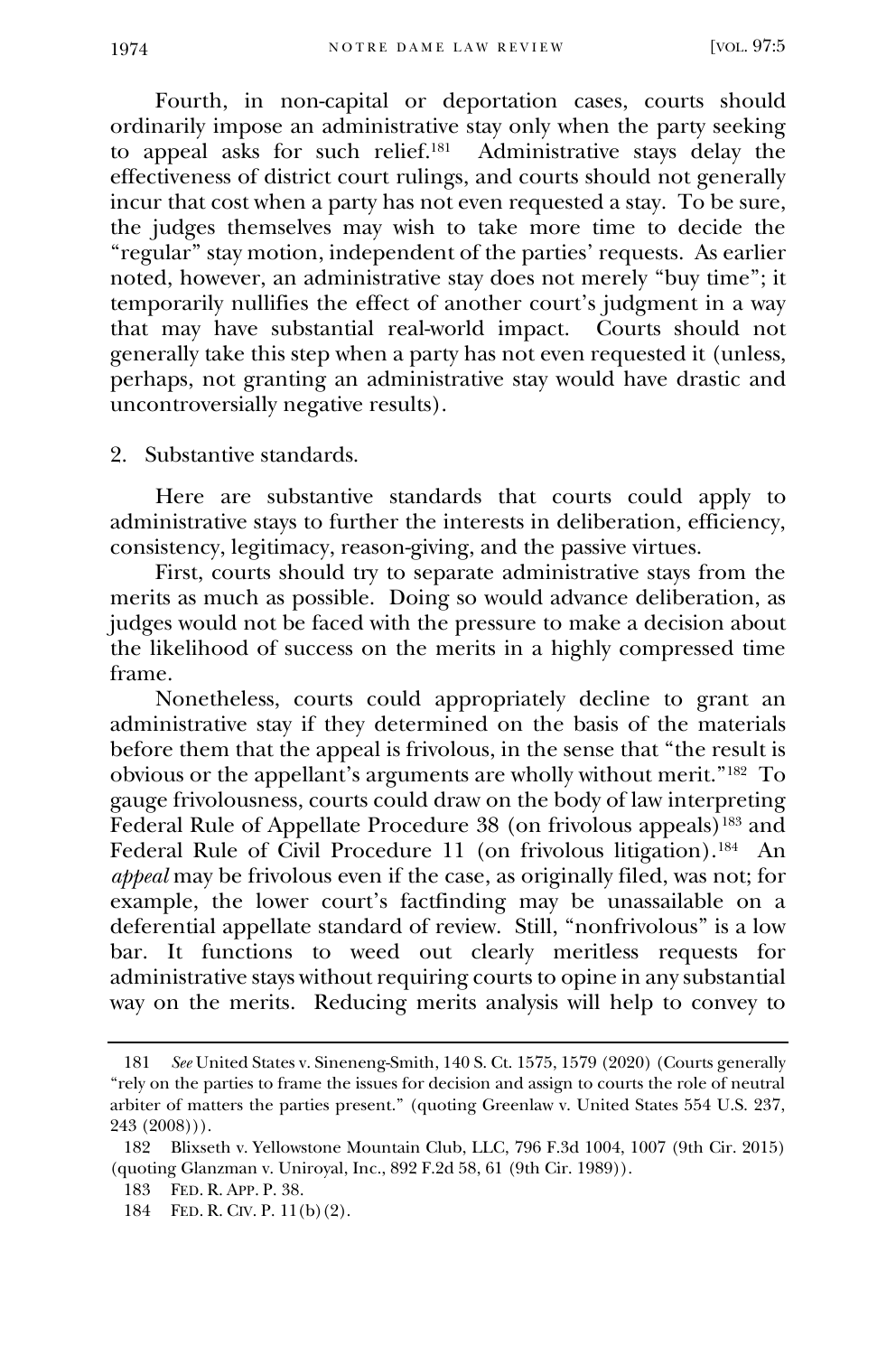parties and the public that the court is not hastily deciding a contentious issue, thereby bolstering legitimacy.

Second, courts should consider the impact of granting or denying an administrative stay on the parties. In particular, courts ought to weigh (a) the extent to which denying an administrative stay would limit an applicant's ability to benefit from a stay pending appeal, should the court ultimately choose to grant it, against (b) the extent to which granting an administrative stay would limit the opposing party's ability to benefit from the judgment under review, should the court ultimately choose to uphold it. The thrust of the proposal is to focus attention on the specific effects of the administrative stay determination during pendency of the motion for a stay pending appeal. This approach is in keeping with the view that administrative stays are adjuncts to stays pending appeal.

To elaborate, one side of the balance involves the degree to which denying an administrative stay would diminish the stay applicant's ability to secure the benefits of a stay pending appeal. Portia Pedro has suggested that "preserving the opportunity for a meaningful appeal" is a critical feature of stays in general.<sup>185</sup> In the context of administrative stays, the question would be whether an administrative stay is needed to ensure that the stay applicant remains able to secure the benefits that a "regular" stay pending appeal would provide.

Capital cases present the clearest instances in which denial of an administrative stay would eliminate the stay applicant's ability to gain the benefits of a stay pending appeal; if an administrative stay were denied, the inmate would presumably be executed. Immigrationremoval cases furnish another such instance; if an administrative stay were denied and the immigrant removed from the country, it might be quite difficult to bring the person back (and, in the case of certain immigrants, to bring the person back unharmed). But there are other examples as well. Say a city seizes private property on the basis that activities on the property will result in the illegal release of highly toxic chemicals. A district court enters judgment enjoining the seizure as a due process violation. The city seeks to appeal; it also seeks a stay of the district court's judgment pending appeal and an administrative stay. To the extent the city can demonstrate that denial of an administrative stay would likely result in the immediate release of toxic chemicals, the city's interest in preserving the ability to benefit from a stay pending appeal weighs in favor of an administrative stay.

The interests of the stay applicant, however, are not the only ones that courts should take into consideration. The party that secured a ruling in its favor (the "prevailing party") has an important interest in

<sup>185</sup> *See* Pedro, *supra* note 21, at 903.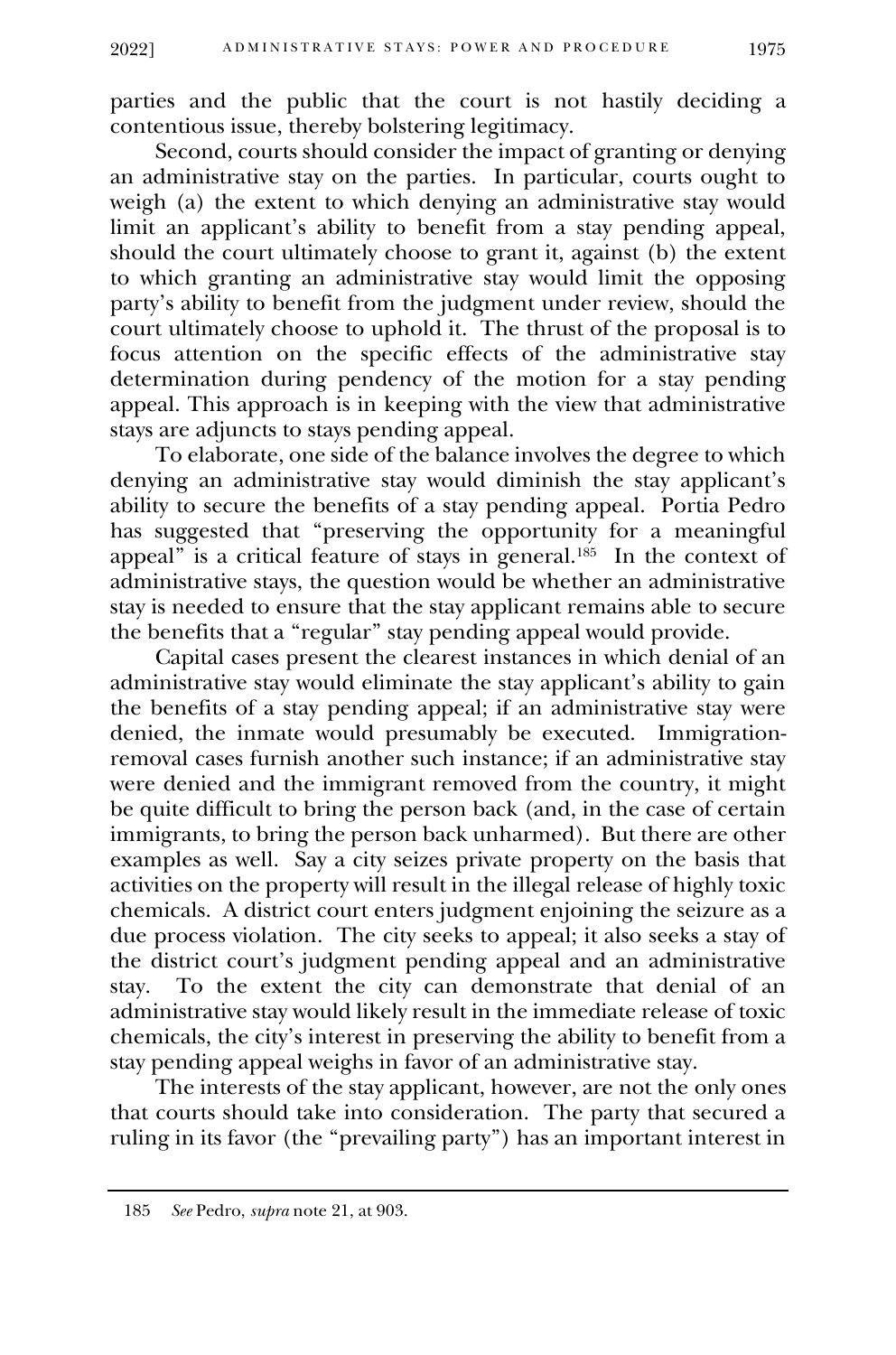being able to maintain the benefit of that ruling. In deciding whether to issue an administrative stay, therefore, courts should take into account the extent to which the administrative stay would undercut the prevailing party's capacity to derive benefit from the ruling in its favor.

For example, say an agency issues a regulation requiring changes in the design of polluting products. The district court holds the regulation invalid; the agency appeals and seeks a stay pending appeal, in addition to an administrative stay. The manufacturers challenging the agency decision oppose an administrative stay on the ground that delaying production any longer would force them to restructure their operations substantially. Such a showing by the manufacturers should cut against an administrative stay, because the manufacturers' ability to benefit from the district-court ruling in their favor would be significantly reduced were an administrative stay granted.

There will be intermediate cases; for example, administratively staying a district court's ruling greenlighting a new immigration policy may affect the government's ability to carry out its immigration procedures with respect to a certain group of immigrants but would not eliminate this ability in perpetuity. But benefit to the prevailing party is a consideration for courts evaluating requests for administrative stays to take into account.

The harm-weighing analysis just described is meant to create greater consistency while preserving courts' flexibility to consider a range of consequences. Focusing attention on the impact of an administrative stay on the parties' ability to benefit from a "regular" stay or from the judgment below is designed to advance a more regularized examination than currently exists. Nonetheless, courts can exercise a degree of discretion within those parameters.

The proposed approach would also help to facilitate judicial deliberation on the case. Denial of an administrative stay could restrict deliberation if it undermines the meaningfulness of a "regular" stay or the appeal more generally; that prospect would count in favor of granting an administrative stay in the harm-weighing analysis. With respect to efficiency, the harm-weighing analysis consumes judicial resources, but not to the same extent as a full-blown inquiry into likelihood of success on the merits.

The balancing task would not be a mechanical endeavor. It is certainly possible for merits-driven reasoning to creep in, posing potential difficulties in terms of legitimacy. At the same time, the proposed approach seeks to constrain courts by focusing attention on marginal effects on the parties for the specific period of the administrative stay. Such constraint would be useful in terms of promoting legitimacy, as well as the passive virtues.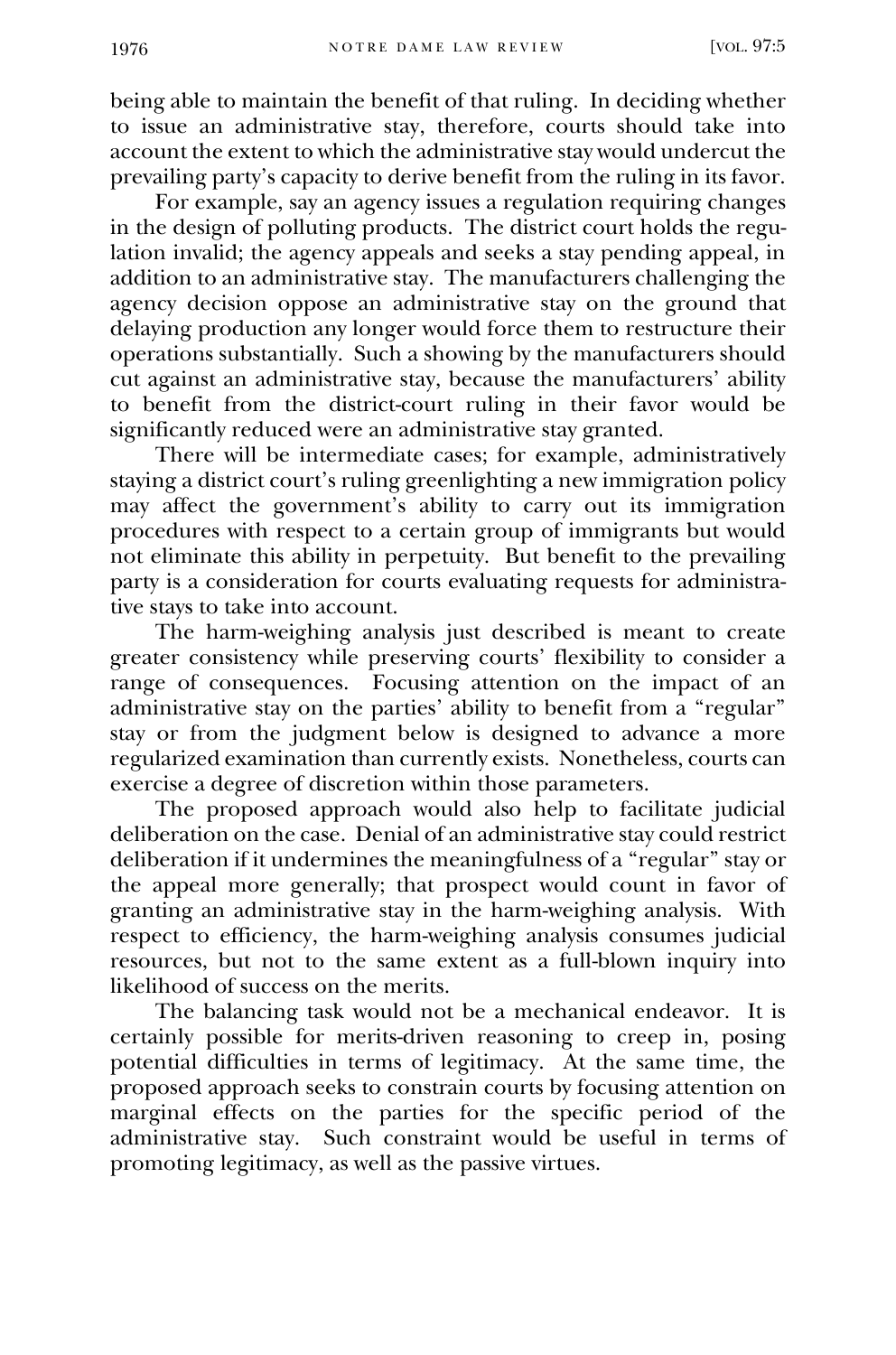The proposal advanced here does not *explicitly* invoke three doctrinal concepts that are often incorporated into administrative or "regular" stay determinations—namely, the status quo, irreparable harm, and the public interest. The principles underlying these doctrinal concepts are likely to figure into the proposed analysis of the harms that each party stands to incur should an administrative stay be granted or denied. Nonetheless, the proposal does not treat the status quo, irreparable harm, or the public interest in terms of boxes that courts must check off before granting or denying an administrative stay.

To elaborate: take first the status quo. This is an elusive concept that could refer to the world as it existed before the district court entered judgment (either the empirical "facts on the ground" or the "legal landscape"), or the world as it existed following the district court's judgment.<sup>186</sup> If courts defined the status quo on a case-by-case basis, they would create inconsistency and undercut legitimacy. Courts could apply one definition across the board, but they would jeopardize appropriate contextual sensitivity. For example, courts might decide to grant administrative stays to restore the "facts on the ground" prior to the district court judgment. But the effect of restoring those facts would depend on the speed with which the defendant happened to implement the action challenged in the litigation. If the defendant swiftly effectuated the challenged actions prior to the district court's judgment, the "facts on the ground" would favor the defendant. It is not clear why the administrative stay determination should hinge on the defendant's alacrity. More generally, underlying the interest in preserving the status quo seem to be concerns about the harms that each party would incur with or without an administrative stay. It would be more advisable for courts to confront these harms directly, instead of relying on the idea of the status quo.

A related point applies to the concept of irreparable harm, one of the traditional stay factors.<sup>187</sup> On the one hand, the idea of irreparable harm has intuitive purchase in administrative stay determinations. If the harm could be fully redressed after the fact, then the need for an administrative stay would be less acute. On the other hand, binary judgments about whether harm is reparable or irreparable are not straightforward or value-free determinations. A great many harms cannot literally be repaired.<sup>188</sup> As Douglas Laycock has argued, courts applying the "irreparable injury" rule weigh various costs and benefits of imposing injunctive relief, including factors related to interference

<sup>186</sup> *See supra* subsection I.B.4.

<sup>187</sup> *See supra* subsections I.B.3.

<sup>188</sup> *See, e.g.*, John C.P. Goldberg & Benjamin C. Zipursky, *Torts As Wrongs*, 88 TEX. L. REV. 917, 961 (2010).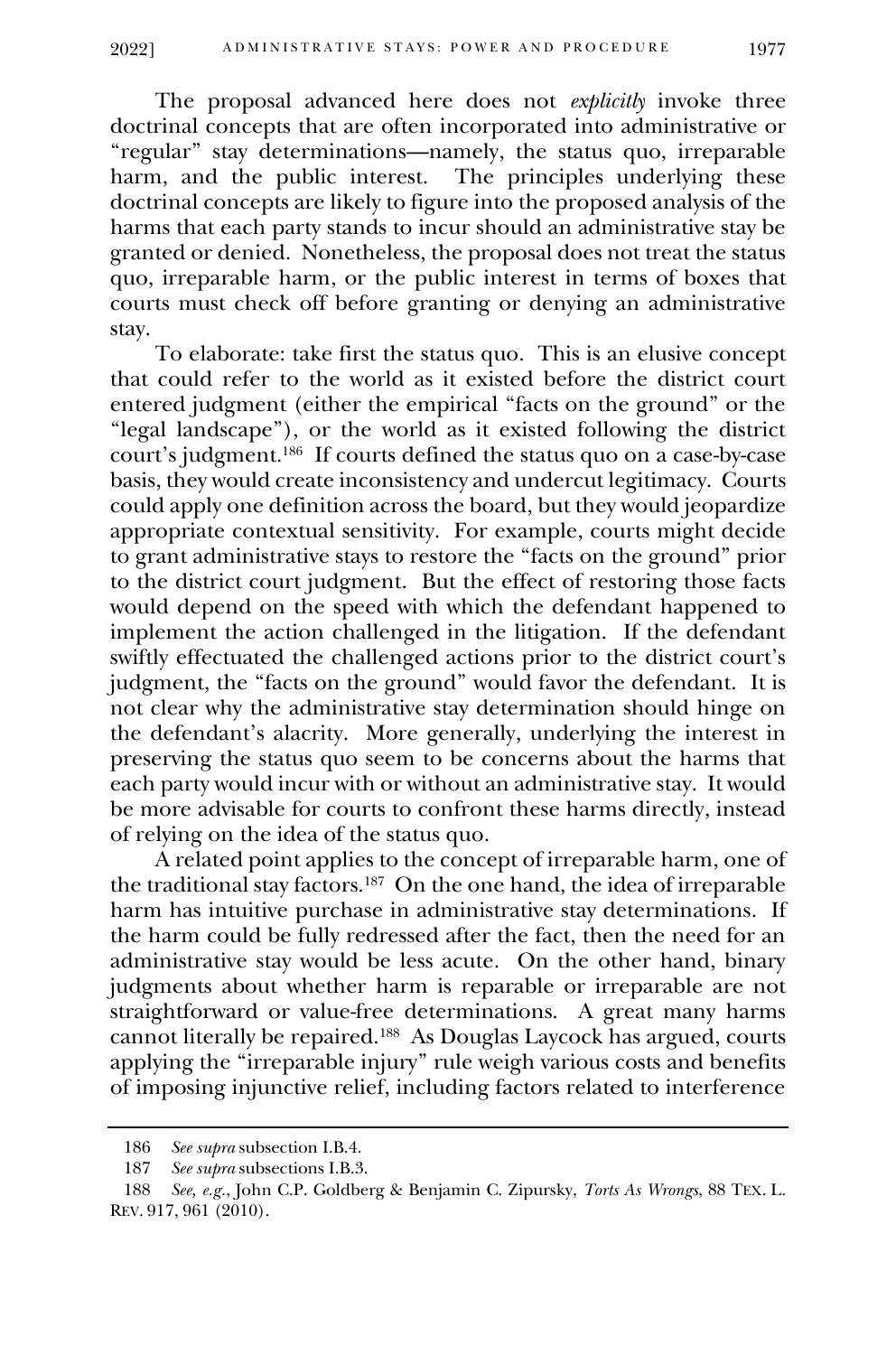with the authority of another tribunal, the practicability of supervising compliance, mootness, and ripeness.<sup>189</sup> The question of whether a stay applicant stands to suffer irreparable harm requires a sensitive and complex judgment. Regardless of the advisability of undertaking this inquiry in the context of "regular" stay decisions, there is little reason to extend the irreparable harm analysis into the even more timepressured frame of administrative stays. To be sure, courts will examine the harm litigants stand to incur as part of this Article's proposal. But the *irreparability* of the harm, as an on-off switch, should not be treated as a precondition for an administrative stay.

As to the "public interest," this is another traditional stay factor,<sup>190</sup> and one might ask whether courts granting administrative stays should take this factor into account. On the one hand, a "public interest" analysis allows courts to account for the broader implications of their rulings. A public interest analysis may be viewed as especially appropriate when federal courts are sitting in equity; as the Supreme Court has stated, "Courts of equity may, and frequently do, go much farther both to give and withhold relief in furtherance of the public interest than they are accustomed to go when only private interests are involved."<sup>191</sup>

On the other hand, a "public interest" analysis introduces a further degree of discretion into courts' decision-making processes. Take the Ninth Circuit decision denying an administrative stay of a district-court decision allowing the census count to proceed.<sup>192</sup> Where would the public interest lie—in allowing the census count to continue, or in accepting the federal government's view that an earlier halt to operations was needed to satisfy congressional deadlines for completing the census? *Nken* might suggest that the government represents the public interest,<sup>193</sup> but some courts might be inclined to interpret the public interest more broadly. Delving into the public interest at the administrative stay stage would seem to embroil courts in contentious reasoning that would be detrimental along the consistency and legitimacy axes.

On balance, it is prudent for courts not to treat the public interest as an independent factor in determining whether to grant an administrative stay. Yet courts need not ignore the impact of an administrative stay on the world beyond the parties to the case. In the kind of litigation that has recently provoked debate over administrative

<sup>189</sup> Douglas Laycock, *The Death of the Irreparable Injury Rule*, 103 HARV. L. REV. 687, 692 (1990).

<sup>190</sup> Nken v. Holder, 556 U.S. 418, 435–36 (2009); *see supra* subsection I.B.3.

<sup>191</sup> Virginian Ry. Co. v. Sys. Fed'n No. 40, 300 U.S. 515, 552 (1937).

<sup>192</sup> Nat'l Urb. League v. Ross, 977 F.3d 698, 703 (9th Cir. 2020).

<sup>193</sup> *Nken*, 556 U.S. at 435.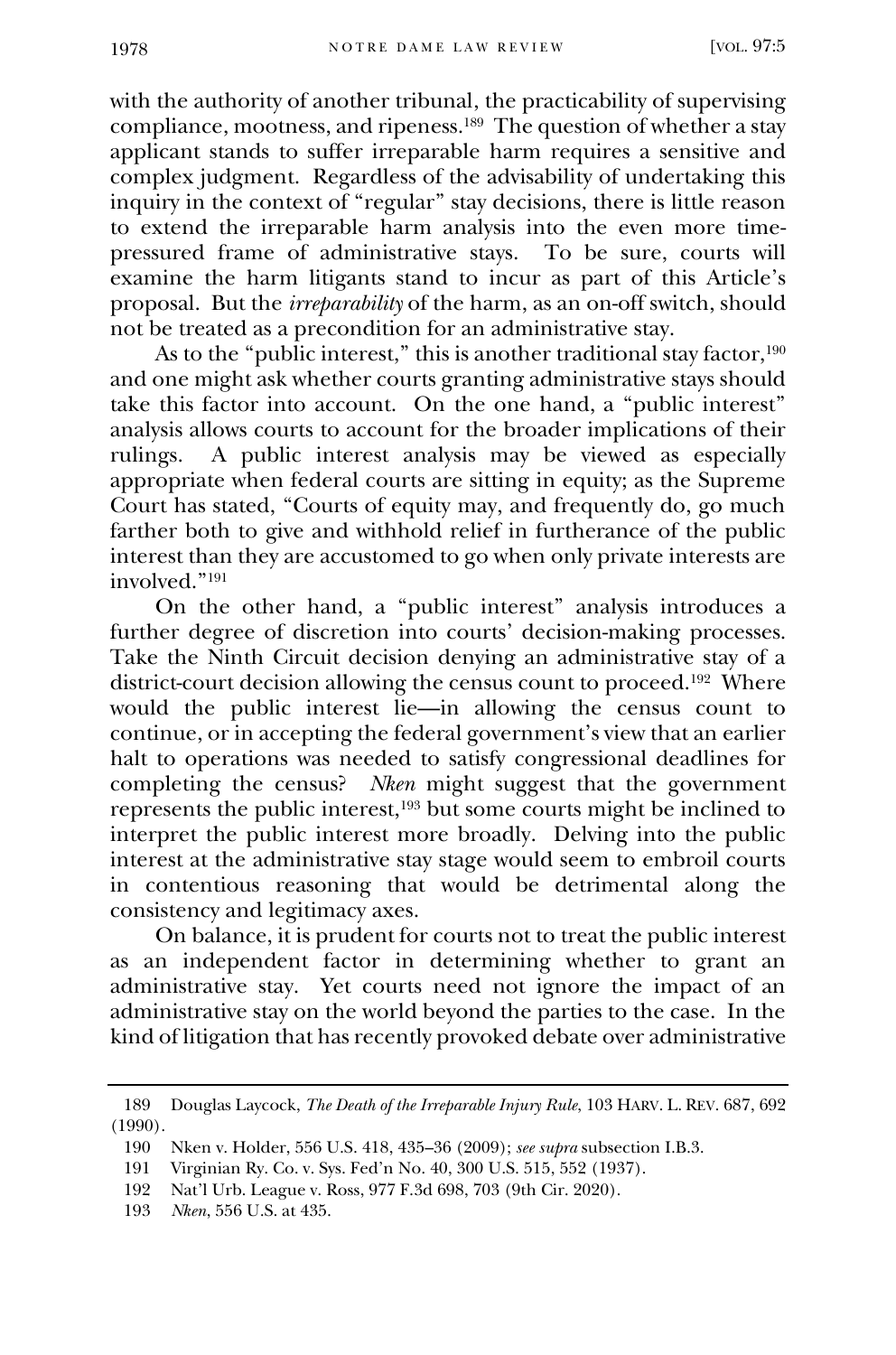stays in high-profile cases, the parties frequently include federal and state governments, or public interest organizations—parties with interests that extend more broadly than those of individuals. Courts could consider these interests in determining whether a stay applicant would be able to benefit from a stay pending appeal were an administrative stay denied, or whether a prevailing party would be able to secure the benefit of the ruling in its favor were an administrative stay granted. For example, an organization that represents asylum applicants has an interest in rolling back restrictive immigration rules for the benefit of numerous individuals, beyond the parties to the case. A state government has an interest in enforcing its laws for the benefit of the state's citizenry. Courts could draw on doctrine concerning organizational standing<sup>194</sup> and *parens patriae* standing<sup>195</sup> to elucidate the nature of the interests that parties before the court can protect.

Therefore, the proposed inquiry does not include an admonition to preserve the status quo, to act only to prevent irreparable harm, or to consider the public interest explicitly. As noted, the principles underlying these doctrinal concepts will likely bleed into the proposed analysis of the marginal impact on each party should an administrative stay be granted or denied. But the Article's proposed framework involves a more general inquiry into the effects of granting or denying an administrative stay on the parties' ability to benefit from a stay pending appeal or from the judgment.

## *D. Application to Examples*

<span id="page-38-0"></span>This Section applies the administrative stay proposal described above to concrete examples. The aim is not to produce a single response on whether or not an administrative stay should have been granted, but to show how courts could reason through these decisions.

#### 1. Asylum Eligibility Case

<span id="page-38-1"></span>One example comes from a Ninth Circuit case in which the court declined to grant an administrative stay in an asylum-related case.<sup>196</sup> In 2018, the Trump administration adopted a policy that effectively "[made] asylum unavailable to any alien who seeks refuge in the United States if she entered the country from Mexico outside a lawful port of entry."<sup>197</sup> Organizations representing asylum applicants sued,

<sup>194</sup> *See* Hunt v. Wash. State Apple Advert. Comm'n, 432 U.S. 333, 342 (1977).

<sup>195</sup> Alfred L. Snapp & Son, Inc. v. Puerto Rico *ex rel*. Barez, 458 U.S. 592, 607 (1982).

<sup>196</sup> Order at 1, E. Bay Sanctuary Covenant v. Trump, 932 F.3d 742 (9th Cir. 2018) (No. 18-17274) [hereinafter *East Bay* Order].

<sup>197</sup> *E. Bay Sanctuary Covenant*, 932 F.3d at 755.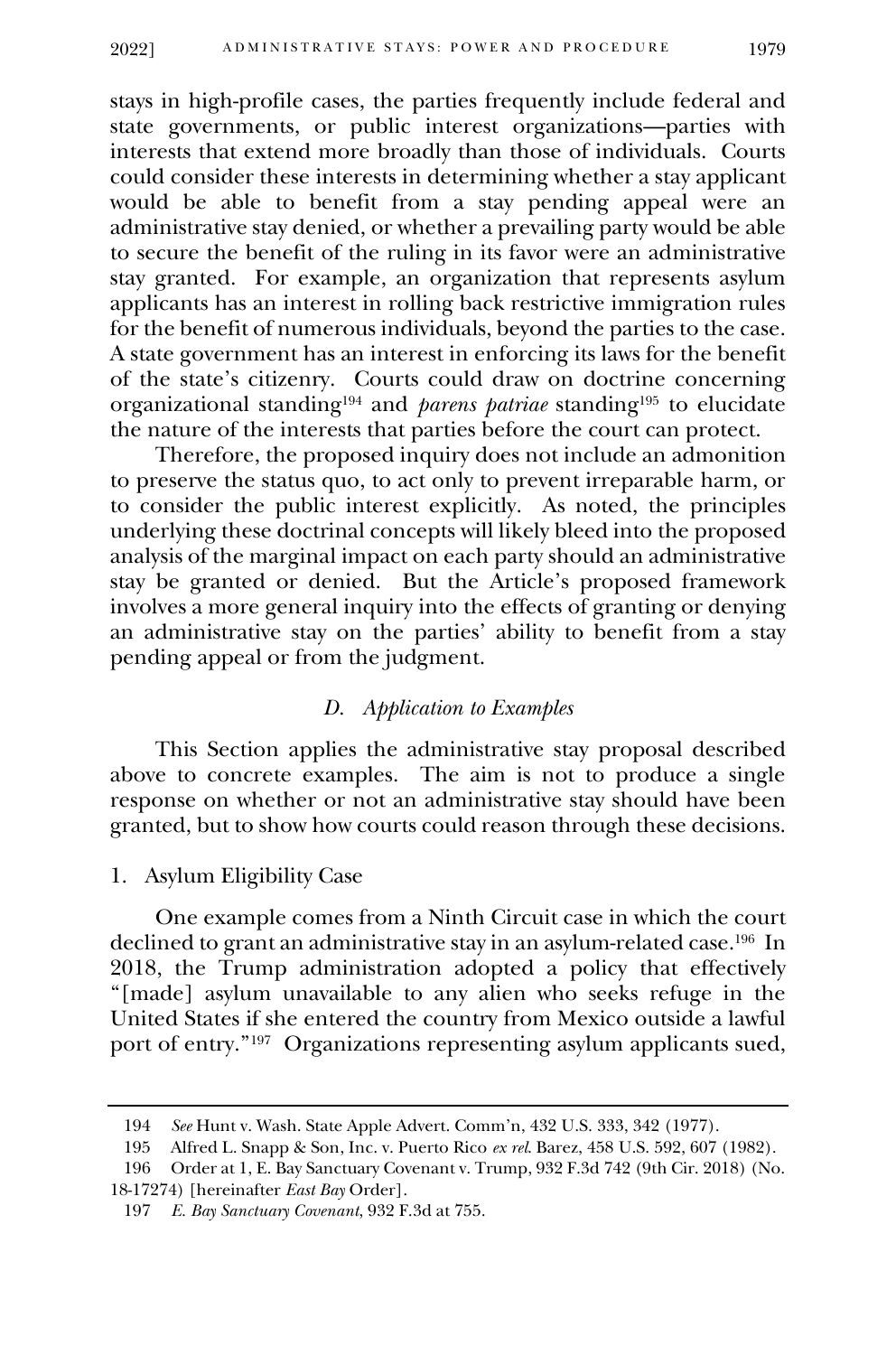and the district court entered a temporary restraining order against the policy.<sup>198</sup> The Trump administration appealed to the Ninth Circuit, seeking a stay pending appeal and an administrative stay.<sup>199</sup> The Ninth Circuit, in an unexplained order, denied an administrative stay;<sup>200</sup> six days later, it issued an opinion denying the motion for a stay pending appeal.<sup>201</sup>

Applying the administrative stay proposal discussed above: the Ninth Circuit's order denying an administrative stay, though it did not explain the court's decision, issued a briefing schedule for the stay pending appeal.<sup>202</sup> The briefing schedule was highly expedited, calling for briefing on the stay pending appeal to be completed within three days.<sup>203</sup> These features of the Ninth Circuit's procedures were salutary, as they publicly conveyed that the denial of an administrative stay was a temporary decision and that a fuller hearing was forthcoming. Further, the Trump administration requested an administrative stay, so that criterion was satisfied.

The "nonfrivolity on the merits" standard was met as well. Without diving deeply here into the legality of the asylum policy, I note that the Ninth Circuit panel decision included a partial dissent,<sup>204</sup> and that when the case reached the Supreme Court on an emergency stay application, four Justices stated they disagreed with the Supreme Court's decision not to grant a stay.<sup>205</sup> These points do not demonstrate that the district court was incorrect to block enforcement of the asylum policy; but they provide some evidence that the appeal was not frivolous on the merits.

The next step is to consider whether the stay applicant, the federal government, would still have been able to benefit from a stay pending appeal were an administrative stay denied. The answer to this question depends on the nature of the benefit to the federal government. One potential benefit—suggested by the government's arguments—was vindication of the separation of powers and the principle of executive prerogative.<sup>206</sup> The government would have been able to recoup this benefit from a stay pending appeal to a significant extent even if an administrative stay were denied, as separation-of-powers principles

- 202 *East Bay* Order, *supra* note 196, at 1.
- 203 *Id.*

<sup>198</sup> *Id.* at 755. Although a temporary restraining order is ordinarily not appealable, the Ninth Circuit treated the order as an appealable preliminary injunction. *See id.* at 762.

<sup>199</sup> *Id.* at 762.

<sup>200</sup> *East Bay* Order, *supra* note 196, at 1.

<sup>201</sup> *E. Bay Sanctuary Covenant*, 932 F.3d at 780.

<sup>204</sup> *E. Bay Sanctuary Covenant*, 932 F.3d at 780 (Leavy, J., dissenting in part).

<sup>205</sup> Trump v. E. Bay Sanctuary Covenant, 139 S. Ct. 782 (2018) (mem.).

<sup>206</sup> *E. Bay Sanctuary Covenant*, 932 F.3d at 778.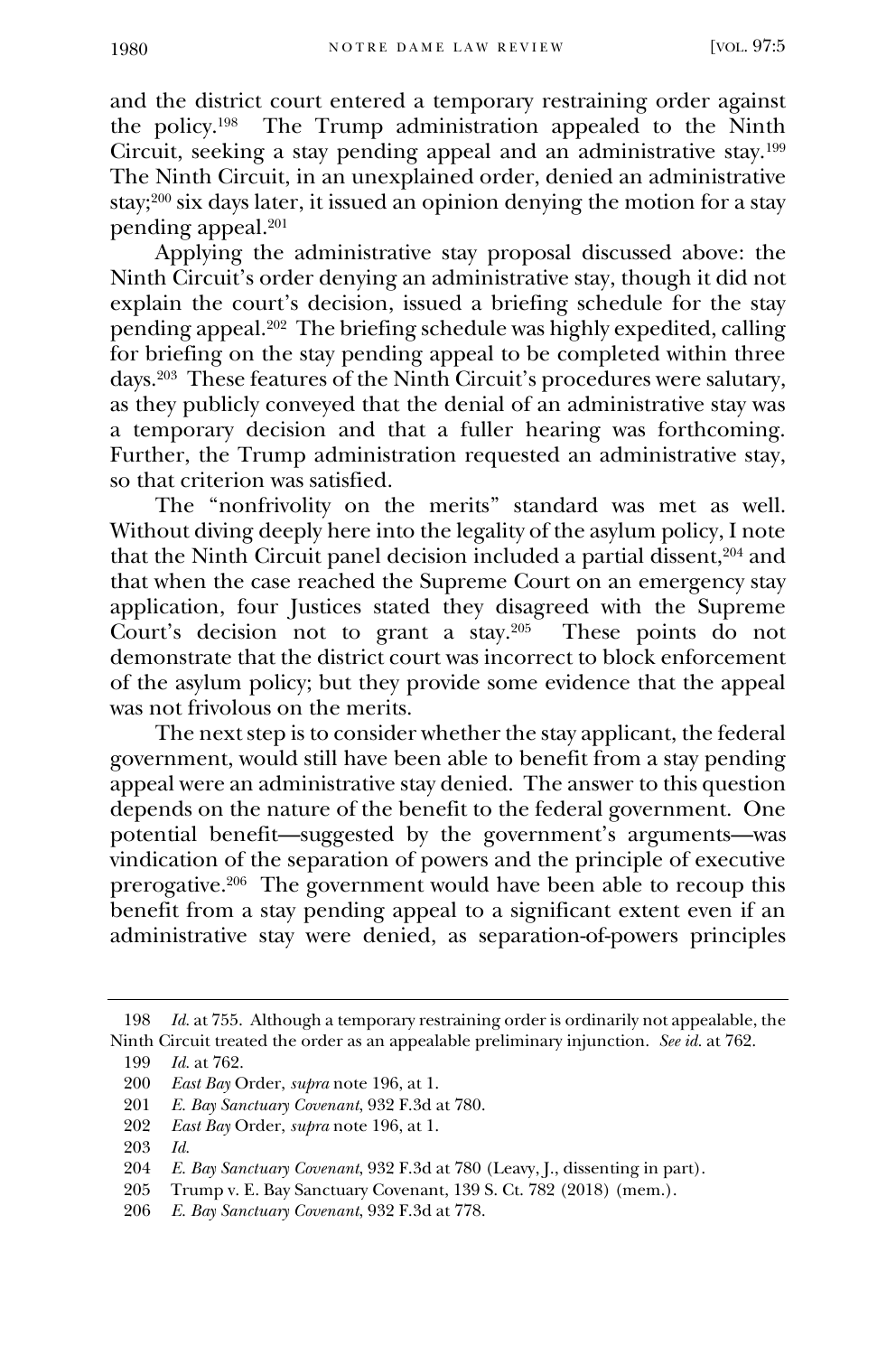could ultimately have been vindicated.<sup>207</sup> Another possible benefit also reflected in the government's arguments—consisted in stopping individuals from entering the United States illegally.<sup>208</sup> The government's ability to secure that benefit notwithstanding denial of an administrative stay would depend on the facts. The government might be able to explain why the short period between the administrative-stay and stay-pending-appeal stages would importantly affect immigration patterns. But absent such evidence, the government would still be able to benefit substantially from a stay pending appeal even if an administrative stay were denied.

The "flip side" is the extent to which the party that secured a ruling in its favor—the organizations representing asylum applicants would be able to maintain the benefit of the ruling were an administrative stay granted. Here again the analysis is factually specific. To the extent that asylum applicants could wait to apply for asylum until after the stay-pending-appeal stage, the case for granting an administrative stay (and allowing the new asylum rules to go into effect) would become stronger. But the organizations might be able to make a showing that the government's policy endangered asylum applicants even during a short period. If courts were inclined to consider only harm to the organizational plaintiffs instead of harm to asylum applicants, then the organizations' case would become harder. The organizations contended that they would be required to divert resources in response to the government's policy.<sup>209</sup> To undermine the case for an administrative stay, the organizations would need to show that they would have to divert sufficient resources for the period of the administrative stay to weaken their ability to benefit from the district court's ruling in their favor.

Overall, neither party in the asylum case had a clear-cut case as to why an administrative stay should have been granted or denied. The proper outcome depends on factually specific issues. The considerations discussed above, however, provide a way to structure the inquiry. In particular, they suggest the need to focus on the consequences for parties during the specific period that an administrative stay would be in effect.

2. Abortion Restrictions during the Pandemic

<span id="page-40-0"></span>A second example brings us back to a case discussed in the introduction: the Fifth Circuit case regarding restrictions on medical procedures, including abortion, during the beginning of the

<sup>207</sup> *See id.*

<sup>208</sup> *See id.*

<sup>209</sup> *Id*.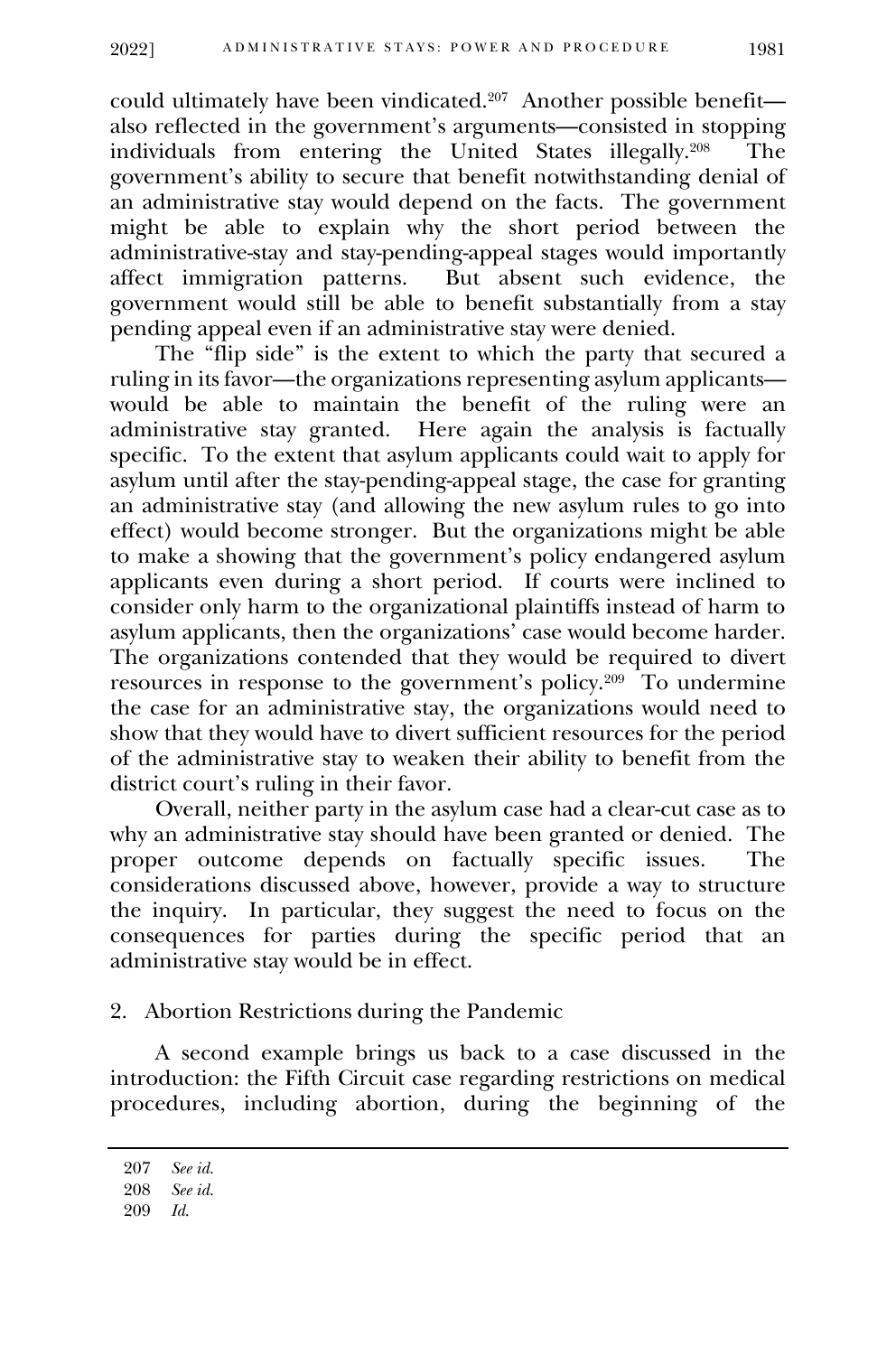coronavirus pandemic.<sup>210</sup> To recap, the Texas Governor issued an order in March 2020 postponing "non-essential surgeries and procedures" for three weeks, without excluding abortion.<sup>211</sup> A district court entered temporary restraining orders as to certain categories of abortion procedures; Texas officials appealed, and the Fifth Circuit granted an administrative stay, albeit a partial one with a carve-out as to women who would be past the legal limit for an abortion in Texas by the time the Governor's order expired.<sup>212</sup>

Texas officials requested an administrative stay, $2^{13}$  so that criterion was satisfied. The Fifth Circuit, in granting a partial administrative stay, set a briefing schedule for the broader stay proceedings that called for a response and reply within three days.<sup>214</sup> In doing so, the court conveyed that the administrative stay was short-term in nature. In response to a motion to dissolve the administrative stay, the court issued an opinion—a day after granting the administrative stay explaining its conclusion to maintain the stay.<sup>215</sup> The opinion stated that "[e]ntering temporary administrative stays so that a panel may consider expedited briefing in emergency cases is a routine practice in our court."<sup>216</sup> Although the reference to "routine practice" did not fully account for the measure of discretion that a court has in deciding whether to grant an administrative stay,  $217$  the panel appropriately linked the administrative stay to another form of emergency relief. As to the merits, the Texas officials' appeal appears to clear the bar of nonfrivolity given the public health crisis and uncertainty about the pandemic in the spring of 2020, regardless of whether the appeal was likely to succeed on the merits.

Would Texas officials still be able to benefit from a stay pending appeal were an administrative stay denied? The answer to this question depends substantially on factual questions—specifically, the nature of the pandemic-related harms the Texas officials alleged. The more they could show that abortion procedures would cause significant publichealth problems in the few days before a stay pending appeal was granted, the more likely they could demonstrate the need for an administrative stay. A general assertion that the public health would suffer if abortion procedures were permitted would not be enough.

213 *Abbott II*, 800 F. App'x at 296.

217 *See id.* (Dennis, J. dissenting).

<sup>210</sup> *In re* Abbott (*Abbott II*), 800 F. App'x 293 (5th Cir. 2020) (per curiam).

<sup>211</sup> *In re* Abbott (*Abbott I*), 954 F.3d 772, 777–778 (5th Cir. 2020), *cert. granted*, *judgment vacated sub nom.* Planned Parenthood Ctr. for Choice v. Abbott (*Abbott V*), 141 S. Ct. 1261 (2021) (mem.).

<sup>212</sup> *See supra* notes 3–6 and accompanying text.

<sup>214</sup> *Id*.

<sup>215</sup> *In re* Abbott (*Abbott III*), 800 F. App'x 296, 298 (5th Cir. 2020) (per curiam).

<sup>216</sup> *Id.*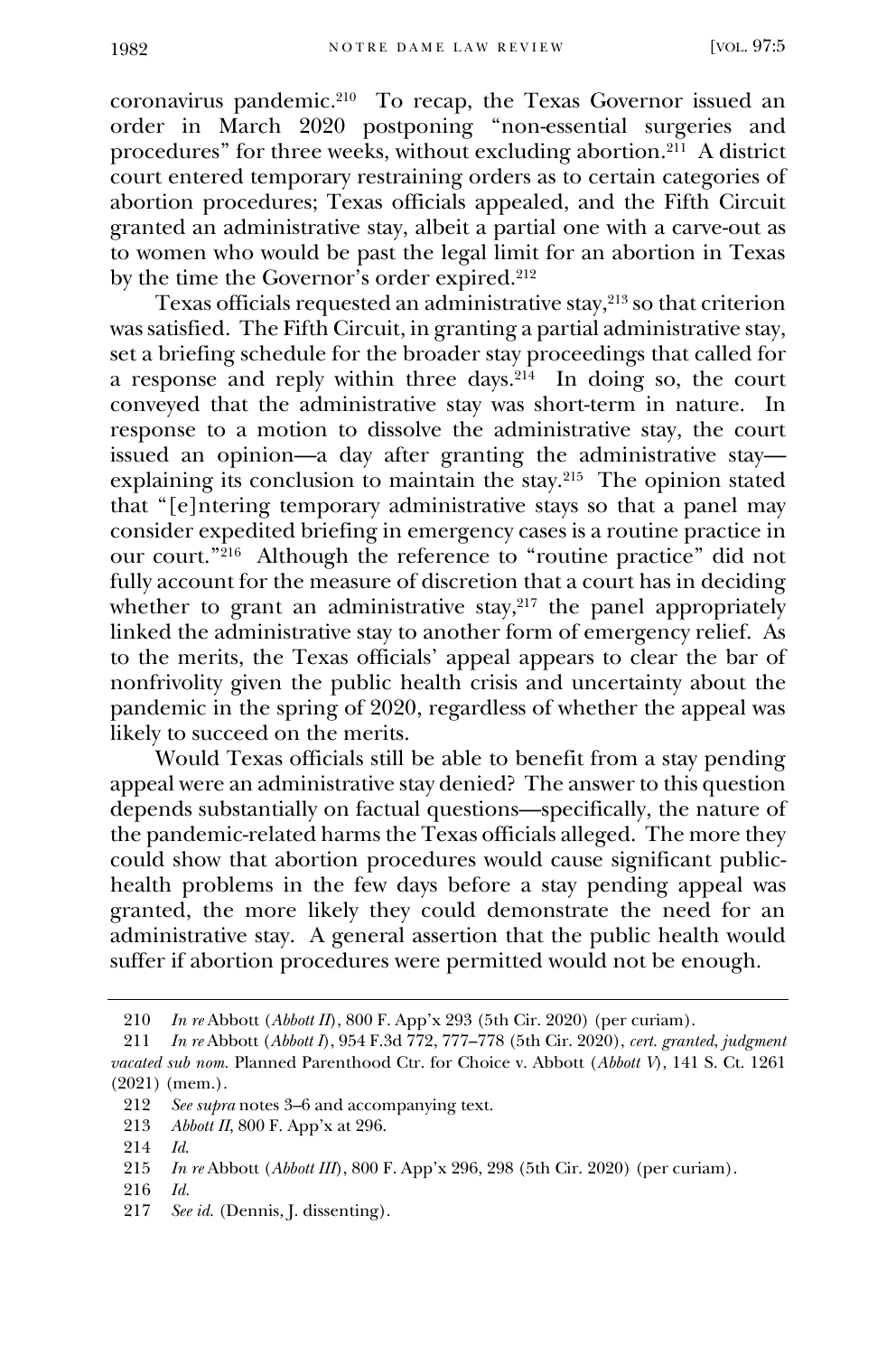On the flip side, would the plaintiffs challenging the Texas policy still be able to benefit from the district court's ruling in their favor were an administrative stay granted? If the administrative stay had blocked the district court's ruling with respect to women who would have crossed the legal limit for abortion in Texas during the pendency of the administrative stay, then the answer would be "no." The Fifth Circuit's administrative stay, however, excluded "women who would be past the legal limit for abortion in Texas" during the pendency of the Governor's order.<sup>218</sup> That does not end the inquiry into the ting an administrative stay. Indee Dennis consequences of granting an administrative stay. observed, dissenting from the Fifth Circuit's decision to maintain an administrative stay, that the district court had made findings with respect to increased difficulties that women who would not cross the legal limit would nonetheless face in seeking an abortion.<sup>219</sup> It would be advisable for a court to train attention on the extent to which women would encounter these difficulties during the specific period of the administrative stay. In other words, a court should consider the prospect that a few days could make a difference in terms of women's access to abortion even if it did not render abortion completely illegal for those women.

Weighing that prospect against the public-health issues the Texas officials referenced requires discretion. More generally, the issue of how to apply the administrative stay factors discussed here is not amenable to mechanical calculation and is heavily fact dependent. But the standards discussed above provide guidance as to the types of questions that courts should be asking.

## **CONCUSION**

<span id="page-42-0"></span>The administrative stay mechanism has become a generally used tool for federal courts to manage emergency litigation, with little analysis of the standards that courts should apply or the source of their authority to issue such stays. This Article has aimed to bring administrative stays into the light. It has highlighted trends and ambiguities in courts' treatment of administrative stays; analyzed sources of authority for federal courts to issue administrative stays; and offered a proposal as to the factors that courts should consider in deciding whether to impose administrative stays. Beyond the specifics of the proposal, the aim is to illuminate the choices and tradeoffs that courts face when considering which administrative stay standards to adopt.

<sup>218</sup> *Id.* at 297 (per curiam opinion).

<sup>219</sup> *Id.* at 298 (Dennis, J., dissenting).